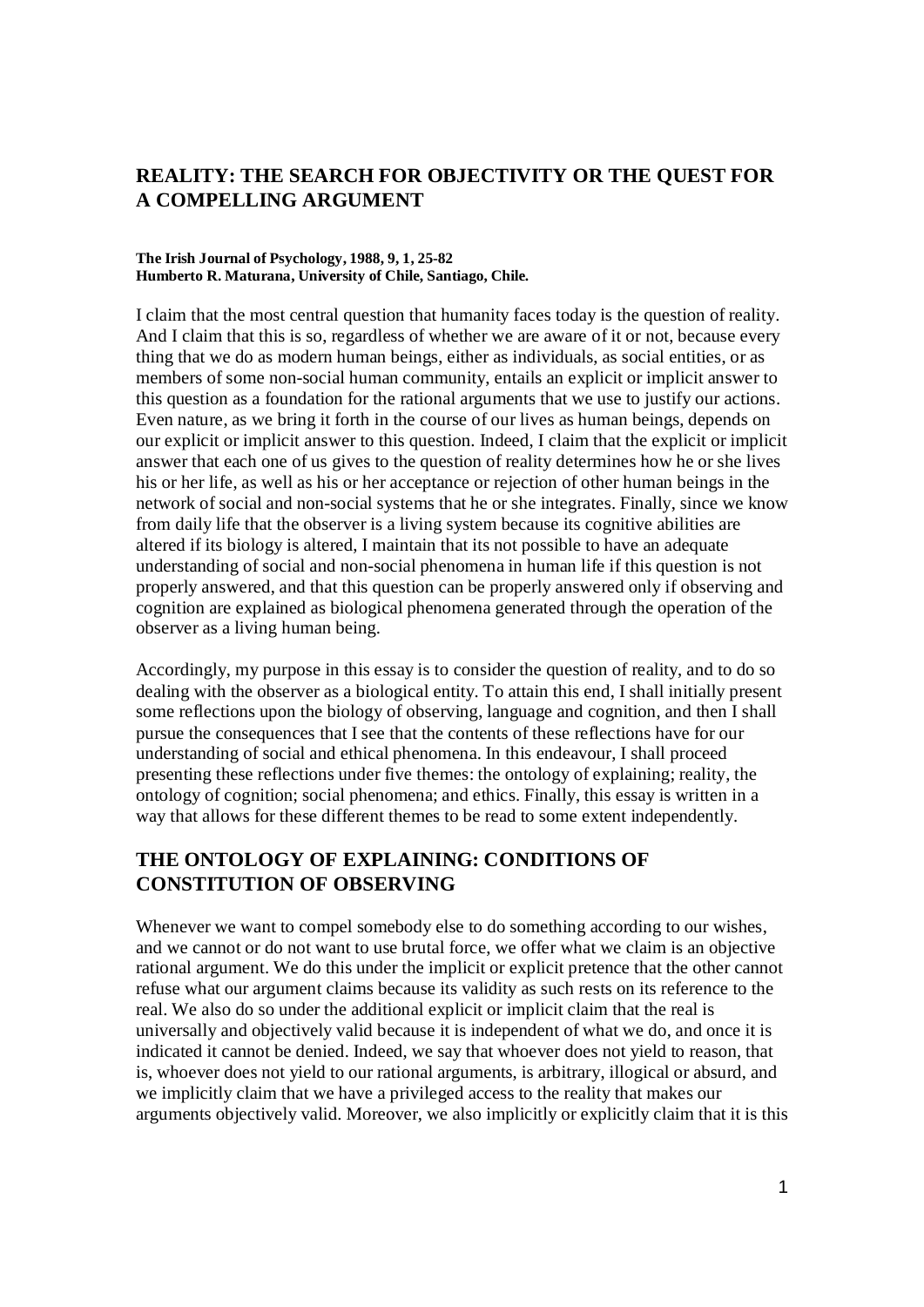privileged access to the real that allows us to make our rational arguments. However, is this attitude about reason and the rational rationally valid? Can we in fact claim that it is its connection with reality that gives reason the compelling power that we claim it has or should have? Or, conversely, does reason give us a partial or total access to the real so that we can claim for reason the compelling and universal validity that we pretend it has when we attempt to force somebody else with a rational argument? Now, and in order to answer these questions, let us consider the operational foundations of rationality.

# **PRAXIS OF LIVING**

We human beings operate as observers, that is, we make distinctions in language. Furthermore, if we are asked to explain what we do, we usually say that in our discourse we denote or connote with our arguments entities that exist independently from us. Or, if we accept that what we distinguish depends on what we do, as modern physics does, we operate under the implicit assumption that, as observers, we are endowed with rationality, and that this need not or cannot be explained. Yet, if we reflect upon our experience as observers, we discover that whatever we do as such happens to us. In other words, we discover that our experience is that we find ourselves observing, talking or acting, and that any explanation or description of what we do is secondary to our experience of finding ourselves in the doing of what we do.

Indeed, whatever happens to us, happens to us as an experience that we live as coming from nowhere. We do not usually realise that because we normally collapse the experience upon the explanation of the experience in the explanation of the experience. That this is so is apparent in situations that startle us. This, for example, happens when, while driving a car, another vehicle that we had not seen in the rear-view mirror overtakes us. When this occurs we are surprised, and we usually say immediately to ourselves or to others, as a manner of justification of our surprise, that the other vehicle was in the blind spot of the rear viewing system of the car, or that it was coming very fast. In our experience, however, we live the overtaking car as appearing from nowhere.

I express this, our situation as observers, by saying: a) the observer finds itself in the praxis of living (or the happening of living or the experience) in language, in an experience which as such just happens to him or her out of nowhere; b) any explanation or description of how the praxis of living in language comes to be is operationally secondary to the praxis of living in language, even though the explanation and the description also take place in it; and c) explanations and descriptions do not replace what they explain or describe. Finally, it is apparent that if explanations and descriptions are secondary to the praxis of living of the observer (our human praxis of living), they are strictly unnecessary for it, even if the praxis of living of the observer changes after his or her listening to them. In these circumstances, observing is both the ultimate starting point and the most fundamental question in any attempt to understand reality and reason as phenomena of the human domain. Indeed, everything said is said by an observer to another observer that could be him or herself (see Maturana, 1970), and the observer is a human being. This condition is both our possibility and our problem, not a constraint.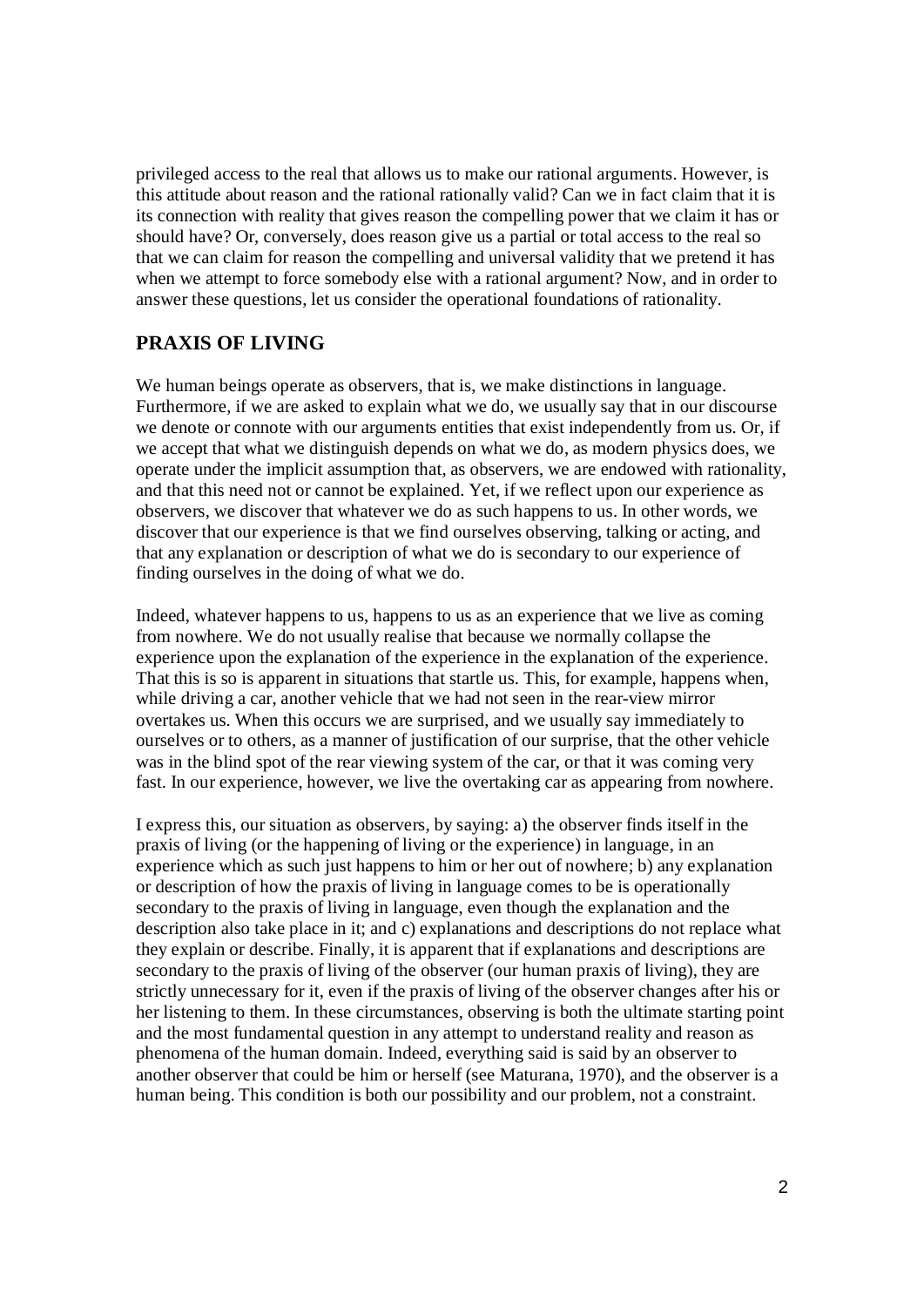## **EXPLANATIONS**

We, modern western human beings, members of the greco-judeo-christian cultural tradition to which modern science belongs, like to explain and to ask questions that demand an explanation for their answer. Furthermore, if we are in the mood of asking a question that demands an explanation, we become pacified only when we find an explanatory answer to our question. However, what does take place in an explanation? What must happen for us to say that given phenomenon or situation has been explained?

If we attend to what we do in daily life whenever we answer a question with a discourse that is accepted by a listener as an explanation, we may notice two things: a) that what we do is to propose a reformulation of a particular situation of our praxis of living; and b) that our reformulation of our praxis of living is accepted by the listener as a reformulation of his or her praxis of living. Thus, for example, the statement "You were made by your mother in her belly" becomes an explanation when a child accepts it as an answer to his or her question, "Mother, how was I born?" In other words, daily life reveals to us that it is the observer who accepts or rejects a statement as a reformulation of a particular situation of his or her praxis of living with elements of other situations of his or her praxis of living, who determines whether that statement is or is not an explanation. In doing this, the observer accepts or rejects a reformulation of his or praxis of living as an explanation according to whether or not it satisfies an implicit or explicit criterion of acceptability that he or she applies through his or her manner of listening. If the criterion of acceptability applies, the reformulation of the praxis of living is accepted and becomes an explanation, the emotion or mood of the observer shifts from doubt to contentment, and he or she stops asking over and over again the same question. As a result, each manner of listening of the observer that constitutes a criterion for accepting explanatory reformulations of the praxis of living defines a domain of explanations, and the observers who claim to accept the same explanations for their respective praxes of living.

Accordingly, and regardless of whether we are aware of this or not, we observers never listen in a vacuum, we always apply some particular criterion of acceptability to whatever we hear (see, touch, smell....or think), accepting or rejecting it according to whether or not it satisfies such criteria in our listening. Indeed, this is taking place now with the reader of this article.

# **EXPLANATORY PATHS**

There are two fundamental kinds or manners of listening for explanations that an observer may adopt according to whether he or she asks or does not ask for a biological explanation of his or cognitive abilities. These two manners of listening define two primary exclusive explanatory paths that I call the path of objectivity-withoutparenthesis, or the path of transcendental objectivity, and the path of objectivity-inparenthesis, or the path of constituted objectivity. Let me describe them.

1) In the explanatory path of objectivity-without-parenthesis, the observer implicitly or explicitly accepts his or her cognitive abilities, as such, as his or her constitutive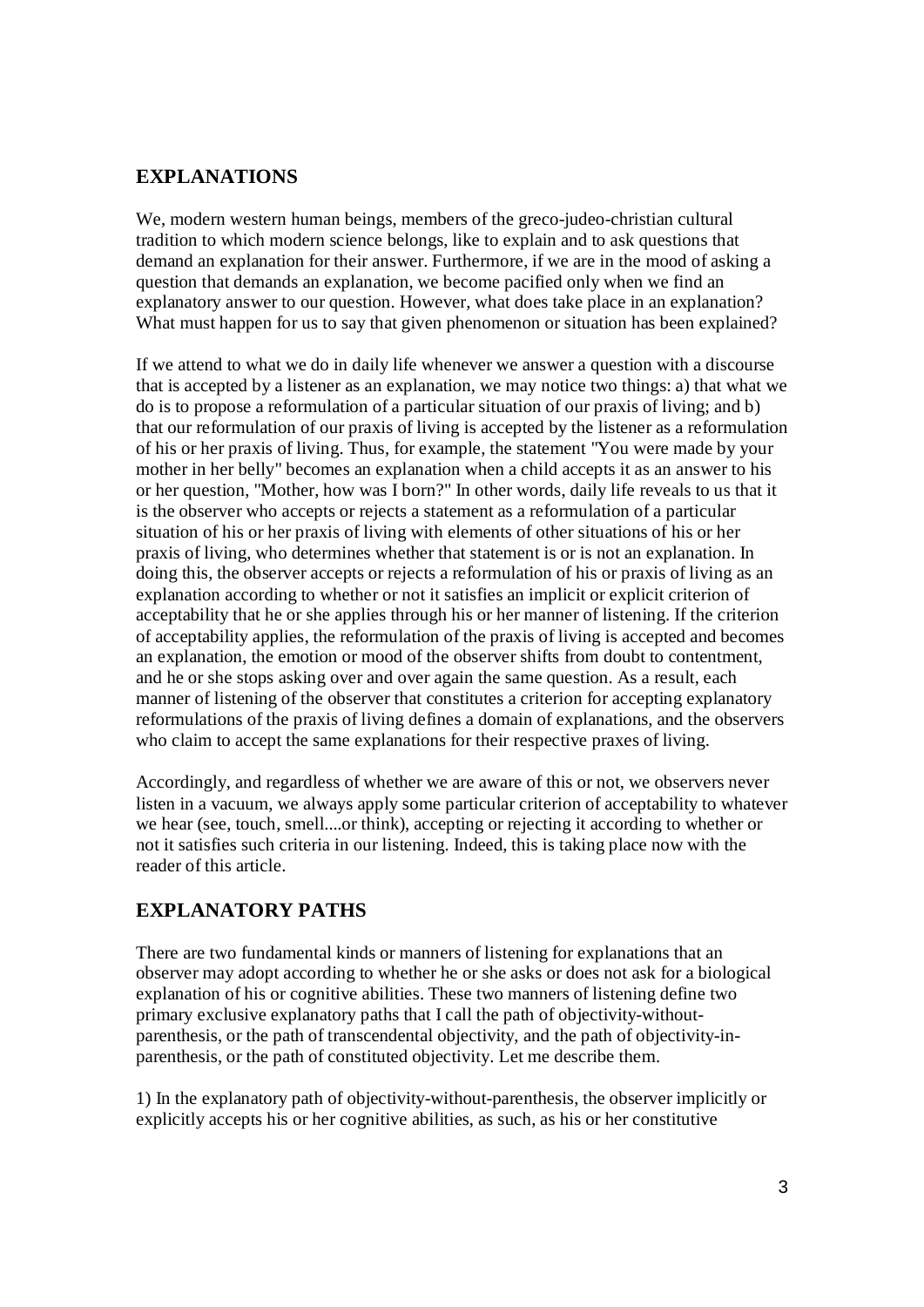properties, and he or she does so by not accepting, or by rejecting, a complete enquiry into their biological origin. In doing this, the observer implicitly or explicitly assumes that existence takes place independently of what he or she does, that things exist independently of whether he or she knows them, and that he or she can know them, or can know of them, or can know about them, through perception or reason. In this explanatory path, the observer uses a reference to some entity such as matter, energy, mind, consciousness, ideas or God as his or ultimate argument to validate and, hence, to accept a reformulation of the praxis of living as an explanation of it. In other words, it is the listening by the observer with a criterion of acceptability that entails a reference to some entity that exists independently of what he or she does for a reformulation of the praxis of living to be accepted as an explanation of it that constitutes this explanatory path and, in fact, defines it. Therefore, this explanatory path is constitutively blind (or deaf) to the participation of the observer in the constitution of what he or she accepts as an explanation.

In this explanatory path, the entities assumed to exist independently of what the observes does, as well as those entities that arise as constructs from these, constitute the real, and anything else is an illusion. In other words, in this explanatory path, to claim that a given statement is an illusion is to deny it reality and to negate its validity. Accordingly, due to its manner of constitution, this explanatory path necessarily leads the observer to require a single domain of reality - a universe, a transcendental referent - as the ultimate source of validation of the explanations that he or she accepts and, as a consequence, to the continuous attempt to explain all aspects of his or her praxis of living by reducing them to it. Finally, in this explanatory path, the assumption by different observers of different kinds of independent entities as the ultimate source of validation of their explanations constitutively leads them to validate with their behaviour different, and necessarily mutually exclusive, universes, realities or domains of objective explanations. Therefore, in this explanatory path, explanations entail the claim of a privileged access to an objective reality by the explaining observer, and in it the observers do not take responsibility for the mutual negation in their explanatory disagreements because this is the consequence of arguments whose validity does not depend on them. It is in this explanatory path that a claim of knowledge is a demand for obedience.

2) In the explanatory path of objectivity-in-parenthesis, the observer explicity accepts: a) that he or she is, as a human being, a living system; b) that his or her cognitive abilities as an observer are biological phenomena because they are altered when his or her biology is altered; and c) that if he or she wants to explain his or her cognitive abilities as an observer, he or she must do so showing how they arise as biological phenomena in his or her realisation as a living system. Moreover, by adopting this explanatory path, the observer has to accept as his or her constitutive features all constitutive features of living systems, particularly their inability to distinguish in experience what we distinguish in daily life as perception and illusion. Let me explain. When we observe animals, we can see that they, in general, commit what we call perceptual mistakes. Furthermore, we use this in our interactions with them when we cheat them in hunting. Thus, for example, in fishing trout we use a hook with feathers that we make fly like an insect hovering on the surface of the water. A trout that sees this fake fly, and jumps to catch it, 'discovers' only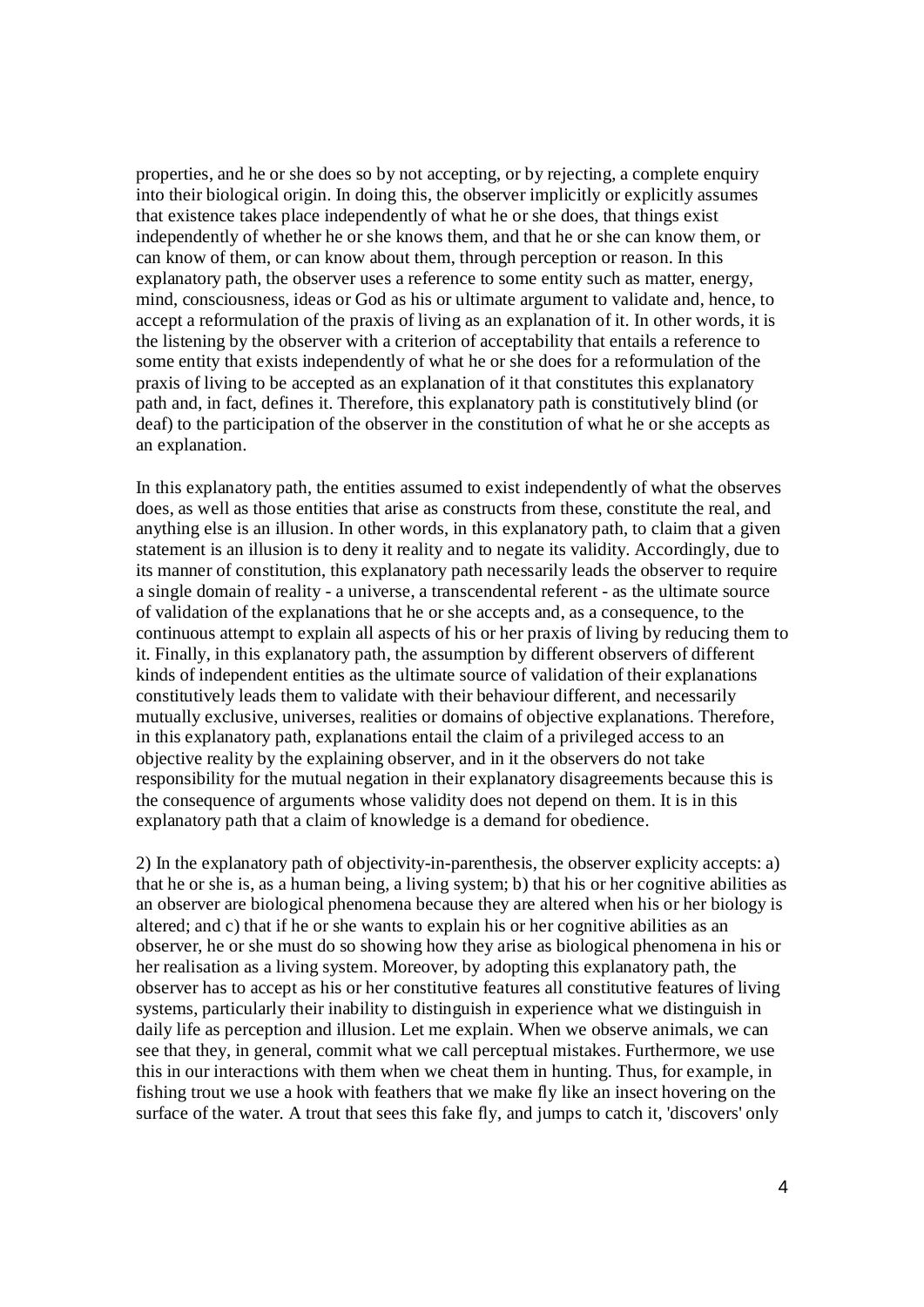on being hooked that the fly was an illusion. That the observer knows, through his or her design, that he or she has been cheating all the time does not alter this. It is only after being hooked that the previous experience of catching a fly is devaluated for the trout into an illusion. We observers, as living systems, are not different from the trout in this respect. The use that we make in daily life of the words 'mistake' and 'lie' reveal this, and the word hypocrisy shows that we use our inability to distinguish in the experience between perception and illusion for the manipulation of our interpersonal relations. Indeed, regardless of the sensory avenue through which an experience takes place, and regardless of the circumstances under which it occurs, its classification as a perception or as an illusion is a characterisation of it that an observer makes through a reference to another different experience that, again, can only be classified as a perception or as an illusion through reference to another one......

From all this it follows that an observer has no operational basis to make any statement or claim about objects, entities or relations as if they eexisted independently of what he or she does. Furthermore, a community of observers that cannot distinguish in the experience between perception and illusion is, in this respect, in no better position. Their agreement does not give operational validity to a distinction that none of them can make individually. In fact, once the biological condition of the observer is accepted, the assumption than an observer can make any statement about entities that exist independently of what he or she does, that is, in a domain of objective reality, becomes nonsensical or vacuous because there is no operation of the observer that could satisfy it. In the path of objectivity-in-parenthesis, existence is constituted with what the observer does, and the observer brings forth the objects that he or she distinguishes with his or her operations of distinction as distinctions of distinctions in language. Moreover, the objects that the observer brings forth in his or her operations of distinction arise endowed with the properties that realise the operational coherences of the domain of praxis of living in which they are constituted. In the path of objectivity-in-parenthesis, the observer constitutes existence with his or her operations of distinctions. For these reasons, the observer knows in the path of objectivity-in-parenthesis that he or she cannot use an object assumed to exist as an independent entity as an argument to support his or her explaining. Indeed, I call this explanatory path the path of objectivity-in-parenthesis precisely because of this, and because as such it entails instead the recognition that it is the criterion of acceptability that the observer applies in his or her listening that determines the reformulations of the praxis of living that constitute explanations in it.

The fact that, in this explanatory path, the observer constitutes existence as he or she brings forth objects with his or her operations of distinction in his or her praxis of living in language has three fundamental consequences: 1) Each configuration of operations of distinctions that the observer performs specifies a domain of reality as a domain of operational coherences of his or her praxis of living in which he or she brings forth particular kinds of objects through their application (for example, the domain of physical existence is brought forth as a domain of reality through the recursive application by the observer in his or her praxis of living of the configuration of operations of distinctions constituted by measurements of mass, distance and time); 2) Each domain of reality constitutes a domain of explanations of the praxis of living of the observer as this uses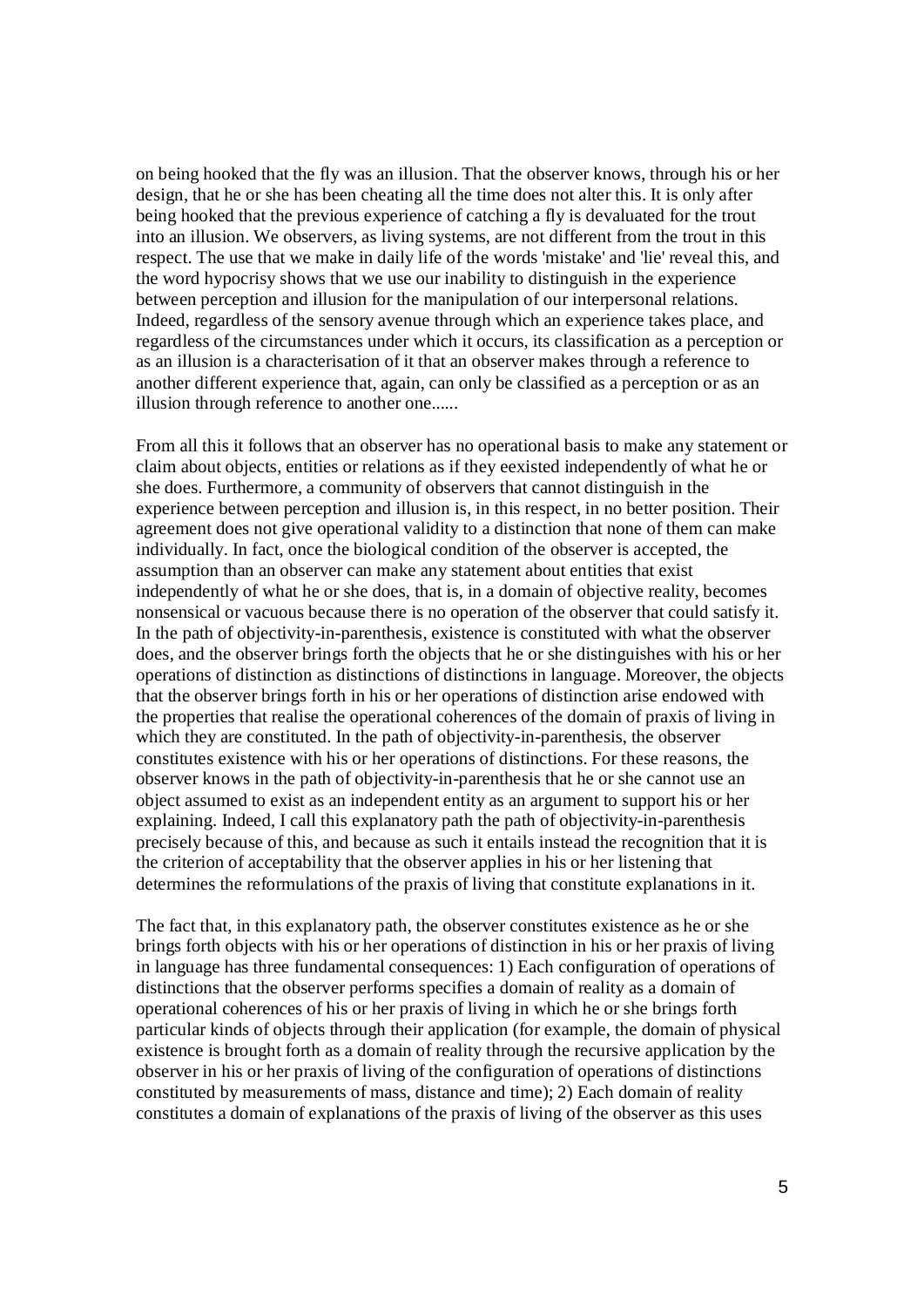recursively the operational coherences that constitute it to generate explanatory reformulations of his or her praxis of living (for example, the recursive application of the operational coherences of the praxis of living of the observer that constitute the physical domain of existence as the criterion of acceptability for the explanatory reformulation of the praxis of living of the observer constitute the domain of physical explanations); 3) Although all domains of reality are different in terms of the operational coherences that constitute them, and, therefore, are not equal in the experience of the observer, they are all equally legitimate as domains of existence because they arise in the same manner as they are brought forth through the application of operations of distinction by the observer in his or her praxis of living.

If follows from all this: a) that in the explanatory path of objectivity-in-parenthesis the observer finds him or herself as the source of all reality through his or her operations of distinction in the praxis of living; b) that he or she can bring forth as many different but equally legitimate domains of reality as different kinds of operations of distinction that he or she performs in his or her praxis of living; c) that he or she can use one or other of these different domains of reality as a domain of explanations according to the criterion of acceptability for an adequate reformulation of the praxis of living that he or she uses in his or her listening; and d) that he or she is operationally responsible for all the domains of reality and of explanations that he or she lives in his or her explanations of the praxis of living. It follows that, in this explanatory path, explanations are constitutively not reductionist and not transcendental because in it there is no search for a single ultimate explanation for anything. Accordingly, when one observer accepts this explanatory path, he or she becomes aware that two observers, who bring forth two explanations that exclude each other in front of what, for a third observer, seems to be the same situation, are not giving different explanations for the same situation, but that all three are operating in different yet equally legitimate domains of reality, and are explaining different aspects of their respective praxes of living. The observer that follows this explanatory path realises that he or she lives in a multiversa, that is, in many different, equally legitimate, but not equally desirable, explanatory realities, and that in it an explanatory disagreement is an invitation to a responsible reflection of coexistence, and not an irresponsible negation of the other. As a result, in this explanatory path, an illusion is the statement of a distinction listened at from a domain of reality different from that in which it takes place and where it is valid, and the experience of an illusion is an expression in the observer of his or her confusion of explanatory domains.

All this can be summarised graphically in the diagram that I show below, and that I call the ontological diagram: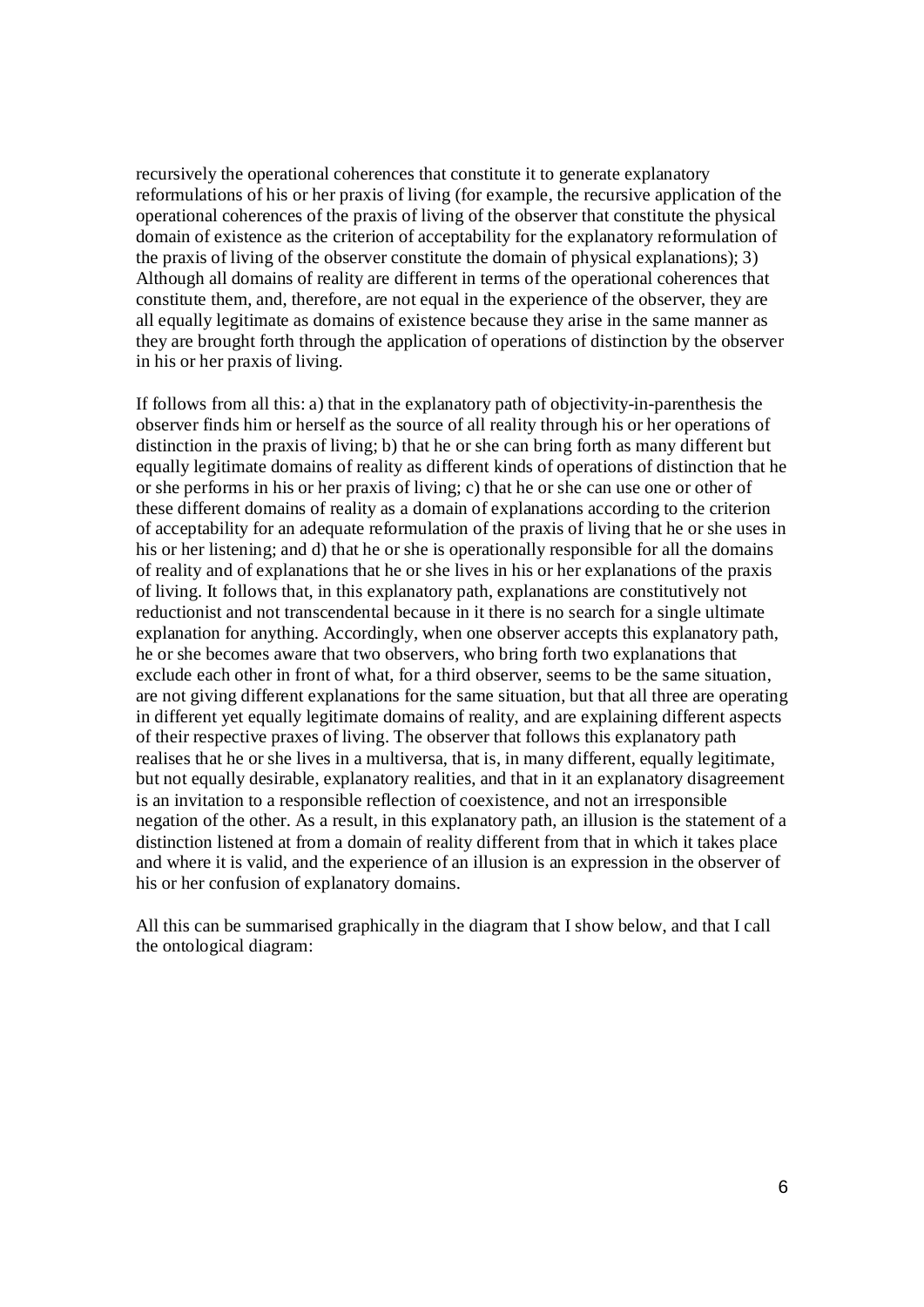

Descriptively, what is entailed in these two basic explanatory paths as fundamental ontological domains, can be summarised as follows.

An observer in the domain of transcendental ontologies claims that his or her explanations are validated by their reference to entities that he or she assumes to exist independently of what he or she does. Matter, energy, God, Nature, mind, consciousness, and so on, can be such entities, and there can be as many different transcendental ontologies as different kinds of entities different (or the same) observers may assume to exist independently of what they do, in order to validate their explanations. Furthermore, different transcendental ontologies are exclusive, and each constitutes all that there is, specifying as it is brought forth by the observer the only objective domain of reality that he or she accepts as a foundation for his or her explaining. Due to this, for an observer in a particular transcendental ontological domain, any statement that does not pertain to it, or is not supported by it, is intrinsically false.

An observer in the domain of constitutive ontologies claims that what validates his or her explanations as reformulations of his or her praxis of living with elements of his or her praxis of living is the actual operational coherences that constitute them in his or her praxis of living, regardless of the criterion of acceptability used. In the domain of constitutive ontologies, everything that the observer distinguishes is constituted in its distinction, including the observer him or herself, and it is as it is there constituted. Moreover, in this domain each domain of explanations, as a domain of reality, is a domain in which entities arise through the operational coherences of the observer that constitutes it, and as such it is an ontological domain. Finally, in the domain of constitutive ontologies there are as many different legitimate domains of reality as domains of explanations an observer can bring forth through the operational coherences of his or her praxis of living, and everything that an observer says pertains to one. Due to this, every statement that an observer makes is valid in some domain of reality, and none is intrinsically false.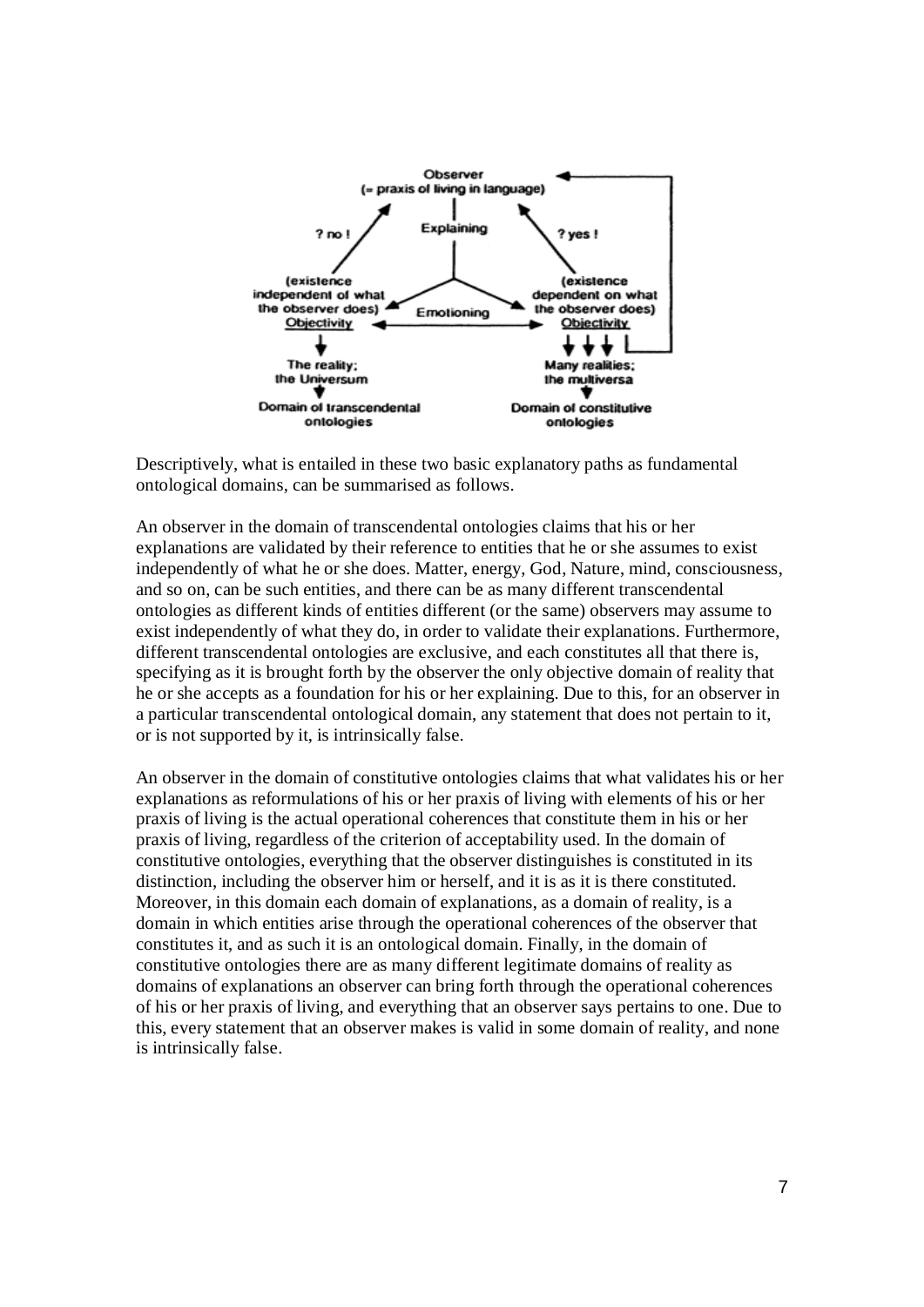#### **EXPLANATORY DOMAINS**

Since each domain of explanations is defined by the criterion of validation used by the observer to accept a given reformulation of the praxis of living as an explanation of it, there are as many domains of explanations as criteria of acceptability for explanations an observer may use in his or her listening. At the same time, and as a result of this, each domain of explanations constitutes a domain of actions (and statements of actions in a domain of descriptions) that an observer considers in his or her reflections as legitimate actions for a particular domain of the praxis of living because they are supported by the explanations that he or she accepts in that domain. Moreover, and as I shall show later, since each domain of actions that are accepted as legitimate actions in a particular domain of the praxis of living by an observer is a domain of cognition in that domain, each domain of explanations, by specifying a domain of legitimate actions in the praxis of living of the observer, specifies a domain of cognition. Due to this, all observers that use the same criterion of validation for their explanations operate in cognitive domains that intersect in those aspects of their praxis of living specified by their common domains of explanations as domains of consensual co-ordinations of actions, and have their isomorphic domains of existence. Finally, whether an observer operates in one domain of explanations or in another depends on his or her preference (emotion of acceptance) for the basic premises that constitute the domain in which he or she operates. Accordingly, games, science, religions, political doctrines, philosophical systems, and ideologies in general are different domains of operational coherences in the praxis of living of the observer that he or she lives as different domains of explanations or as different domains of actions (and therefore of cognition), according to his or her operational preferences. Of these, I shall now only consider science - modern natural science - both because I am a scientist and because science plays a central role in the validations of knowledge in our western culture and, hence, in our explanations and understanding of social and ethical phenomena now in our cultural present.

We scientists like to explain the praxis of living, and the passion for explaining is the fundamental emotion that supports what we do as such. Furthermore, what is peculiar to modern scientists in general, and especially to modern natural scientists, as they do science, is their particular manner of listening for what they consider acceptable reformulations of the praxis of living, and their serious attempt to remain always consistent with it in their statements about what happens in their domains of experience. As a result, modern science is a peculiar domain of explanations and of derived statements about the praxis of living that is defined and constituted in the application by the observer in the particular criterion of validation of explanations - the criterion of validation of scientific explanations. Indeed, all those persons who accept, and consistently use, the criterion of validation of scientific explanations for the generation of their explanations, as well as for the validation of their statements in a particular domain, are scientists in that domain. Let me now present this criterion of validation and then reflect upon what I consider its significance per se, and for its application for the purpose of this article.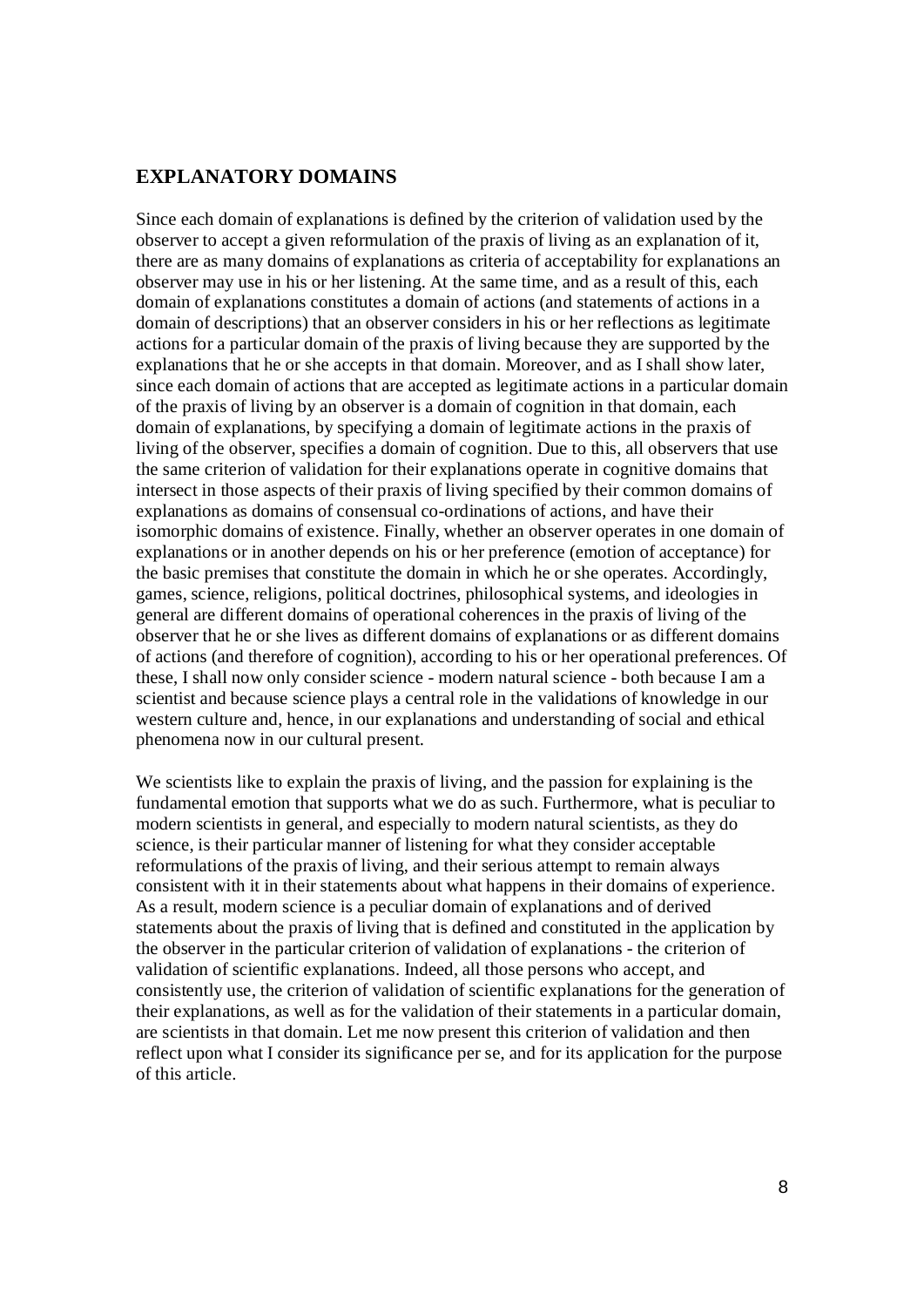We modern natural scientists accept a given proposition as a scientific explanation of a particular situation of our praxis of living as observers (or phenomenon to be explained), only if it describes a mechanism that produces that situation or phenomenon as a consequence of its operation as one of four operational conditions that the observer can conjointly satisfy in his or her praxis of living. These four conditions are:

a) The specification of the phenomenon to be explained as a feature of the praxis of living of the observer through the description of what he or she must do to experience it.

b) The proposition in the praxis of living of the observer of a mechanism that as a consequence of its operation would give rise in him or her to the experience of the phenomenon to be explained.

c) The deduction from the mechanism proposed in (b) and of all the operational coherences that it entails in the praxis of living of the observer, of other phenomena as well as of the operations that the observer must do in his or her praxis of living to experience them.

d) The actual experience by the observer of those additional phenomena deduced in (c), as he or she performs in his or her praxis of living those operations that, according to what has also been deduced in (c), would be generated in it as he or she realises them.

When these four conditions are satisfied in the praxis of living of the observer, and only then, the mechanism proposed in (b) as a generative mechanism that gives rise as a consequence of its operation to the phenomenon specified in (a) becomes a scientific explanation of that phenomenon for the observer. Furthermore, the generative mechanism proposed in (b) remains, for an observer, as a scientific explanation of the phenomenon specified in (a) only as long as all the phenomena deduced in (c) are experienced by him or her according to the indications also deduced in (c). Therefore, scientists are only those observers who use the criterion of validation of scientific explanations for the validation of their explanations, and they do this by carefully avoiding confusing operational domains.

I call these four operational conditions the criteria of validation of scientific explanations because we modern natural scientists use them in the praxis of scientific research for the generation of scientific explanations. Indeed, what I say is that science as a domain of explanations and statements arises in the praxis of scientists through the application of the criterion of validation of explanations presented above, and not through the application of a criterion of falsification, as suggested by Popper. Let me now make some comments.

1) To the extent that science arises as an explanatory domain through the application of the criterion of validation of scientific explanations, science, as a domain of explanations and statements, is valid only in the community of observers (henceforth called standard observers) that accept and use for their explanations that particular criterion. In other words, science is constitutively a domain of reformulations of the praxis of living with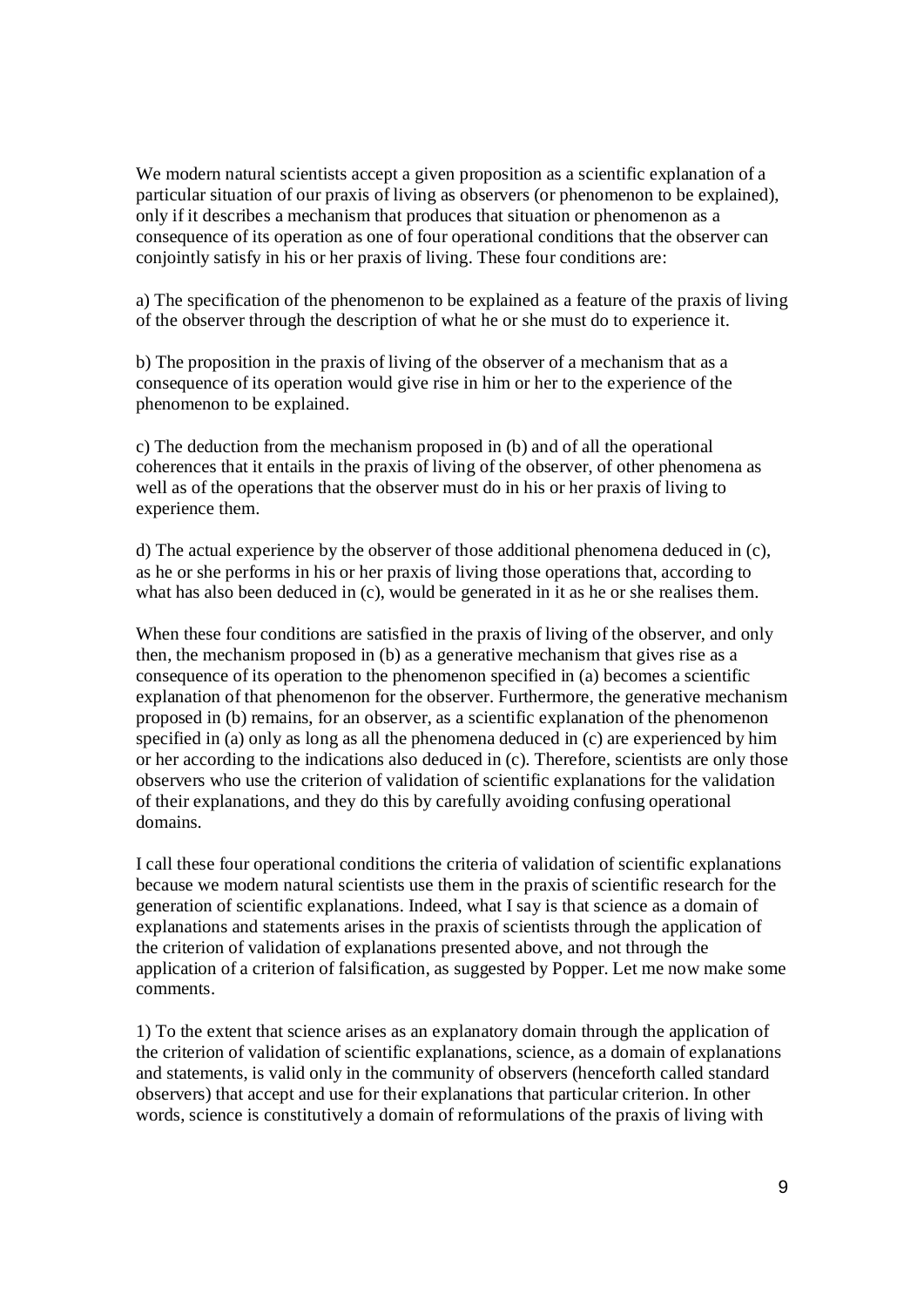elements of the praxis of living in a community of standard observers, and as such it is a consensual domain of co-ordinations of actions between the members of such a community. As a result of this, scientists can replace each other in the process of generating a scientific explanation. At the same time, it is this constitutive interchangeability of scientists that gives rise to the statement that scientific explanations must be corroborated by independent observers. Indeed, when two scientists do not coincide in their statements or explanations, it means that they belong to different consensual communities.

2) Since the criterion of validation of scientific explanations does not entail or require the supposition of an objective world independent of what the observer does, scientific explanations do not characterise, denote or reveal in an objective world independent of what the observer does. Due to this, as a domain of explanations and statements, as a domain of consensual co-ordinations of actions in a community of standard observers, science takes place as a system of combinations of explanations and statements in the praxis of living of standard observers that expand their praxis of living according to their operation with those combinations of explanations and statements in their praxis of living as members of a community of standard observers.

3) Since it is not measurement, quantification or prediction that constitutes science as a domain of explanations and statements but the application of the criterion of validation of scientific explanations by a standard observer in his or her praxis of living, a standard observer can do science in any domain of the praxis of living in which he or she applies this criterion.

4) Since the criterion of validation of scientific explanations validates as a scientific explanation a mechanism that generates the phenomenon to be explained as a consequence of its operation, the explanatory mechanism and the phenomenon to be explained necessarily belong to different and not intersecting phenomenal domains. Therefore, constitutively, a scientific explanation does not consist in a phenomenic world.

5) The operations that constitute the criterion of validation of scientific explanations are the same that we use in the operational validation of the praxis of our daily life as human beings. It follows from this that, in a strict operational sense, what distinguishes an observer in daily life from an observer as a scientist is the scientist's emotional orientation to explaining his or her consistency in using only the criterion of validation of scientific explanations for the system of explanations that he or she generates in his or her particular domain of explanatory concerns, and his or commitment to avoid confusing phenomenal domains in his or her generation of scientific explanations.

6) A structure determined system is a system in which all that happens happens as a structural change determined in it at every instant by its structure at that instant, regardless of whether this structural change arises in it in the flow of its own internal dynamics, or contingent on its interactions. This means that nothing external to a structure determined system can specify the structural changes that it undergoes as a consequence of an interaction. An external agent that interacts with a structure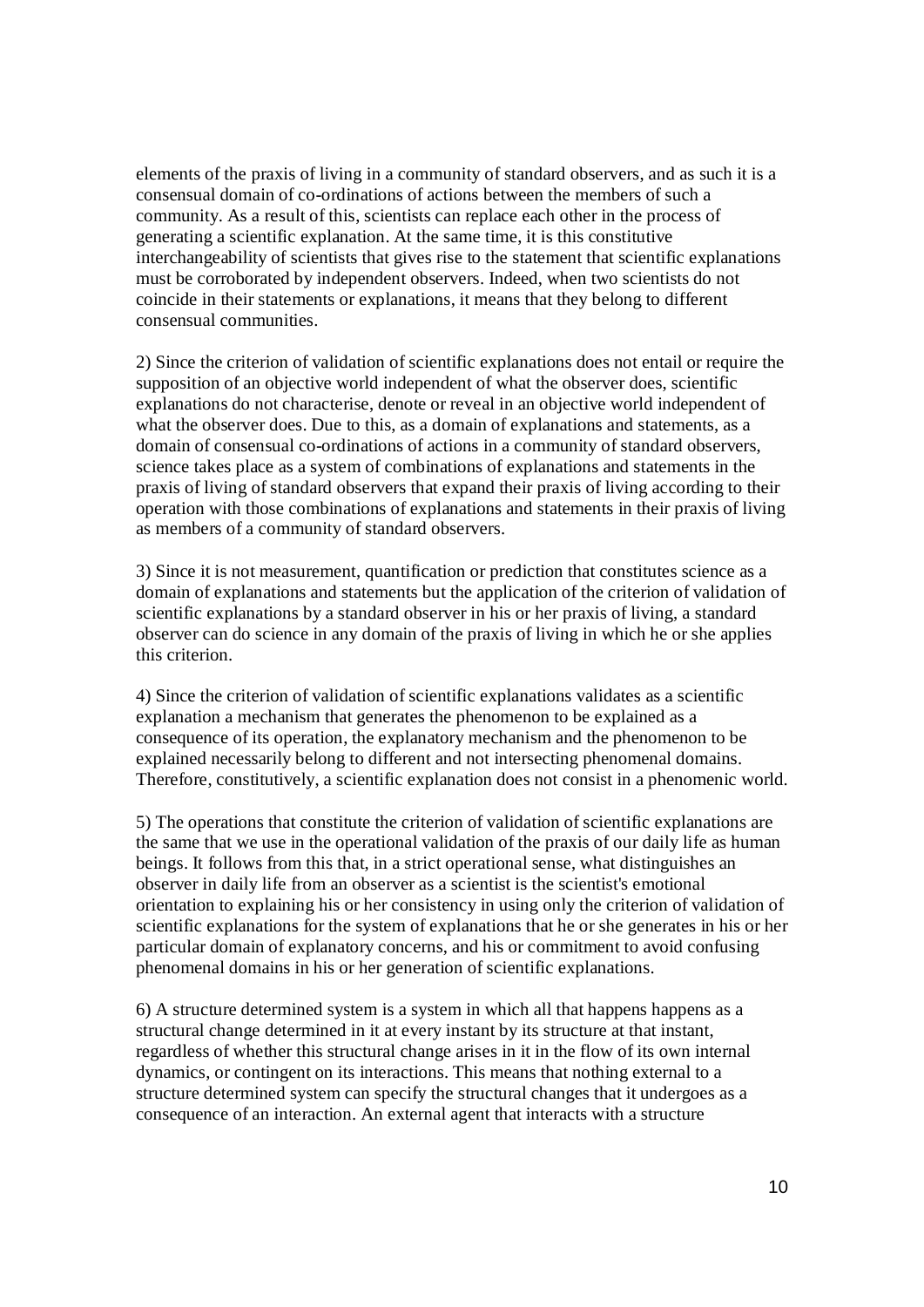determined system can only trigger in it structural changes determined in it. The components, plus the static or dynamic relations between them that an observer distinguishes at any instant as composing a structure determined system, are the structure of that system. A dynamic structure determined system, that is, a structure determined system constituted as a system in continuous structural change, is a mechanism. In these circumstances, to claim that the criterion of validation of a scientific explanation is centred around the proposition of a mechanism that gives rise to the phenomenon to be explained as a consequence of its operation is to claim that science can only deal with structure determined systems. Or, in other words, to claim that a scientific explanation entails the propositions of a mechanism that generates the phenomenon to be explained, is to claim that the observer can propose scientific explanations only in those domains of operational coherences of his or her praxis of living in which he or she distinguishes structure determined systems.

7) Although the practice of science entails the application of the criterion of validation of scientific explanations, most scientists are not aware of the epistemological and ontological implications of what they do because for them science is a domain of practice and not a domain of reflections. Something similar happens to many philosophers that do not understand what takes place in science because for them science is a domain of reflections, and not a domain of practice. As a result, both of them usually follow the general trend of our western culture and a) accept scientific explanations as reductionist propositions under the implicit belief that they consist in expressing the phenomenon to be explained in more fundamental terms, and b) do not see the generative character of scientific explanations because they are under the implicit or explicit belief that the validity of scientific explanations rests on their direct or indirect reference to an objective reality independent of what the observer does. Finally, due to this usual blindness about what constitutes a scientific explanation in modern science, both scientists and philosophers frequently believe in our culture that to be objective in the practice of science and philosophy means that the statements or explanations that one makes as such are valid through their reference to an independent reality. In practice however, for an acting scientist to be objective only means not letting his or her desire for a particular outcome in his or her research to obscure his or impeccability as a generator of scientific explanations in the operational terms that I have presented above.

8) Together with the implicit or explicit assumption that scientific statements refer to an objective independent reality usually goes the implicit belief (and the emotion of certainty that supports it) that it is in principle possible to find for any dilemma of human life an objective (transcendental) argument that dissolves it, and whose reference to the real constitutively makes it undeniable and rationally valid. However, there is at the same time in our western culture a frequent doubt about the possibility that science may at all be able to explain certain features of the praxis of living like psychic and spiritual phenomena, precisely because of the mechanistic nature of scientific explanations and their assumed reductionistic character. What I have said above, however, shows that his manner of thinking entails a misunderstanding about scientific explanations that, for my purpose in this article, it is necessary to dispel. As I have said, scientific explanations are constitutively not reductionist. On the contrary. Since a scientific explanation is the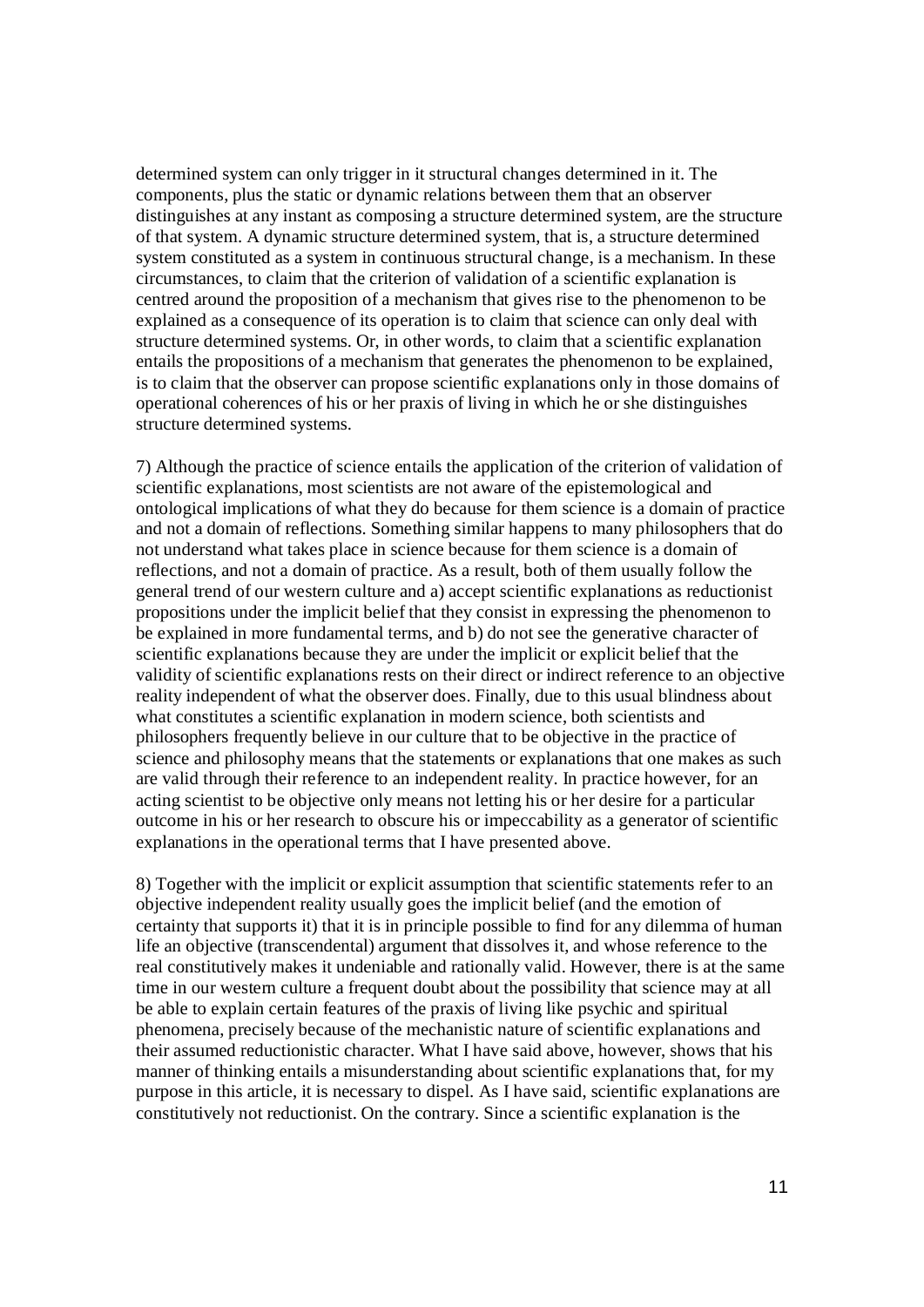proposition of a generative mechanism that gives rise as a consequence of its operation to the phenomenon to be explained in a different phenomenal domain than the one in which it takes place, a scientific explanation constitutes and validates the existence of completely different nonintersecting phenomenal domains that are intrinsically not reducible to each other. So, the mechanistic character of scientific explanations constitutively does not negate the possibility of a scientific explanation of psychic and spiritual phenomena. On the contrary, it opens the possibility to explain them as biological phenomena. Indeed, the mechanistic character of scientific explanations specifies that, in order to explain psychic and spiritual phenomena as biological phenomena, the observer must propose a generative mechanism that applies to him or herself as a living system giving rise to such phenomena as a consequence of its operation. As such a mechanism would give rise to psychic and spiritual phenomena as a consequence of its operation, it would not negate their particular experiential character because it would constitute the phenomenal domain in which they take place as a phenomenal domain that does not intersect with the phenomenal domain in which it takes place as a generative mechanism.

Einstein said on one occasion that scientific theories were free creations of the human mind. What I have said above about the criterion of validation of scientific explanations shows that this indeed has to be so. Both the phenomenon to be explained and the generative mechanism proposed are proposed by the observer in the flow of his or her praxis of living, and as such they happen to him, and he or she lives them as experiences that arise in him out of nowhere. In his or her actual living, the observer brings them forth a priori, even if afterwards he or she can construct rational justifications for them. Einstein also said that what marvelled him was that, even though scientific theories were free creations of the human mind, they could be used to explain the world. That this should be so is also apparent from the criterion of validation of scientific explanations. In fact, scientific explanations do not explain an independent world, they explain the experience of the observer, and that is the world that he or she lives.

#### **REALITY: AN EXPLANATORY PROPOSITION**

In the western culture in which modern science and technology has arisen, we speak in daily life of reality and of the real as a domain of entities that exist independently from what we do as observers. Furthermore, we act and speak, both colloquially and technically, as if we knew we were able to make reference to such independent entities. The flow of normal daily life and experience, in which things appear to us as if they were there independently of what we do, seems to confirm this. Furthermore, the use that we make of the operational coherences of daily life for successful cognitive predictions of the consequences of our operations in it with objects also contributes to support this implicit view. This I want to change by reflecting further on the consequences of accepting the operational separation of the experience and explanation of the experience in the explanation of the biology of observing.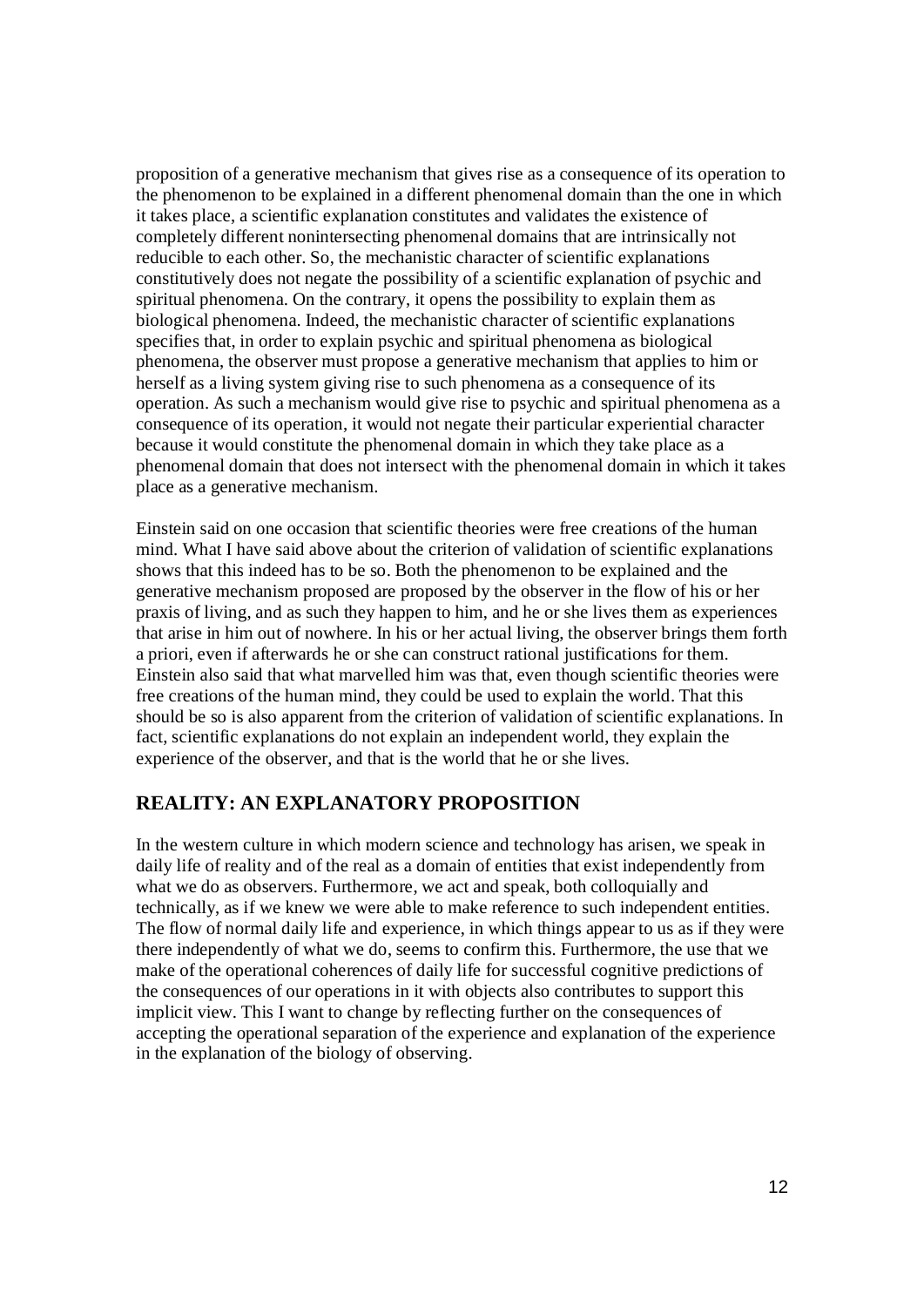#### **THE REAL**

The observer happens in the praxis of living in language, and he or she finds him or herself in the experience of happening as such as a matter of fact, prior to any reflection or explanation. The observer is in the experience of observing as a constitutive a priori starting condition in the moment of reflecting, explaining or talking. Therefore, the observer and observing as experiences need not be explained or justified to happen, even though we may want to explain them as we may want to explain any other experience. Indeed, all experiences happen as a matter of fact, and as such they cannot be disputed; they can only be disbelieved, or one can claim that they are not properly distinguished. It is in the domain of explanations where conflicts may arise. Explanations take place in the praxis of living of the observer, and they are experiences also. Yet explanations as experiences are second-order experiences in the sense that they are reflections of the observer in his or her praxis of living in language about his or her praxis of living. In this context, reality is not an experience, it is an argument in an explanation. In other words, reality arises as an explanatory proposition of our experience of operational coherences in our daily and technical life as we live our daily and technical life. Yet, in these circumstances, reality can arise as an explanatory argument or proposition of one kind or another according to whether the observer accepts or rejects the question about the biological origin of his or her properties as such.

Thus, if the observer follows the explanatory path of objectivity-without-parenthesis, he or she accepts a priori an objective independent reality as a source of validation of his or her explanations of the praxis of living in terms of entities that ultimately do not depend on what he or she does. In the explanatory path of objectivity-without-parenthesis, the observer sees reality as that which is, not as an explanatory proposition. If, on the contrary, the observer follows the explanatory path of objectivity-in-parenthesis, he or she accepts that reality is what he or she does in validating his or her explanations of the praxis of living, and that in doing this he or she brings forth many different domains of reality as many different domains of entities that are constituted in his or her explaining. In other words, in following this explanatory path the observer becomes aware that each domain of reality is a domain of entities constituted in the explanation of his or her praxis of living with the operational coherences of his or her praxis of living. Furthermore, in following this explanatory path the observer can also realise a) that in the explanatory path of objectivity-without-parenthesis reality is also an explanatory proposition, b) that, in it, reality is necessarily constituted as a domain of entities that are assumed to exist independently of what the observer does, and c) that this is unavoidably so because in such an explanatory path the cognitive abilities of the observer are assumed to be his or her constitutive properties, and in it there is no enquiry about their biological origin.

Indeed, from the perspective of objectivity-without-parenthesis, none of these two explanatory paths exist because, in the absence of a full reflection about the biology of the observer, there is no operational domain in which they may arise. Or, in other words, whenever the observer operates with the implicit assumption of objectivity, he or she operationally accepts his or her properties as observer as constitutively given, and denies for him or herself any effective subsequent reflection upon their origin. It is only when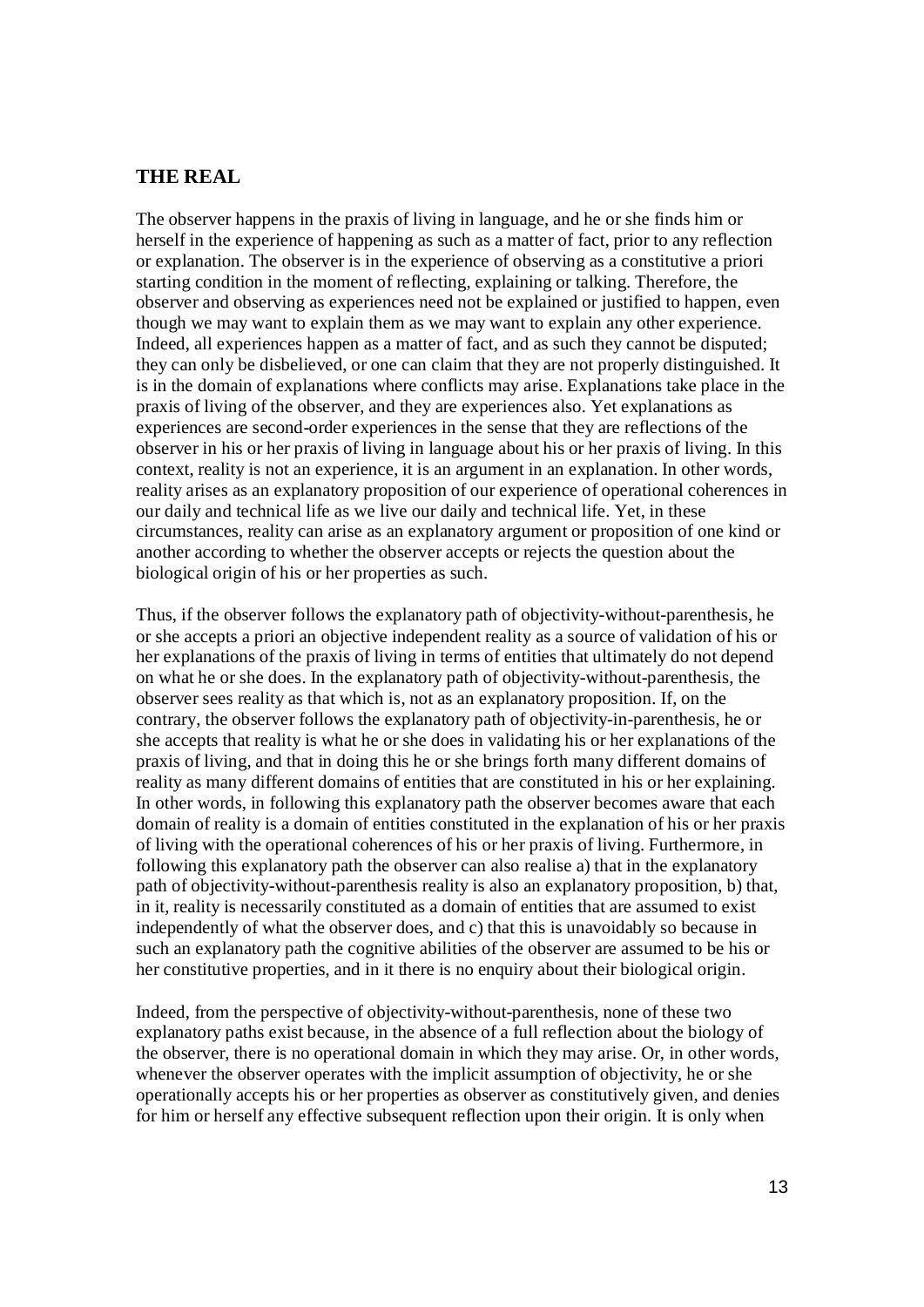the observer accepts the question about observing as biological phenomena that the explanatory paths of objectivity-in-parenthesis and without-parenthesis appear, and it is only then that it is possible for the observer to reflect upon their epistemological and ontological implications. Whether the observer follows one explanatory path or the other, however, does not depend on a rational argument - it depends on his or her preferences, on his or her inner disposition to implicitly or explicitly accept and take one or the other of these two possible starting conditions: a) the properties of the observer as given, for objectivity-without-parenthesis, and b) the happening of the living of the observer in language both as the instrument of enquiry and a phenomenon to be explained, for objectivity-in-parenthesis. In daily life, we normally move unconsciously from one explanatory path to the other in the manner we argue to validate our statements and explanations, and we do this according to the flow of our emotioning in our interpersonal relations and desires. Thus, if in a discussion we accept our interlocutor totally, and we are not in the mood for imposing our views on him or her, we de facto operate treating the other as if he or she were in a domain of reality different to our own but equally legitimate. When we do this, we accept that the other is in a different position from ours, but we do not claim that he or she is mistaken or arbitrary. We may even say that the position of the other is inadequate under certain conditions (that, without our awareness, in fact specify a particular domain of reality), but we do not claim that he or she is blind to how things really are. On the other hand, if we do not accept our interlocutor totally, or we want to assert our position, or we are certain that we are right, or we want to force the other to perform certain actions, we explicitly or implicitly claim that what we say is valid because it is objective (that, founded on the objective reality, that we know how things really are, that our argument is rational, and that the other is objectively wrong and cannot ignore it.

From all this, it follows that the reality we live depends on the explanatory path we adopt, and that this in turn depends on the emotional domain in which we enter at the moment of explaining. Thus, if we are in an assertive mood, and we want to impose our views on the other without reflection, de facto negating him or her, or if we are directly in an emotion that negates him or her, we find ourselves operating in the explanatory path of objectivity-without-parenthesis. If, on the contrary, we are in the emotion of acceptance of the other and in the mood of reflection, we find ourselves operationally in the explanatory path of objectivity-in-parenthesis. It follows, then, that the kind of reality that we live as a domain of explanatory propositions, reflects at any moment the flow of our interpersonal relations and what sort of co-ordinations of actions we expect to take place in them. Finally, from the perspective of the explanatory path of objectivity-inparenthesis, this is so regardless of whether we are aware of it or not because it is constitutive of our operation in the human biology of observing.

# **RATIONALITY**

Reason has a central position in our western culture. This we westerners generally accept. I maintain, however, that that which we call reason is not an unanalysable property of the mind, but an expression of our human operational coherence in language, and that as such it has a central and constitutive position in everything that we do as human beings. We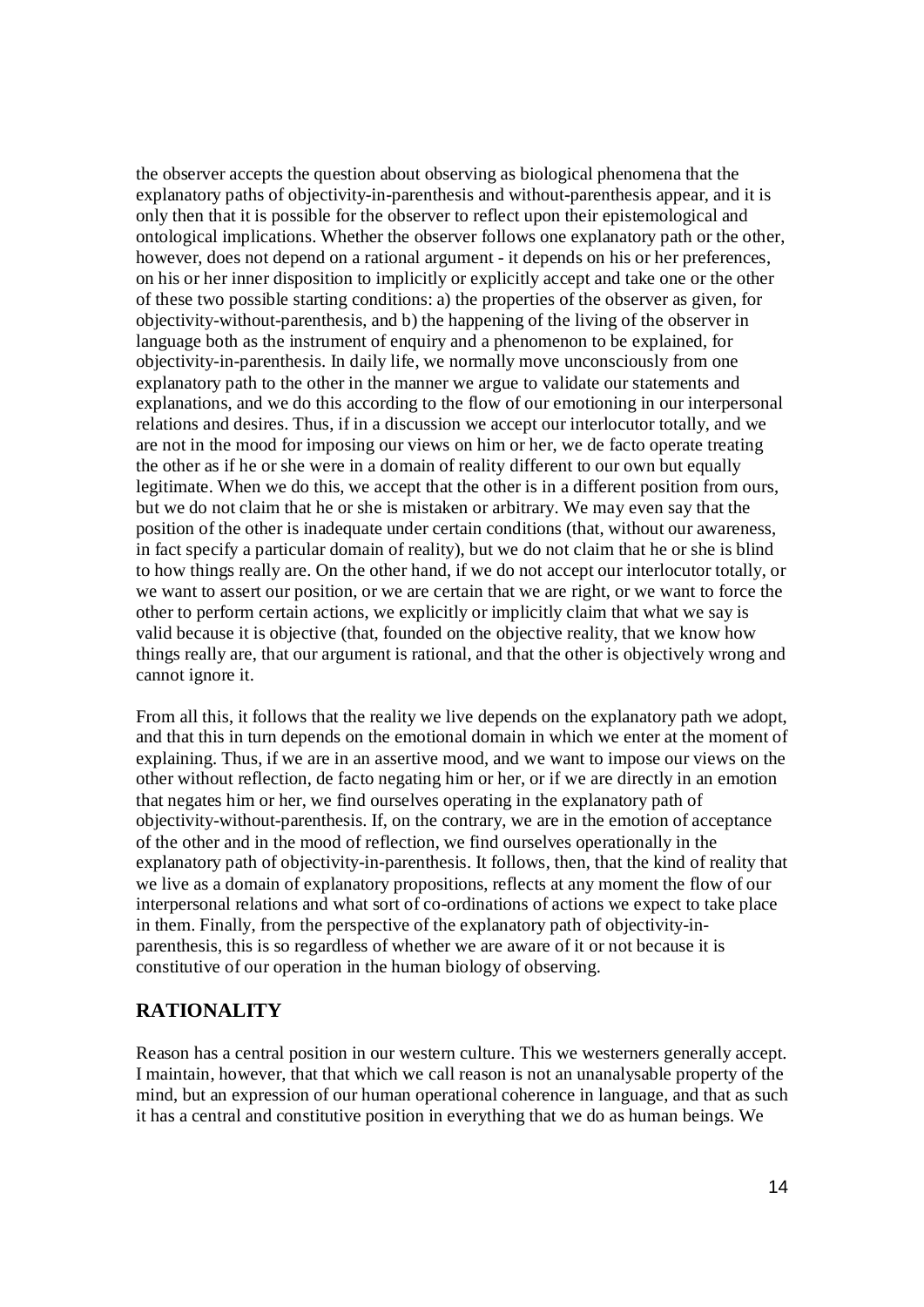argue rationally in favour or against any case that we chose to reflect upon, even when we reflect upon reason itself, either to uphold it or negate it in one domain or another, by the very fact that we operate in language. As a result, different cultures differ not in rationality but in the implicit or explicit accepted premises under which their different kinds of discourse, actions, and justifications for actions take place. Accordingly, in my reflections upon reason, I shall endeavour to show its biological foundations as a phenomenon of our operation in language.

If we adopt the explanatory path of objectivity-without-parenthesis, reason appears as a constitutive property of the observer, that is, as a cognitive feature of his or her conscious mind through which he or she can know universals and a priori principles, and which, since it is accepted as given, can be described but not analysed. In this explanatory path, reason reveals the truth through a disclosure of the real by referring in a transcendental manner to what is as if independent of what the observer does. In this path, the rational is valid by itself and nothing can negate it; at most the observer can make a logical mistake, but nothing of what he or she does can destroy its transcendental cognitive power. Furthermore, in this explanatory path emotions do not contribute to the constitution of the validity of a rational argument, they may blind the observer to its binding power, but they do not alter it because it is founded on the real. As a result, in the explanatory path of objectivity-without-parenthesis the search for reality is the search for conditions that make an argument rational, and, hence, undeniable. Or, in other words, due to the nature of rationality in the explanatory path of objectivity-without-parenthesis, in it the search for reality is the search for the compelling argument.

Contrary to this, if we adopt the explanatory path of objectivity-in-parenthesis, reason appears as the distinction by an observer of the operational coherences that constitute his or her linguistic discourse in a description or in an explanation. Furthermore, it also becomes apparent that the operational coherences of the observer that constitutes reason are the operational coherences of the observer in his or her praxis of living in language. In this explanatory path, therefore, rationality is not a property of the observer that allows him or her to know something that exists independently of what he or she does, but it is the operation of the observer according to the operational coherences of languaging in a particular domain of reality. And, accordingly, there are as many domains of rationality as there are domains of reality brought forth by the observer in his or her praxis of living as such. In other words, in this explanatory path, the observer is aware that every rational system is a system of coherent discourses whose coherence results from the impeccable recursive application of the constitutive characteristics of basic premises accepted a priori. Or, what is the same, every rational system is founded on non-rational premises, and it is enough to specify some initial elements that through their properties specify a domain of operational coherences to specify a rational domain. Indeed, this is why every domain of reality is a domain of rationality. Still in other words, the coherence of the operation of the observer in language as he or she explains his or her praxis of living constitutes and validates the rationality of the operation of the observer as he or she constitutes a domain of reality.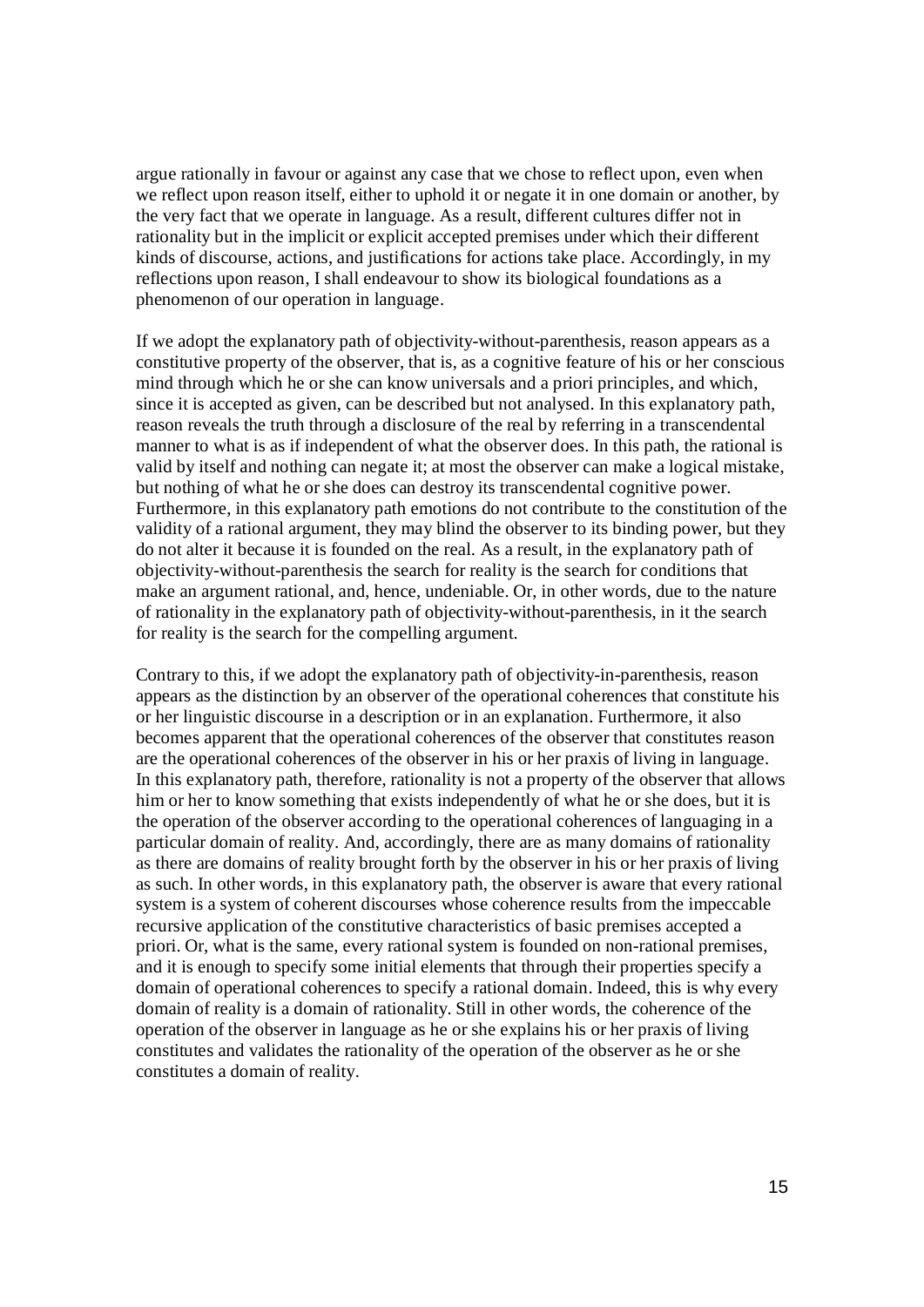Furthermore, an observer in the explanatory path of objectivity-in-parenthesis is aware that, although his or her emotions do not determine the operational coherences of any domain of reality in which he or she may operate, they determine the domain of operational coherences in which he or she lives and, hence, the domain of rationality in which he or she generates his or her rational arguments. Indeed, biologically, what an observer connotes when ascribing an emotion or a mood to some other being through the distinction of a particular configuration in the flow of its actions is a particular dynamics of inner body dispositions (which, of course, includes the nervous system) that determines the domain of actions in which that being can operate at that moment. It is because of this that I call emotions and moods body dispositions for actions, and distinguish moods as emotions in which the observer does not distinguish directionality or possibility of an end for the type of actions that he or she expects the other to perform.

Finally, as an observer in the explanatory path of objectivity-in-parenthesis becomes aware of his or her biology in observing, he or she also becomes aware that his or her emotional flow entails also a flow through different rational domains. Or, what is the same, such an observer becomes aware that the rational domain in which he or she constructs his or her rational arguments may change as his or her emotions and moods change. In other words, in this explanatory path the observer becomes aware that a change in emotion or mood constitutes a change in the operational premises under which his or her praxis of living takes place, and therefore in what an observer may distinguish as the accepted a priori conditions that support his or her rational explanatory arguments. That we know that, in daily life, this is the case is apparent when we say something like this: "Do not pay attention to his argument; he is angry; as he becomes serene he will think differently." Due to all this, in the explanatory path of objectivity-in-parenthesis, the observers who meet in a disagreement do not face each other as antagonists in the search for a compelling argument. Indeed, what they do is to search for a domain of coexistence in mutual acceptance (understanding), or for the acceptance of their disagreement with separation in mutual respect, or for a responsible mutual negation.

As a general summary, and in answer to questions that I asked at the beginning of the first section, I can say that it follows from all this that, in the explanatory path of objectivity-in-parenthesis, we as observers become aware: a) that reason constitutively does not, and cannot, give us an access to an assumed independent reality; b) that the compelling power of reason that we live in our rational lives is social, and results from our implicit a priori (that is, non rational) adoption of the constitutive premises that specify the operational coherences of the conversational domains in which we accept the arguments that we consider rationally valid; c) that we cannot force anyone, through reason, to accept as rationally valid an argument that he or she does not already implicitly accept as valid by accepting the constitutive premises of the conversational domain in which it has operational coherence; and d) that all that we can do in a conversation in which there is no previous implicit agreement is to seduce our interlocutor to accept as valid the implicit premises that define the domain in which our argument is operationally valid.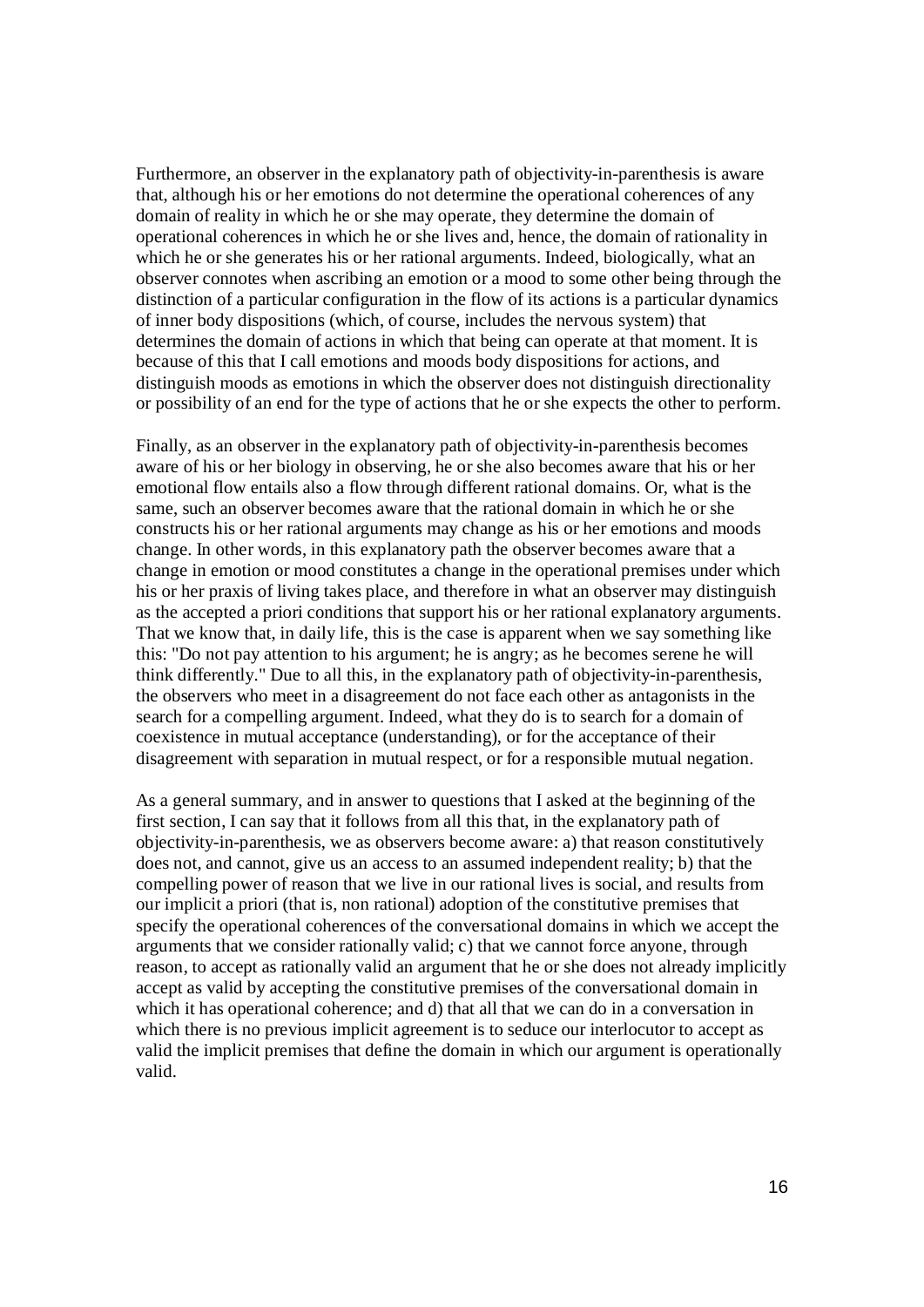## **LANGUAGE**

We human beings happen in language, and we happen in language as the kind of living systems we are. We have no way of referring to ourselves or to anything else outside of language. Even to refer to ourselves as non-language entities we must be in language. Indeed, the operation of reference exists only in language and to be outside language is, for us as observers, nonsensical. For these reasons, it is essential for understanding the observer as a human being to explain language as a biological phenomenon, and in order to do this I want to show what happens with language in the two explanatory paths I have talked about above.

1) In being consistent with the basic tenet of objectivity of the explanatory path of objectivity-without-parenthesis, the observers that take this explanatory path cannot avoid taking language as a system of behavior that they use to communicate with each other about entities that exist independently of what they do. Furthermore, in doing this they cannot avoid the implicit assumption that they have the constitutive ability to grasp the existence and features of such independent entities, and of symbolising both their existence and features with words. That is, in this explanatory path, the observers that want to talk about language cannot avoid talking about words as if they were symbols that stand for the independent entities about which they communicate with each other. This has two basic consequences for the observers who indeed want to talk about language in this explanatory path:

a) If language is taken by the observer as one of his or her constitutive properties, then language shows up in his or her discourse as an unanalysable given, and the most that he or she can do is to describe its regularities and conditions of use.

b) If the observer takes language as a result of its operation as a biological entity, and want to give a scientific explanation of it as a biological phenomenon while remaining in the explanatory path of objectivity-without-parenthesis, then he or she must show the operation of a biological structural mechanism through which the living system grasps the features of the independent entities that the words that he or she uses symbolise. That mechanism, however, does not take place in the domain of scientific explanations, and cannot take place because the observer as a scientist must treat living systems as structure determined entities, that is, as entities in which everything that happens is determined by their structure, and not by any external agent that many impinge upon them. In other words, the conception of the observer as a biological entity whose properties result from its operation as such, and the conception of the observer as an entity that can make any kind of statement about an independent reality, either directly through perception, or indirectly through reason, are intrinsically contradictory. Due to this, language, perception, cognition and self-consciousness are abilities, properties or operations of the observer that cannot be explained as biological phenomena in the explanatory path of objectivity-without-parenthesis.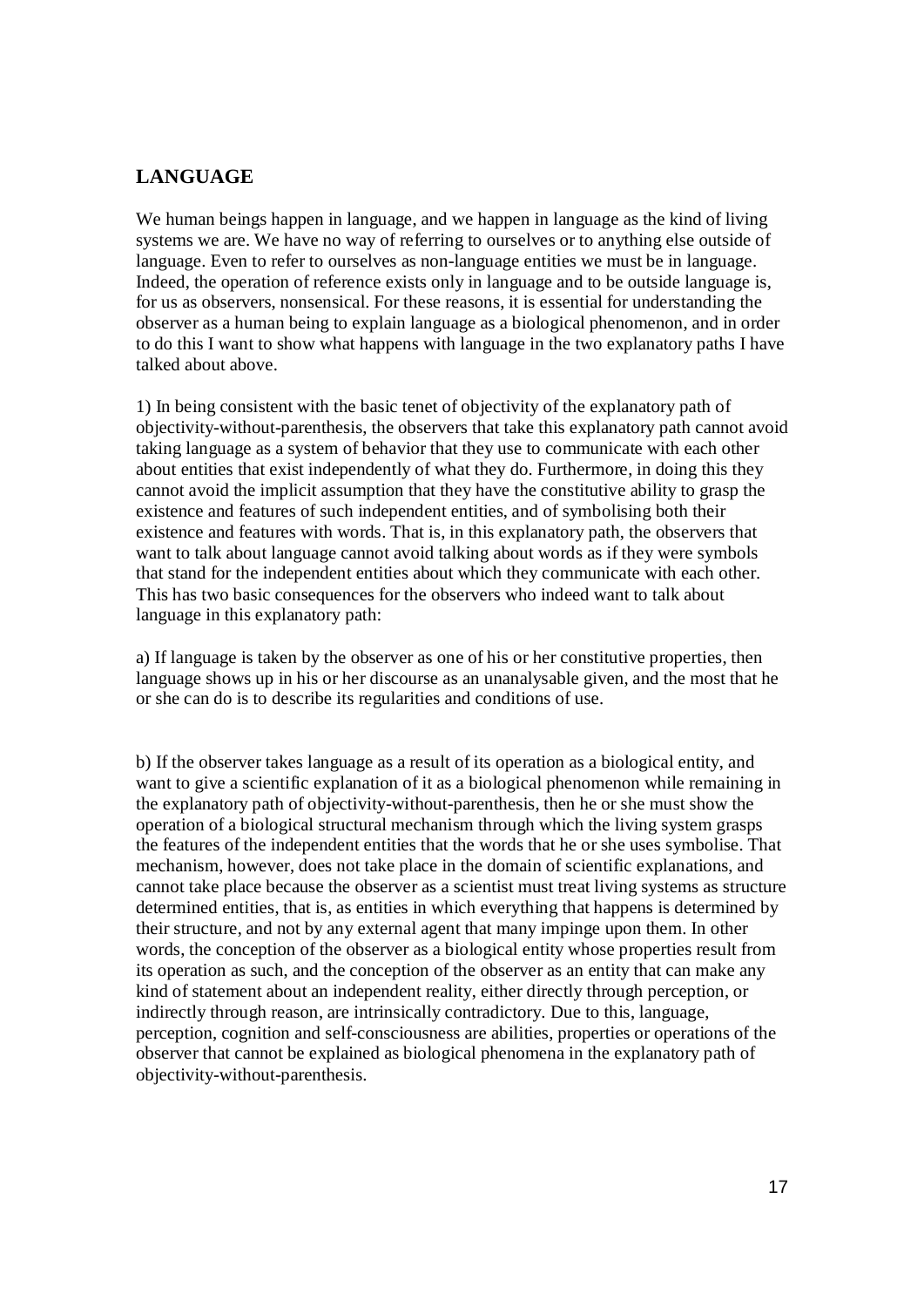2) In the explanatory path of objectivity-in-parenthesis, the situation is completely different. As this explanatory path is constituted by recognising that the observer is a living system, and that all its properties result from its operation as such, all the properties of the observer as an observer require a biological explanation. Furthermore, the observer who wants to do this has to satisfy two conditions: a) that the observer must take its own operation as a living system in language (that is, its own praxis of living as an observer) as its starting point, as its instrument for explaining his or her operation as such, as well as the phenomenon to be explained; and b) that the observer must propose a biological generative mechanism that gives rise to language as a consequence of its operation in the context of the satisfaction of the criterion of validation of scientific explanations. The first condition is intrinsically satisfied in the explanatory path in the recognition that in it explaining consists of a reformulation of the praxis of living of the observer. The second condition requires a special attention to the manner of existing of living systems as structure determined systems in recurrent interactions that I have presented in other publications (see Maturana, 1978 and Maturana & Varela, 1987), and which I shall repeat here only in its conclusions, but not in its whole justification, in the form of six statements:

a) An observer claims that language, or better, languaging, is taking place when he or she observes a particular kind of flow (that I shall describe below) in the interactions and coordinations of actions between human beings. As such, language is a biological phenomenon because it results from the operations of human beings as living systems, but it takes place in the domain of the co-ordinations of actions of the participants, and not in their physiology or neurophysiology. Languaging and physiology take place in different and non intersecting phenomenal domains. Or, in other words, language as a special kind of operation in co-ordinations of actions requires the neurophysiology of the participants, but it is not a neurophysiological phenomenon.

b) The scientific explanation of language as a biological phenomenon consists in the proposition of a generative mechanism that gives rise to the dynamics of interactions and co-ordinations of actions that an observer distinguishes as languaging. Such an explanation must show how languaging arises in the interaction of living systems as structure determined systems, and how it constitutes, as a domain of co-ordinations of actions, a phenomenal domain in which all that we do in language in the praxis of living can take place, and does take place, when certain historical contingencies occur. Since, as I have shown above, a scientific explanation does not constitute a phenomenic reduction, but on the contrary it constitutes the validation of a generative relation between otherwise independent nonintersecting phenomenal domains, the scientific explanation of language does not constitute a phenomenic reduction of it.

c) As an observer distinguishes a structure determined system, he or she brings forth a composite entity and the domain in which it interacts with conservation of organisation. Furthermore, as a structure determined system conserves its organisation while it interacts in a particular medium, and flows in the sequences of structural changes that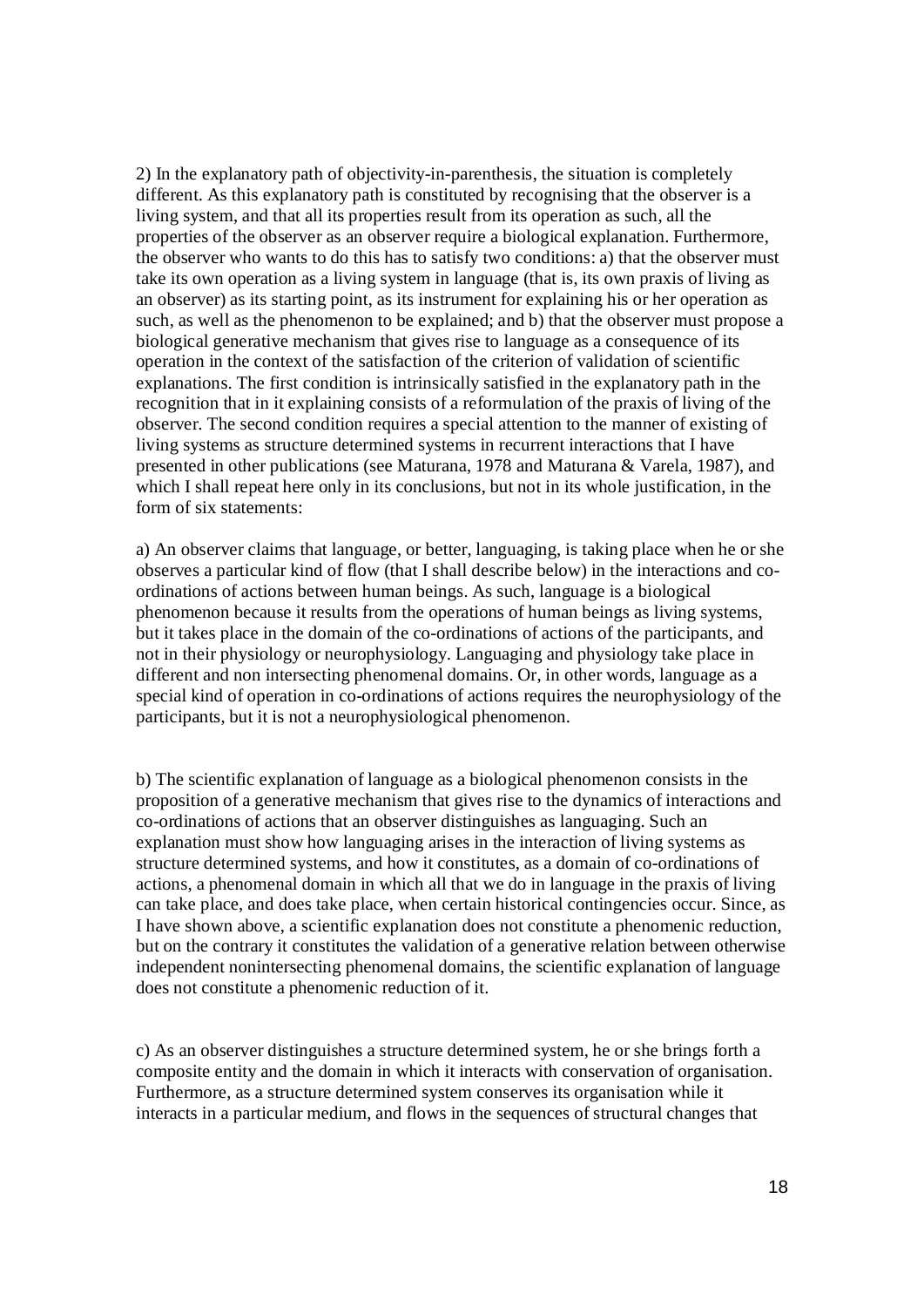these interactions trigger in it, it also conserves its structural correspondence or adaptation in that medium, otherwise it disintegrates. Indeed, conservation of organisation (relations between components that define the class identity of a system) and conservation of adaptation (relation of interactions in a medium that do not trigger the disintegration of the system) are conditions of existence for any system distinguished by the observer. In these circumstances, an observer sees that when two or more structure determined systems interact recurrently with each other in a particular medium, they enter in a history of congruent structural changes that follows a course that arises moment after moment contingent on their recurrent interactions, to their own internal structural dynamics, and to their interactions with the medium, and which lasts until one or both of them disintegrate, or they separate.

In daily life, such a course of structural change in a system contingent on the sequence of its interactions in the medium in which it conserves organisation and adaptation is called 'drift'. If the interacting structure determined systems are living systems, what the observer sees along the flow of their recurrent interactions is that their congruent structural changes take place embedded in the realisation, and sometimes in the expansion, of a domain of co-ordinations of actions or behavior between them that was already allowed by their initial structures at the beginning of their recurrent interactions. If what takes place along a particular course of recurrent interactions between two or more living systems is the expansion of an initial domain of co-ordinations of actions, and the observer can claim that the new co-ordinations of actions would not have arisen in a different history of recurrent interactions between those living systems, then those living systems have established what I call a domain of consensual co-ordinations of actions. Domains of consensual co-ordinations of actions are, normally, the spontaneous outcomes of the operation of living systems under recurrent interactions. All that is needed for them to arise is that the participant living systems should already have at their first encounter the necessary structural disposition for their recurrent interactions to take place, structural plasticity in the domain of their interactions, and the initial structure that allows them to conserve organisation and adaptation while their structures change under their recurrent interactions. All living systems satisfy these three structural conditions to some extent, and they do so as a result of the evolutionary history to which they belong.

d) There are circumstances in which an observer can see that under the expansion of a consensual domain of co-ordinations of actions there is a recursion in the co-ordinations of actions of the organisms that participate in it. When this happens, what an observer sees is, on the one hand, organisms that interact with each other recurrently in consensual co-ordinations of actions, and on the other hand, a phenomenal domain in which all the phenomena that we distinguish as phenomena of praxis of living in daily life take place. Due to this, I claim that when this occurs, language happens, and that the phenomenon of language takes place in the flow of consensual co-ordinations of consensual coordinations of actions between organisms that live together in a co-ontogenic structural drift. Furthermore, I also claim that with languaging observing and the observer arise; the former as the second-order recursion in consensual co-ordinations of actions that constitute the phenomenon of distinction and the latter in a third-order recursion in which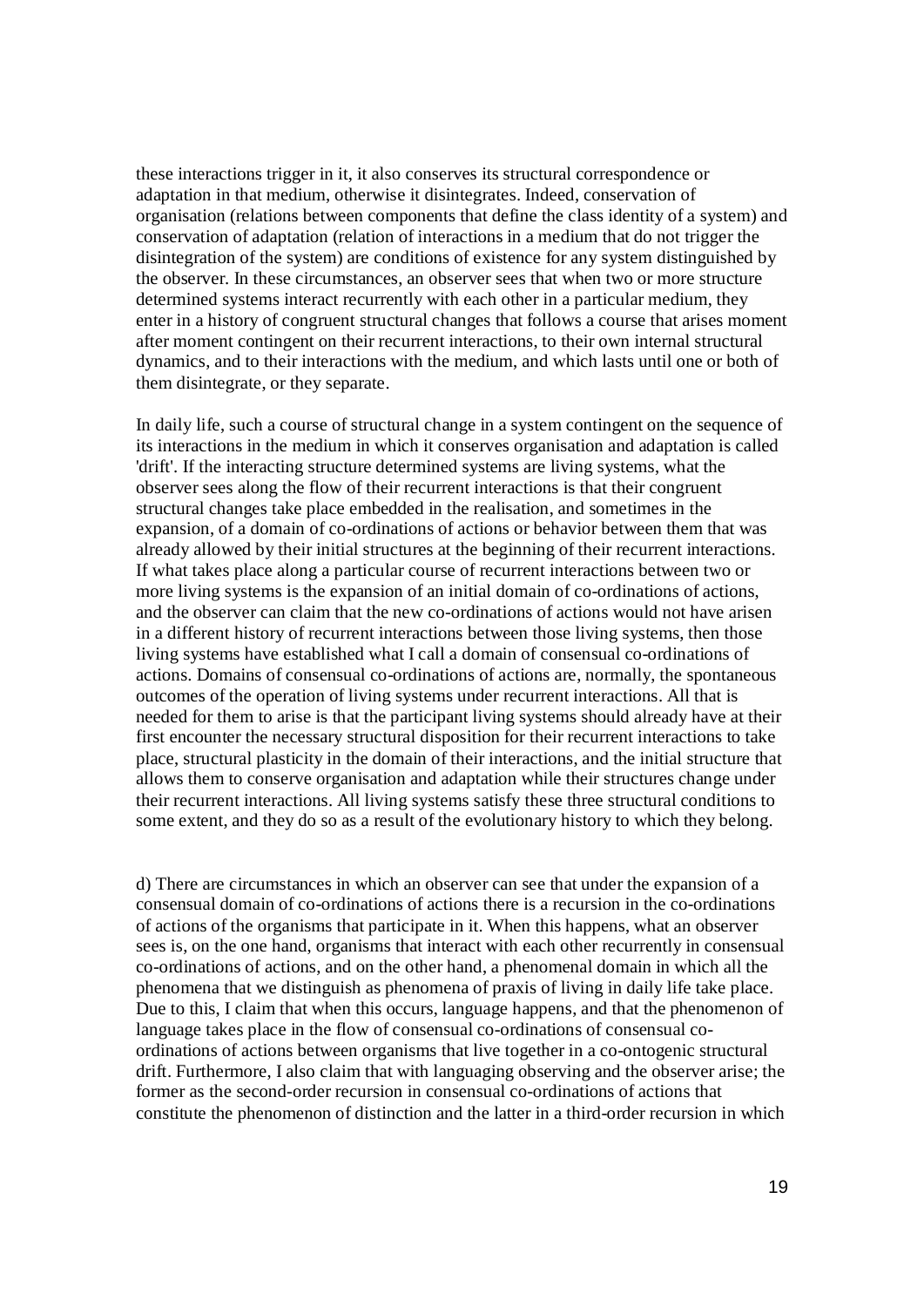there is the distinction of the operational realisation of observing in a bodyhood. Indeed, when languaging and observing take place, objects take place as distinctions of distinctions that obscure the co-ordinations of actions that these co-ordinate. Finally, when languaging, observing and objects take place, the phenomenon of selfconsciousness may take place in a community of observers as a fourth-order recursion of consensual co-ordinations of actions in which the observer distinguishes his or her bodyhood as a node in a network of recursive distinctions.

e) Language as a domain of recursive consensual co-ordinations of actions does not operate with symbols, yet symbols arise in language as distinctions of relations of distinctions. Also, according to this, words are not symbolic entities, nor do they connote or denote independent objects. They are distinctions of consensual co-ordinations of actions in the flow of consensual co-ordinations of actions. This is why sounds, marks or movements do not constitute words by themselves, and sequences or groups of sounds, marks or movements do not constitute languaging. Language occurs only in the flow of recursive consensual co-ordinations of actions between organisms in recurrent interactions, or, in the operation of a single organism, in the flow of actions that an observer may see in it as belonging to an implicit domain of consensual co-ordinations of actions with other organisms because they arise in that single organism in its structural dynamics under circumstances in which its structure in that moment is the result of its participation in a history of languaging with other organisms. In daily life we know that this is the case, and we usually say that a human being is eccentric, mad or alienated when we see him or her performing the actions proper to languaging outside a domain of recursive consensual co-ordinations of actions.

f) Although language takes place in a domain of co-ordinations of actions, it results as such through the co-ontogenic structural drift of organisms in recurrent interactions. That is, language takes place in the flow of consensual co-ordinations of actions of organisms whose actions co-ordinate because they have congruent dynamic structures that have arisen or are arising through their recurrent interactions in a co-ontogenic drift. Due to this, interactions in language are structural interactions that trigger in the interacting organisms structural changes contingent on the course of the consensual co-ordinations of actions in which they arise. As a result, even though the domain of languaging does not intersect with the structural domain of the bodyhoods of the interacting organisms, the structural changes of the organisms that interact in language are a function of what takes place in their languaging, and vice versa. Although we are usually unaware of this, we in daily life show that we know that this is the case with the adjectives that we usually use to characterise the languaging of a conversation in terms of what happens to us as body encounters. Thus we say that the words were smooth, caressing, hard, sharp, and so on; all words that refer to body touching. Indeed, we can kill or elate with words as body experiences. We kill or elate with words because, as co-ordinations of actions, they take place through body interactions that trigger in us body changes in the domain of the physiology.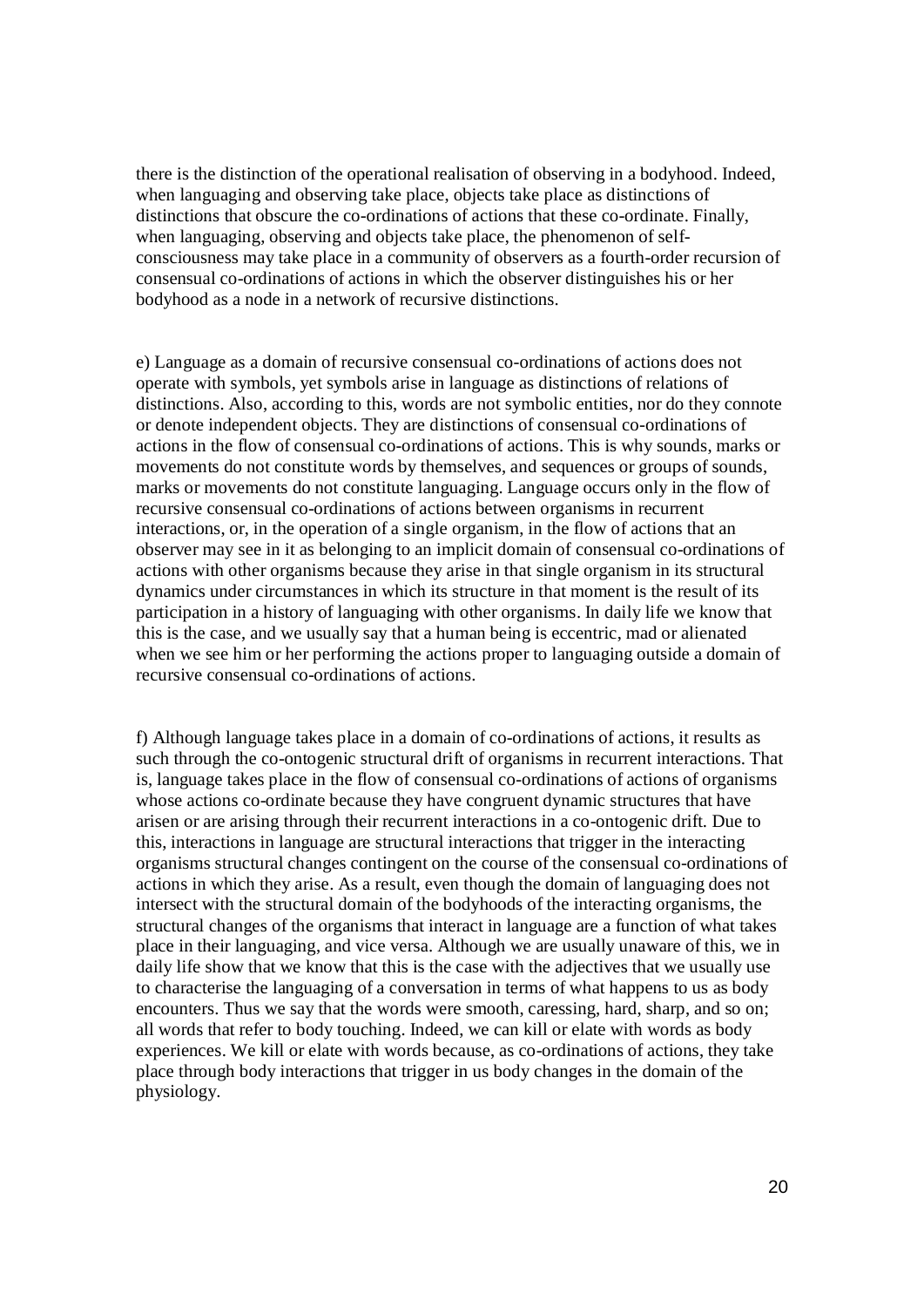From what I have said above, it follows that language is not our only way of operating in consensual co-ordinations of actions. Indeed, language is a recursion in consensual coordinations of actions. The basic consensual co-ordinations of actions that are operationally prior to language I call linguistic co-ordinations of actions, and the domain of these basic consensual co-ordinations of actions I call a first-order linguistic domain (see Maturana, 1978). So, we can also say that language is a domain of recursive linguistic co-ordinations of actions, or a domain of second-order linguistic co-ordinations of actions. We human beings also co-ordinate our actions with each other in first-order linguistic domains, and we do so frequently with non-human animals. A domain of firstorder linguistic co-ordinations of actions can be very rich and involved, depending on the complexity of the history of recurrent interactions in which it takes place, but, one can say, its expansion is only additive. Language as a second-order linguistic domain can be much more rich and involved because of its recursive nature, and one can say that its expansion is multiplicative.

#### **EMOTIONING**

The western culture to which we modern scientists belong depreciates emotions, or at least considers them a source of arbitrary actions that are unreliable because they do not arise from reason. This attitude blinds us about the participation of our emotions in all that we do as the background of bodyhood that makes possible all our actions and specifies the domains in which they take place. This blindness, I claim, limits us in our understanding of social phenomena. Let us reflect upon this.

1) All animals have different domains of internal operational coherences that constitute dynamic body postures through which their actions and interactions in their respective domains of existence take place. This we recognise in daily life to be similar to what happens in us by calling moods or emotions the different manners of interacting that we may observe in other animals.

2) The observer distinguishes different emotions and moods through the distinction of the different domains of actions in which the observed organisms move. Furthermore, as I have already said above (in "Rationality"), biologically, that which we distinguish when we distinguish emotions in daily life are dynamic body dispositions for actions (of course involving the nervous system) that specify at any moment the domains of actions in which the organisms move. Thus, all animal behaviour takes place in a domain of actions supported and specified at any moment by some emotion or mood. Indeed, all animal life takes place under a continuous flow of emotions and moods (emotioning) that changes the domains of actions in which the organisms move and operate, and they do so in a manner that is contingent on the course of their interactions. We human beings are not an exception to this. Moreover, in us human beings emotioning is mostly consensual, and follows a course braided with languaging in our history of interactions with other human beings. Thus, even for the recurrent interactions through which languaging occurs to take place between two or more human beings, it is necessary to occur in these a particular flow of body dispositions that moment after moment leads them to remain in recurrent interactions. When this flow of body dispositions for recurrent interactions ends, when in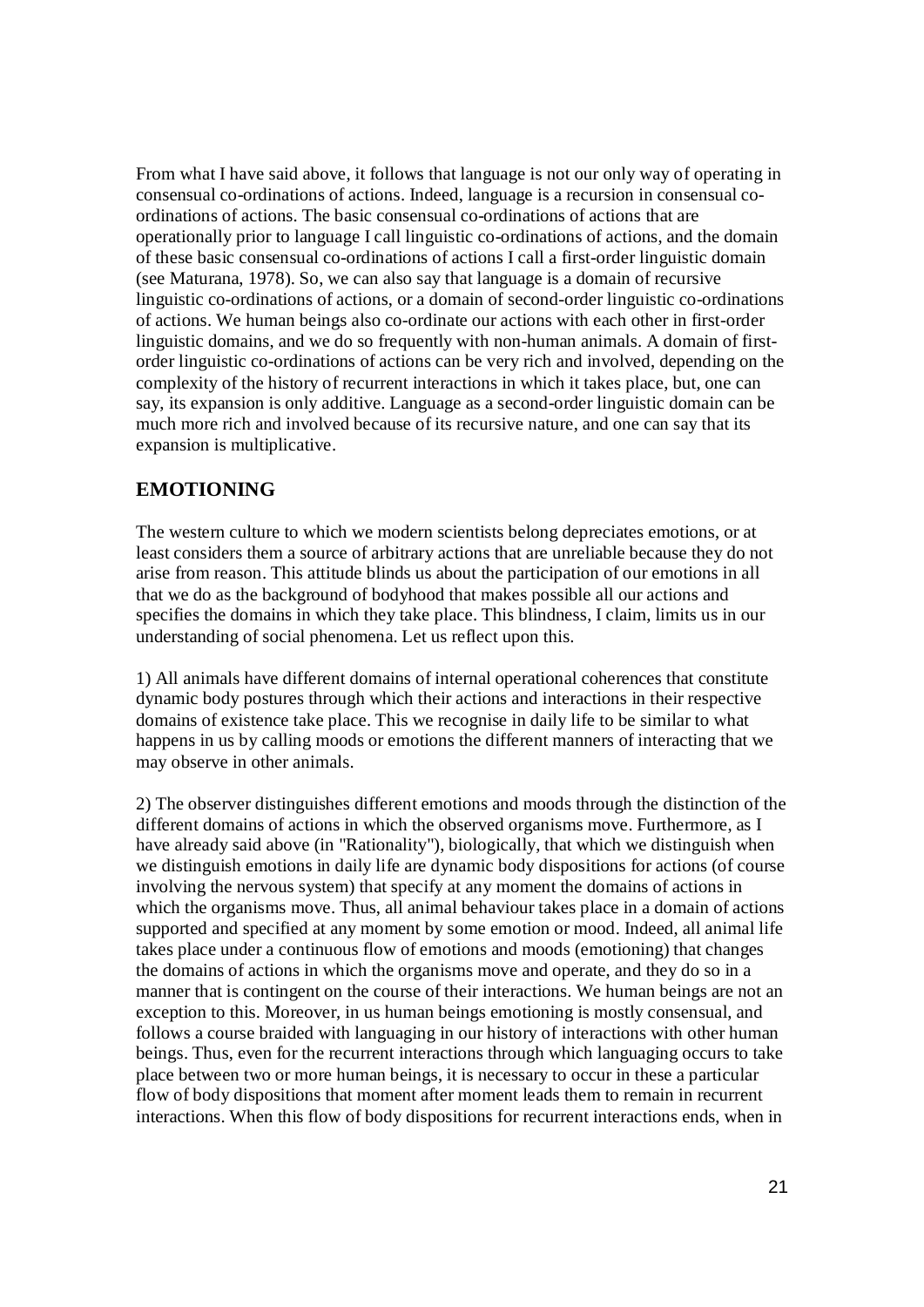the course of this emotioning the emotion that leads to recurrent interactions in language ends, the process of language (the conversation) ends. In other words, languaging flows in the co-ordinations of actions of human beings in a background of emotioning that constitutes the operational possibility of its occurrence, and specifies at any instant the consensual domains in which it takes place. Still in other words, the operational coherences of languaging have the universality of the operational coherences of the coordinations of actions of the observers in the praxis of living, and the flow of changing emotions under which languaging occurs does not change this, it only changes the domain of actions in which languaging takes place.

3) When an observer distinguishes the operational regularities of the recursive consensual co-ordinations of actions in the praxis of living that constitute languaging, he or she speaks of logic. As such, logic is independent of the content in terms of the domains of actions involved; it is specified by the operational coherences of the praxis of living of the observer, and has the universality of the operational coherences of the consensual coordinations of actions to which human beings can give rise as living systems. Due to this, emotioning, as I have already said above (in "Rationality") does not constitute a flow through different logics, but only a flow through different domains of co-ordinations of actions, and rationality is not constituted by the contents of languaging, but by its operational coherences.

4) When an observer distinguishes a flow of co-ordinations of actions in language in a group of observers, he or she speaks of a conversation. As such, a conversation takes place as the operation of a group of observers within an already established domain of consensuality, or as an expansion of it, or as a process through which a new domain of consensuality arises. It is our emotioning that determines how we move in our conversations through different domains of co-ordinations of actions. At the same time, due to the consensual braiding of our emotioning with our languaging, our conversations determine the flow of our emotioning. Finally, it is at every instant the circumstances of our interactions in the domain of actions in which our conversations take place in the conservation of the particular kind of human being that we are continuously becoming in the praxis of living that generates the path of consensuality of our emotioning, and determines the course of our conversations. So, strictly speaking, human life is always an inextricably braided flow of emotioning and rationality through which we bring forth different domains of reality. And we live our different domains of reality in our interactions with others, explicitly or implicitly, in objectivity-in or without-parenthesis, according to the flow of our emotioning.

5) We modern western human beings usually claim to be rational animals in order to distinguish ourselves from other animals that we claim move only under emotional drives. That we are animals who use reason, there is no doubt. Reason moves us only through the emotions that arise in us in the course of our conversations (or reflections) within the braided flow of our languaging and emotioning. Indeed, what makes us human beings the peculiar kinds of animals that we are is not the operational coherence of our rationality, which is the operational coherence of our praxis of living as living systems in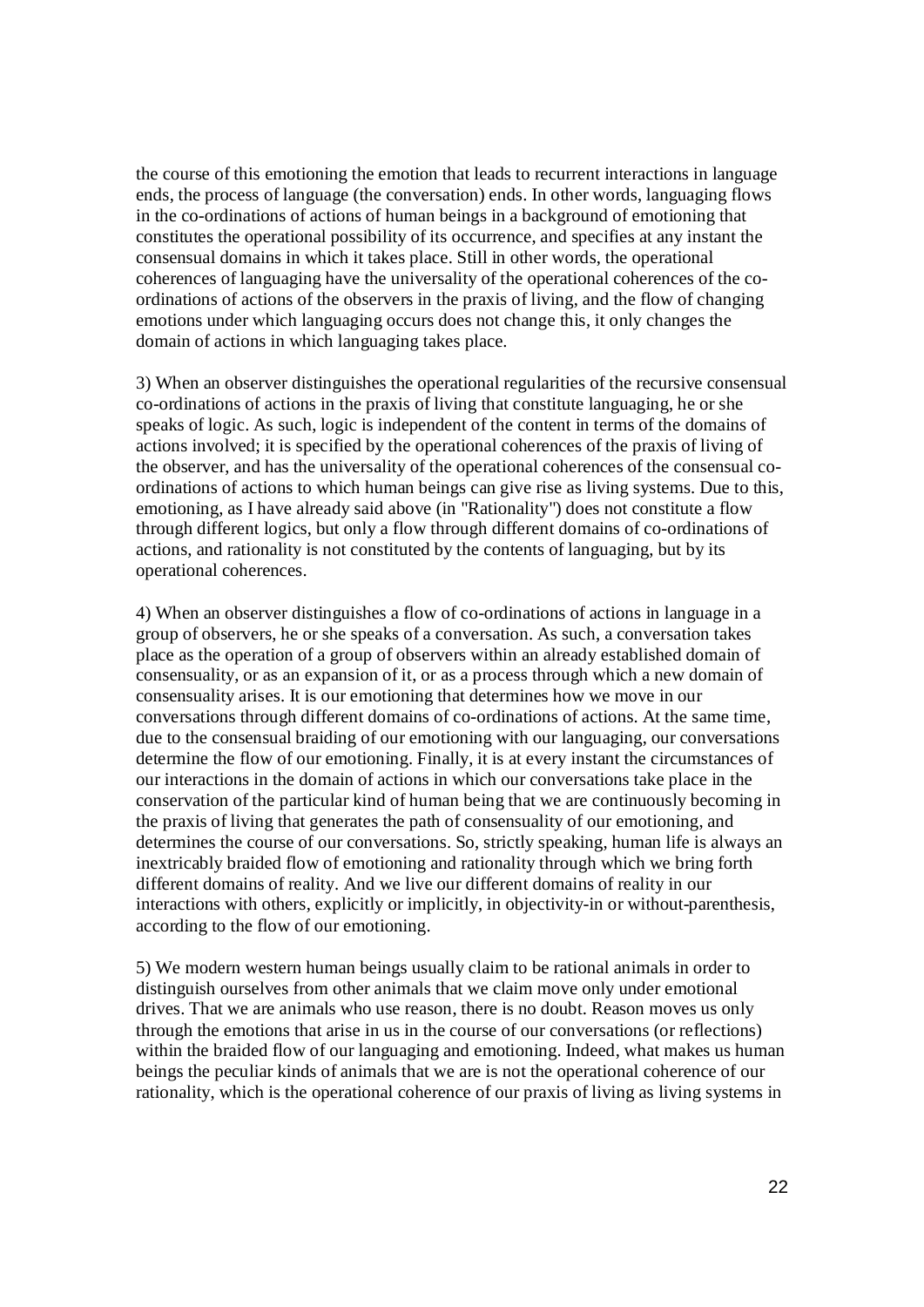co-ordinations of actions, but our living in language in the constitutive braiding of languaging and emotioning.

6) Our emotioning also braids with our consensual co-ordinations of actions as we operate in first-order linguistic domains in our interactions with other human beings and with non-human animals. Indeed, it is this braiding of emotioning and first-order consensuality that constitutes the richness and complexity of our co-ordinations of actions with domestic animals that prompts us to call them intelligent.

## **CONVERSATIONS**

In daily life we call conversation a flow of co-ordinations of actions and emotions that we observers distinguish as taking place between human beings that interact recurrently in language, and it is to this distinction to which I shall refer with the word 'conversation' in this article. In these circumstances there are three fundamental phenomena that an observer brings forth as he or she distinguishes a conversation. Two of them take place in the domain of distinctions of the observer; these are the co-ordinations of actions that appear as co-ordinations of behaviors, and then co-ordinations of emotions that appear as co-ordinations of domains of actions. The other takes place in the domain of the structural changes of the conversing human beings, whose continuously changing bodyhoods change congruently in a co-ontogeny that lasts as long as the conversation lasts. Let me make a few comments about this.

1) Conversations as operations in language are operations in domains of consensuality that may become expanded, restricted or disappear with or without the appearance of new ones. This is apparent in our daily life as we experience an increase, a diminution or a change in our intimacy with those with whom we converse as something that occurs while the conversation takes place. In every case, however, the bodyhoods of the participants unavoidably change in a congruent manner, even when the result is separation with loss of consensuality. In other words, although the dynamics of consensuality and bodyhood change take place in different and non-intersecting phenomenal domains, they braid along a conversation as a result of their manner of constitution as biological processes. That is, the changes in the bodyhoods of the participants follow a path contingent on the co-ordinations of actions and emotions that take place along a conversation, and the co-ordinations and actions and emotions that constitute the conversation follow a path contingent on the bodyhood changes that occur in the participants along it while generating it. This is again part of our daily life experience, and we can notice it if in a conversation we attend to the dynamics of our bodyhood in relation to our flow in it.

2) There are several classes of conversations that an observer can distinguish in the domain of human relations and interactions. These differ in the kinds of co-ordinations of actions and emotions involved, and each class of conversation is defined by a particular pattern or configuration of co-ordination of actions and emotional flow. Furthermore, all classes of conversations can take place in many different domains of actions and in many different emotional contexts, regardless of the operational domain, or domain of reality,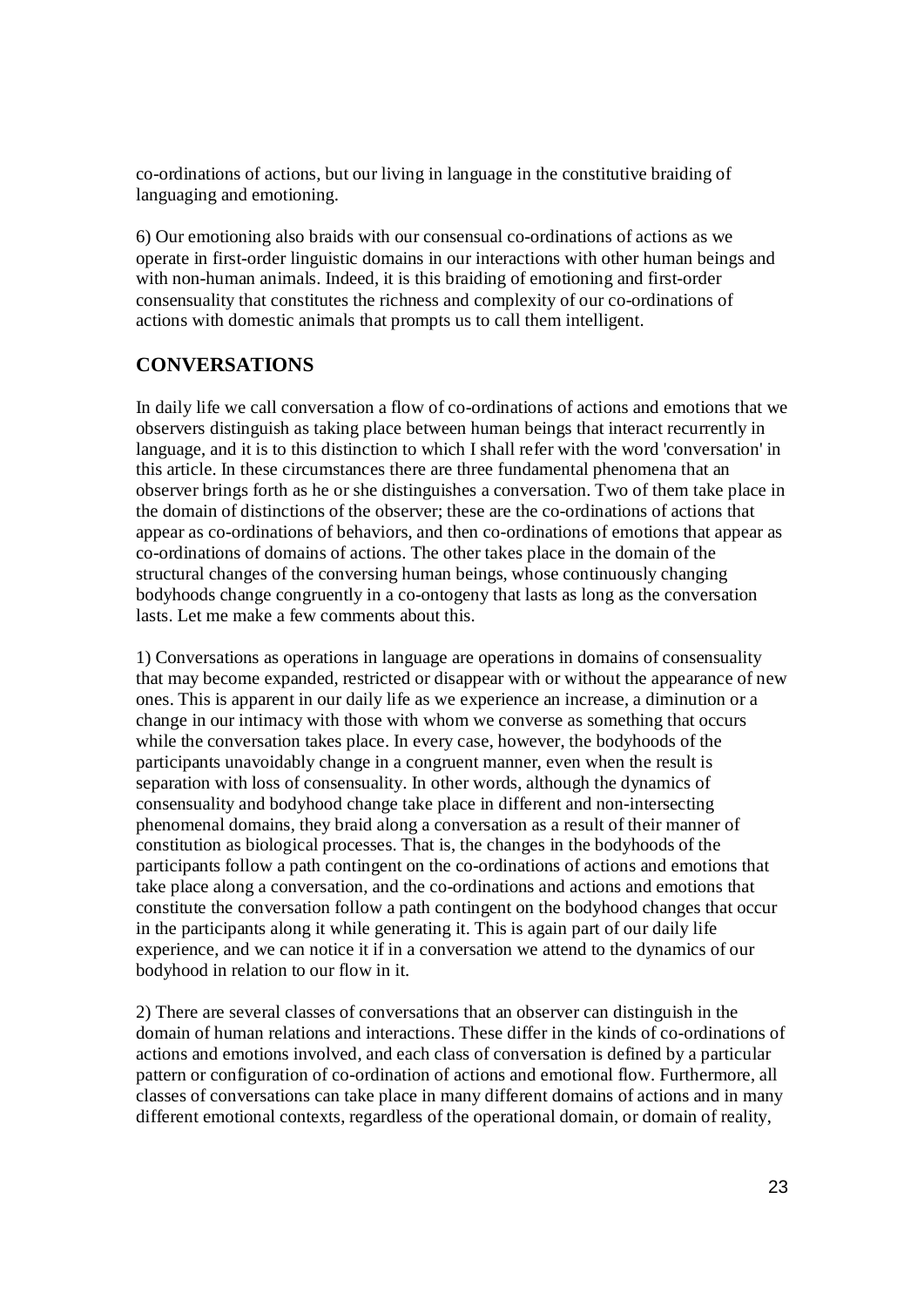in which the actions take place. Finally, every human being usually participates in many different conversations, simultaneously or successively, that intersect each other through their realisation in his or her bodyhood. Indeed, we human beings live in communities that exist as networks of crisscrossing non-intersecting conversations of different kinds that couple with each other in their flow through their intersections in our bodyhoods. Let me mention some of them:

a) Conversations or co-ordinations of present and future actions. The conversations consist in the actual co-ordinations of actions that occur while languaging in a particular domain, and that the observer sees as taking place in an emotional flow in which the participants only listen for co-ordinations of actions. Two examples: "If you set the table, I'll prepare dinner/I shall do that with pleasure." "Do you know how to calculate the length of the diagonal of a rectangle? Yes, you must use Pythagoras' theorem./Ah! Of course! Many thanks."

b) Conversations of complaint and apology for unkept agreements. These conversations consist in a flow of co-ordinations of behaviour that an observer sees as taking place under the emotions of righteousness and guilt in an interplay of demands, promises and expressions in which complaints and apologies are lived as legitimate actions even when the apologies are not accepted. Two examples: "Why did you say that you would come if you were not coming?/Oh! At the time I said I was coming I was sure that I could. It was only afterwards that I discovered that my mother was ill and that I would rather stay with her./I did not know that. Well, do not worry, we shall arrange another meeting." "I am ready now. Are you ready?/I am sorry, I cannot do it now./But you promised..../Yes, but my mother is calling me. Can you wait until I come back?"

c) Conversations of desires and expectations. These conversations consist in coordinations of actions that the observer sees as taking place in a domain of discourse while each one of the participants has his or her attention in his or her description of a future, and not in the actions through which he or she is constituted as a human being in the present. Two examples: "After the presidential election, I shall be able to push my programme of reforestation./That will be the case if your candidate wins. I think however that she will not./I am sure that she will win; she has the support of the working people." "Eat your food and you will grow as big as your uncle./I do not want to eat. I do not want to be like my uncle because he is very old."

d) Conversations of command and obedience. These conversations consist in coordinations of actions that an observer sees as taking place in an emotional background of mutual-and-self -negation in which some of the participants obey, that is, do under the request of others what they do not want to do, and others command, that is, accept a condition of superiority and feel confirmed in it when their commands are carried out. Those who obey negate themselves by doing what they do not want to do, and negate the one who commands by ascribing to him or her, as a property, a condition of superiority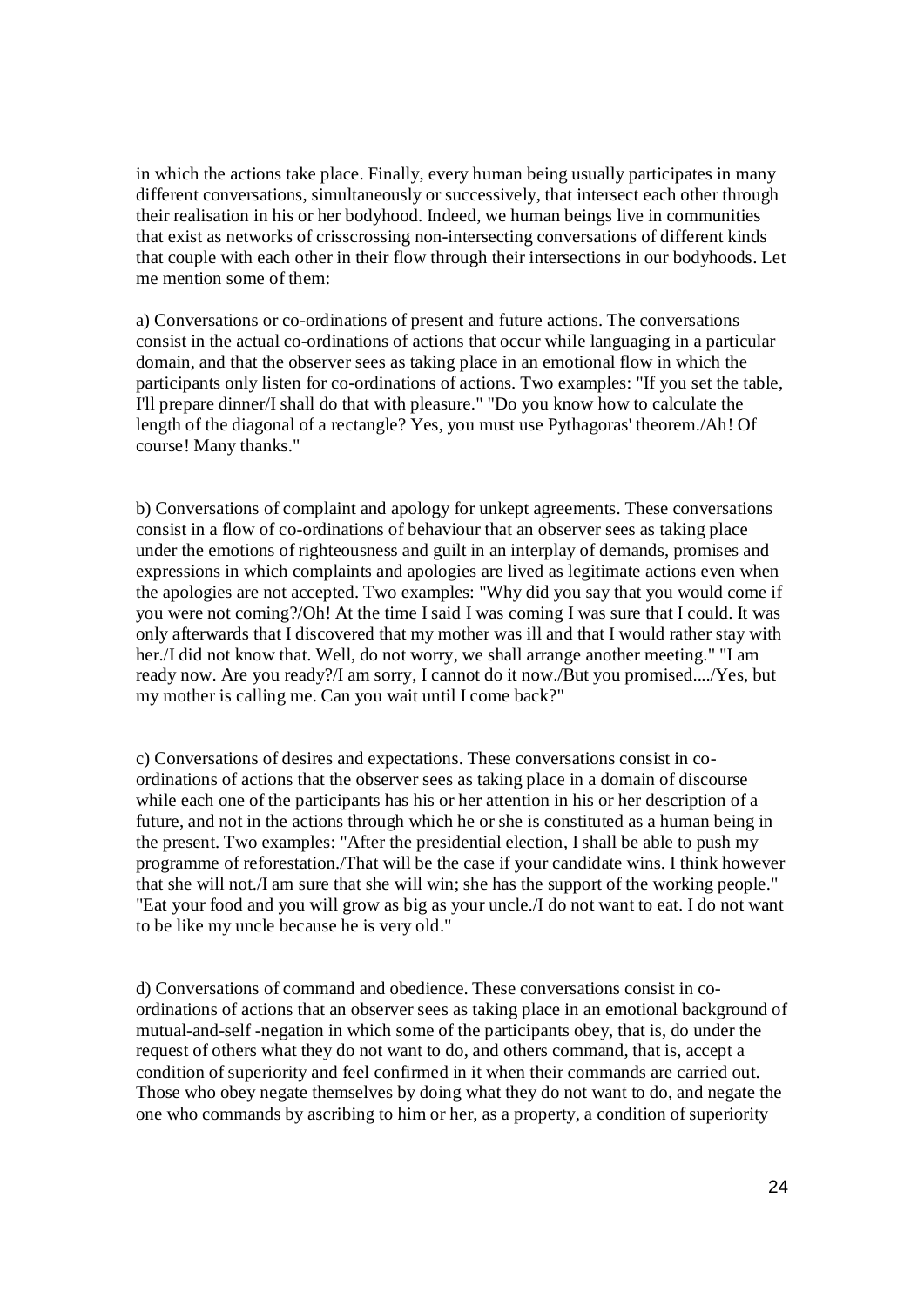that is constituted as a relation of order by their obedience. He or she who commands negates those who obey by accepting their self-negation as legitimate, and negates him or herself by accepting as valid his or her characterisation as superior by those who obey. Two examples: "John, come and solve this problem on the blackboard./But I haven't finished the exercise in my copybook yet./It does not matter. I am asking you to come to the blackboard./Grrr...(John comes)" "You will have to go to Valparaiso./Now? I have some friends coming to dinner tonight at home./I am sorry, but I need you to go to Valparaiso today and stay there until tomorrow./Okay....you're the boss."

e) Conversations of characterisations, attributions and valuing. These conversations consist in co-ordinations of actions in a domain of discourse, descriptions and opinions that the observer sees as taking place in a braided emotioning of acceptance and rejection, pleasure and frustration, according to whether the participants who listen perceive that they are properly seen or not by the participants who speak. Three examples: "Here you are! I thought of you as a person who always arrived on time./What? Do you mean that I am unpunctual? This is the first time that I have been late." "I shall not look into your computations. You are so intelligent that you are always right./But sometimes I commit mistakes..../I have never found one./It is nice to hear that." "Look at your shirt. It is dirty./But mother, you know I was playing.../Oh! Come! You are sloppy. You are always dirty."

f) Conversations of complaint for unfulfilled expectations. These are conversations that consist in co-ordinations of actions in a domain of descriptions that the observer sees as taking place in an emotional background of frustration in which the speaker perceives the listener as dishonestly not fulfilling a promise, and the listener perceives him or herself accused of not fulfilling a promise that he or she did not make. Two examples: "You are late again and the food is over-cooked./But you know that at this time of the year I cannot arrive earlier!" "I had so much hope in the work of this committee./Well...but you knew that I did not have enough experience in the subject to chair it./Yes, but I could have helped you if you had had confidence in me."

There are still other kinds of conversations that could be added to this list, but I shall stop here. Yet, what I want to emphasise now is that as we human beings participate in many different conversations simultaneously or in succession, our actual community coexistence courses as the changing front of a network of conversations in which different crisscrossing co-ordinations of present and future actions braid with different consensual emotional flows. Indeed, the different systems of coexistence, or kinds of human communities that we integrate, differ in the networks of conversations (consensual co-ordinations of actions and emotions) that constitute them, and therefore in the domains of reality in which they take place. Whichever the case, however, as our present as human beings is always a node in a network of conversations, we frequently find ourselves in situations that we live as emotional contradictions because they arise as the intersection in our bodyhoods as the realisation of conversations that take place in contradictory domains of actions. When this situation becomes recurrent, suffering takes place.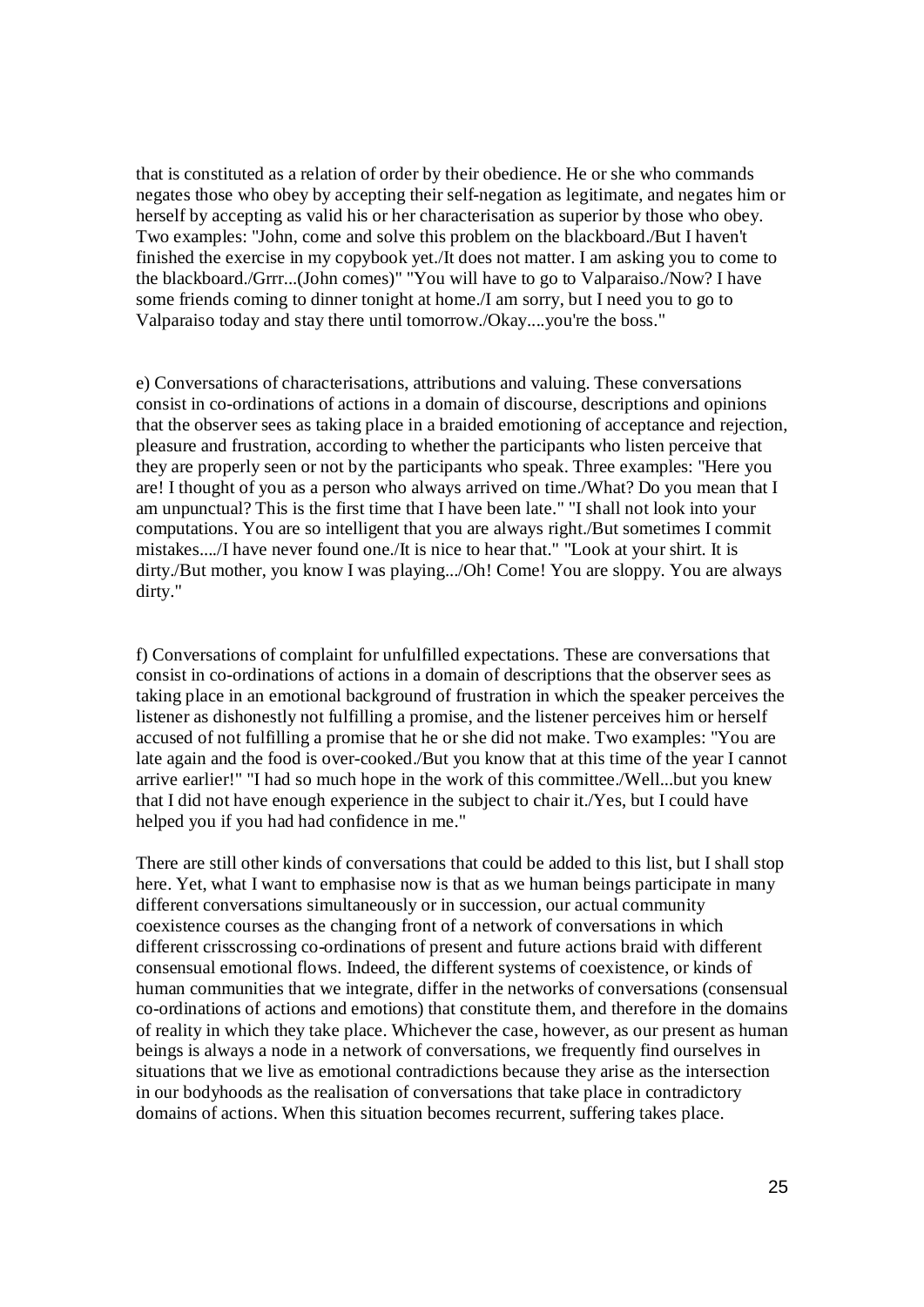## **THE NERVOUS SYSTEM**

Anatomically, the organisation of a nervous system is that of a closed network of interacting components that integrates a larger system in which it expands through its operation the domain of states as well as the domain of interactions. Operationally, its organisation is that of a closed network of changing relations of interactions between components in which every change in relation of interactions between its components gives rise to further changes in relations of interactions between its components, and in which all takes place in a system of highly interconnected loops of unending recurrent circular processes of changing relations of interactions of different length and time constant. In us, the elements that compose our nervous systems are cells (neurons, sensory cells and effector cells), but in other systems they can be elements of a different kind, like molecules, as is the case in protozoans. There are several consequences of this organisation of the nervous system that I wish to mention due to their relevance to the contents of this essay.

1) As a structure determined system, the nervous system does not and cannot operate with representations of an environment; indeed, nothing external to it can specify what happens in it. It is due to the structural determinism of our nervous system, or, better, it is due to our structural determinism as living systems, that we cannot distinguish in the experience between perception and illusion. The operational congruence between any natural system with a nervous system and its medium is the result of the conservation of the structural congruence between the system (its nervous system included) and its medium through its history of interaction (see Maturana, 1983).

2) The states of a nervous system as a composite entity are relations of interactions between its components, yet, and at the same time, it is through the operation of the properties of its components that a nervous system interacts as a composite entity. Furthermore, the structure and the domain of states of a nervous system change as the properties of its components change as a result of the structural changes triggered in them by their interactions. Due to this, as the structure of the components of a nervous system changes as a result of their interactions, the structure and the domain of the states of the nervous system integrated by the changing components changes too, and does so following a course contingent on the history of their interactions.

3) As a nervous system integrates a larger system, let us say an organism, it exists as a whole, that is, as a composite entity, in the domain of existence of the organism that it integrates, and its components interact through this in the domain of interactions in which this interacts. As a result, the structure of the components of a nervous system, the structure of the nervous system that they compose as well as its domain of states, and the structure of the organism that the nervous system integrates, all change congruently, following a path contingent on the history of interactions of the organism. In other words, the structure of the nervous system and its dynamics of change are dynamically coupled to the structure of the organism and its dynamics of change. To the extent that the changes of state of the nervous system result in changes of state of the organism, and the changes of state of the organism result in changes in its interactions, that is, in changes in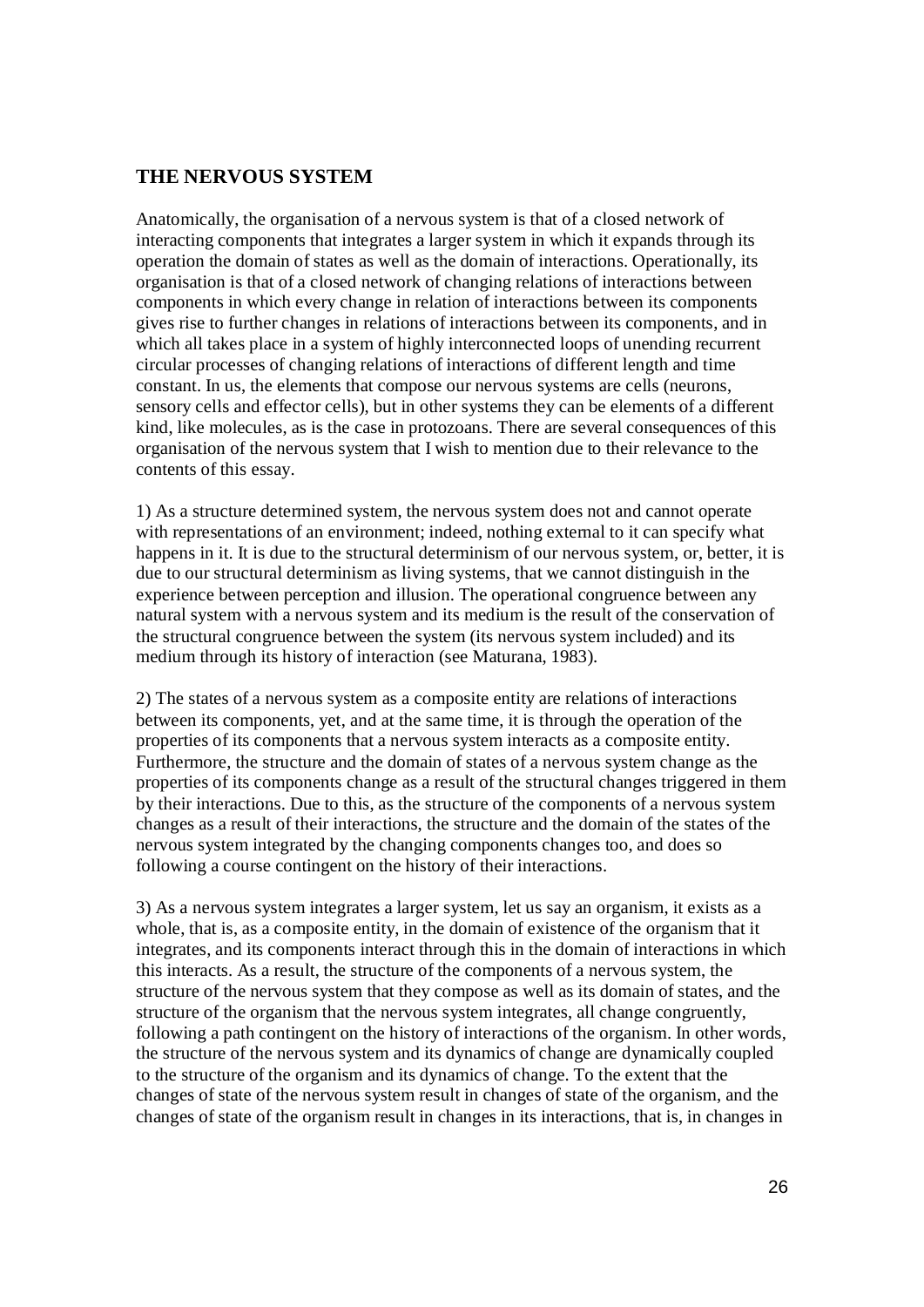its behavior, the nervous system participates through its dynamics of state in the generation of behavior of the organism that it integrates. Due to all this, the structure of a nervous system is necessarily always, and at any moment, the present in a flow of structural changes arising contingent on the history of interactions of the organism that it integrates, and its dynamics of states is necessarily always, and at any moment, operationally correspondent with the historical features of the behavior of the organism that it generates.

4) What I have said above is also applicable to us in our operation in language. Languaging takes place in the flow of recursive co-ordinations of consensual behaviors. Operationally, a recursion takes place only in reference to a succession of events that the repetition of an operation is a recursion. That is, a recursion is the repetition of a circular process that an observer sees coupled to a historical phenomenon in a manner such that he or she can claim that, in the historical flow of that phenomenon, that repetition results in the reapplication of that process on the consequences of its previous occurrence. It is due to this manner of constitution of the phenomenon of recursion that not all circular processes are recursive processes. At the same time, it is due to this that, although the nervous system is a circular network of interconnected circular processes of different time constants, there are not recursive processes in it until languaging arises. Or, in other words, the nervous system as a closed network of changing relations of interactions between its components only generates circular process regardless of whether the organism that it integrates participates in language or not, yet, in the context of the flow of the recursive co-ordinations of actions of languaging, and only with respect to such flow of co-ordinations of actions, some of these circular processes constitute recursive processes.

5) Since the structure and operation of a nervous system always embodies the behavioral present of the history of interactions of the system that it integrates, and therefore generates the dynamics of states that gives rise to that behavioral present, the nervous system of an organism that participates in language can generate a dynamics of states proper to languaging as a feature of its closed dynamics. Due to this, an organism that participates in a domain of languaging in which observing, reflection and self-awareness have arisen can operate in a soliloquy, that is, in a flow of internal dynamics that an observer sees as reflecting an internal dialogue in self-consciousness of self-awareness.

# **SELF-AWARENESS**

I claim that, whenever we speak of self-awareness, we connote the distinction that we make as members of a languaging community of our bodily participation in a network of conversations in which the recursive distinction of the participants is possible. The 'I' arises in that distinction together with the distinction of the other. In other words, I claim that the phenomenon of self-awareness takes place, and can only take place, in language, and that only language constitutes in the animal domain the operational mechanism that makes such a distinction possible. An observer can claim that an animal not operating in language as such, as it lives, knows its body in the same way that we know our bodies as we operate outside language in all that we do without attending to the doing. We usually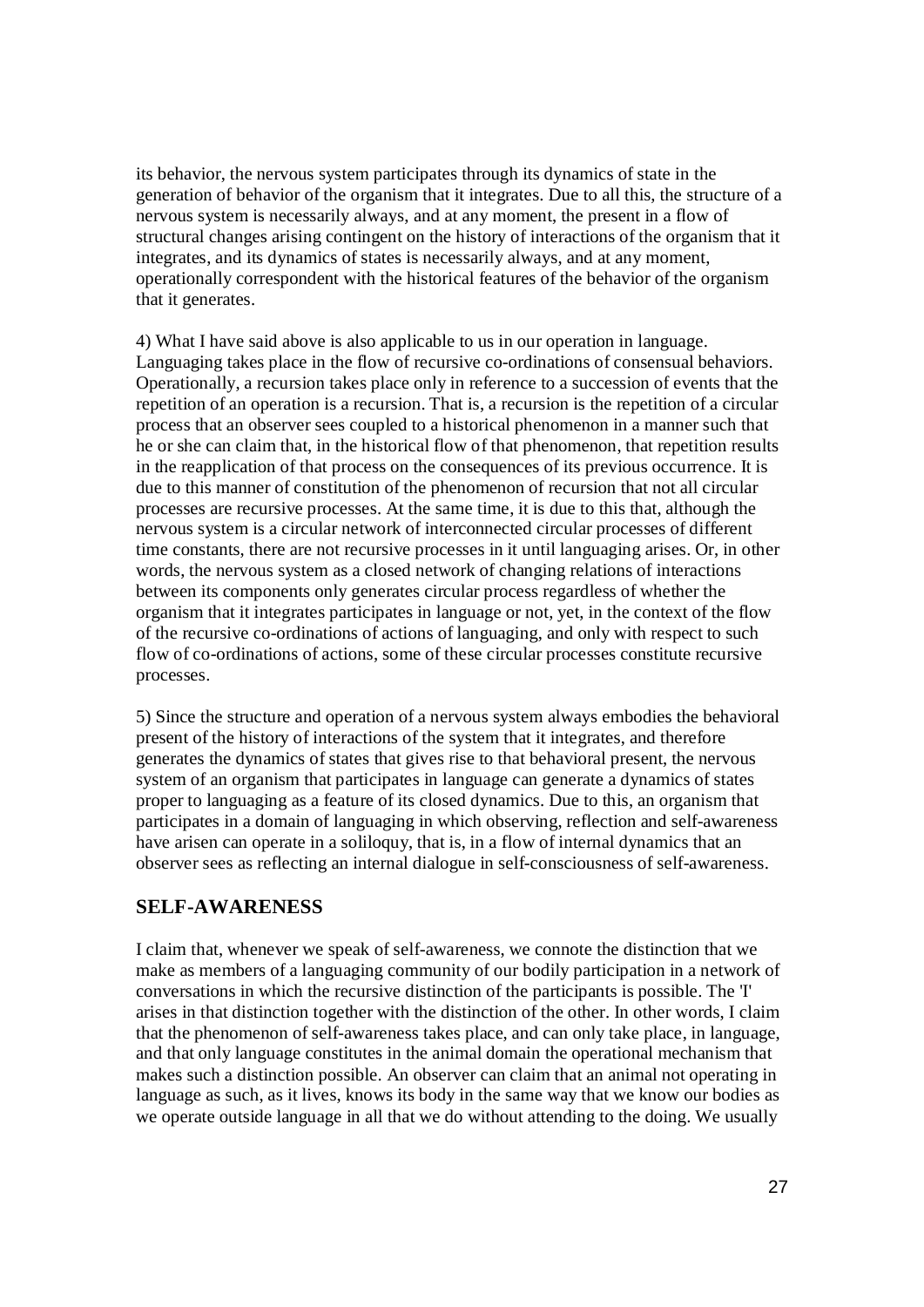connote this manner of knowing when we speak of unconscious or instinctive knowledge. Indeed, we speak of unconscious knowledge whenever we refer to the adequate operation of a living system outside the domain of language: unconscious knowledge is that which we connote with aphorisms such as 'the wisdom of the body' or 'to live is to know'. When an animal walks or scratches, it just does it without reflecting about what muscles to move and in what order - the 'body knows', we might say. The actual happening of selfawareness is in realisation, as a happening in the self-aware person, occurs in the same manner as a phenomenon realised through its bodyhood, but it is different as a phenomenon of observing in that the distinctions involved in it arise only through the recursive co-ordinations of actions that constitute languaging. Indeed, what an observer sees when another observer claims self-awareness is a behavior that he or she distinguishes as a behavior in which a particular observer appears co-ordinating its actions with other observers about the changes of states of the bodyhoods of the participants. Furthermore, the first observer sees the second observer performing distinctions that could not take place outside language because they require the recursive operations of the nervous system that arise when its closed circular dynamics becomes coupled to the historical flow of co-ordinations of actions that constitute language. In this process, language is required for the observer to operate in observing its own states, because observing observing arises in a third-order recursion in language. And the recursive operation of the nervous system is required because it is only through this that some of its states may become objects of distinction through other of its states, as they become coupled to the flow of conversations about the bodyhoods of the participant observers.

The 'I' and the 'self' arise in language as distinctions in self-awareness as self-awareness arises as a social phenomenon in those conversations in which the observer sees that the participants are distinguished as such through the distinctions of their bodyhoods. Indeed, the whole domain of self-consciousness arises as a domain of recursion in self-awareness.

#### **EPIGENESIS**

Nothing happens in a living system that its biology does not permit. Or, better, nothing happens in a living system that its initial structure does not permit as a case of historical transformation under a particular sequence of interactions. Yet in other words, the initial structure of an organism makes possible all that can happen to it in its individual history, but does not specify its future. Everything that occurs in a living system occurs as a result of its continuous change in a history of interactions in a medium under a form of epigenesis. Therefore, strictly, the phenomenon of genetic determination as the specification in the nucleic acids of a future outcome in the development of an organism does not exist. This deserves the following comments:

a) An observer can speak of genetic determination only if he or she is implying a total epigenetic repetition as a standard and unavoidable phenomenon in the development of a particular organism. In other words, if the initial structure repeats, and the history of relevant interactions repeats, then the outcome repeats. This, of course, every biologist knows, but it is not always clear in his or her discourse. Furthermore, that this is the case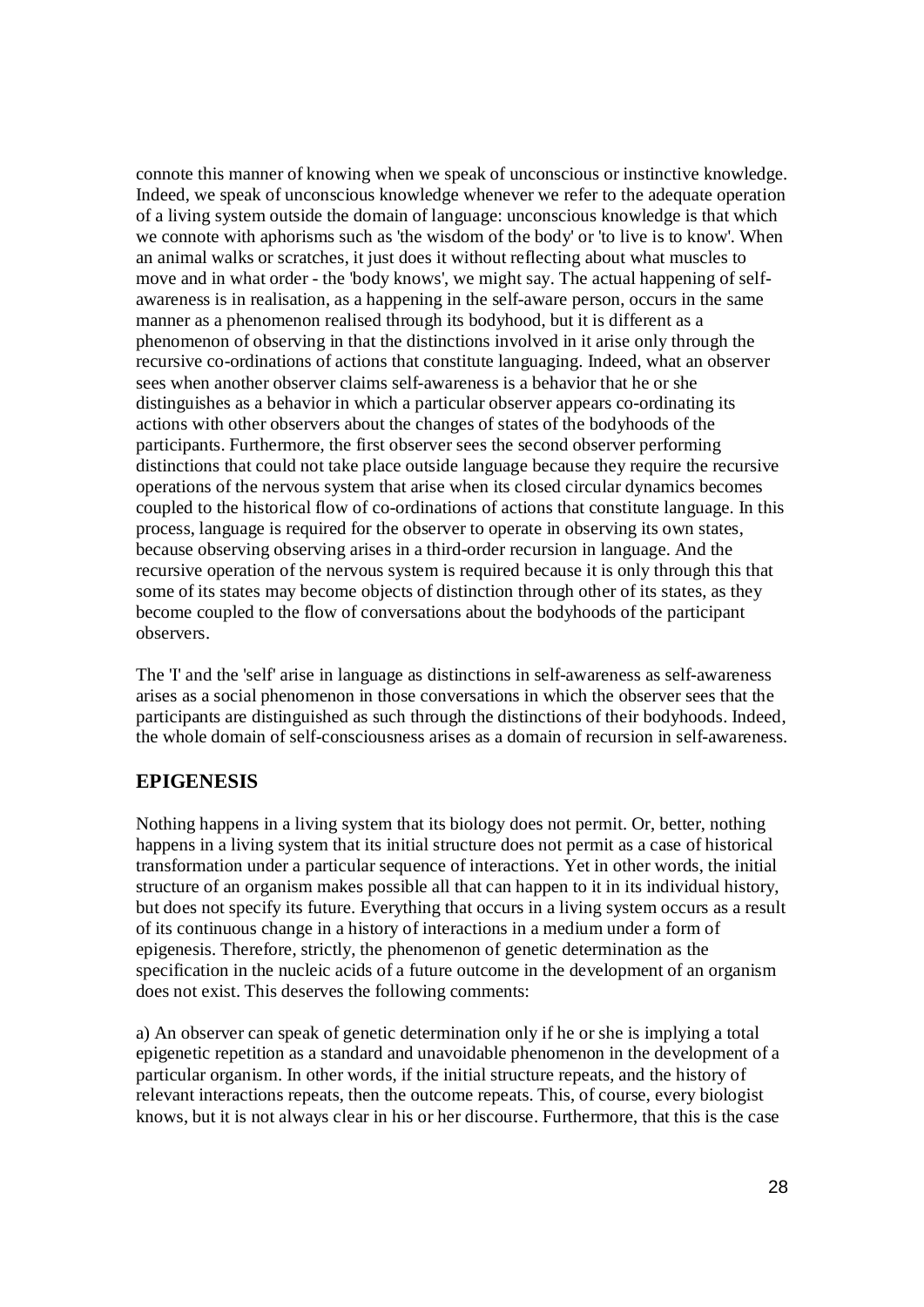is a consequence of the structural determinism of living systems.

b) We call learning that part of the ontogeny of an organism that we as observers see as occurring as if this were adapting itself to some novel and unusual circumstance of the environment. Furthermore, we usually see the phenomenon that we call learning as if the organism were adapting to the features of the environment and, therefore, handling them through the process of making a representation of them. Nothing of this happens or can happen. The living system is a structure determined system and, as such, nothing external to it can specify what happens to it; indeed, for the operation of a living system, there is no inside or outside, and it cannot make a representation of what an observer sees as external to it.

c) All that happens in the life of a living system arises through its ontogenic structural change under an epigenetic mode. Along the epigenetic transformations of an organism, the structure of an organism and the structure of the medium that it encounters (its niche) change congruently as an unavoidable result of their recurrent interactions. As we observe the conservation of the operational congruence between organism and medium that results from this, we call learning that part of the ontogeny of a living system that, due to its complexity, we do not see as an epigenetic process. From the perspective of the explanatory path of objectivity-without-parenthesis, we speak of the phenomenon that we call learning as if what happened to the organism along it had become a process directed to its adaptation to its final circumstances. In this explanatory path, learning is a commentary that an observer makes about two moments in the epigenesis of an organism in which he or she does not see the historical process that connects them and assumes an active mechanism of accommodation that does not take place. From the perspective of the explanatory path of objectivity-in-parenthesis, the phenomenon connoted by the word 'learning' takes place as an epigenetic process, and as such does not entail accommodation or the making of a representation of an environment.

All that happens along the life history of a living system since its inception as a single cell occurs in it in an epigenetic process. This, of course, also applies to us human beings. As a result, all the different kinds of systems that we integrate along our lives (such as mother-child relations from the uterus to after birth, social systems, communities or cultures) arise as different manners of our being in epigenesis, and constitute different domains of epigenesis for those of us who adopt them or grow in them. Furthermore, this also applies to what happens to us in the involvement of our bodyhoods in the flow of the conversations in which we participate, regardless of whether they take place in a community or in a soliloquy: we live our conversations and our reflections in epigenesis in a recursive interaction of our bodyhoods with the consequences in our bodyhoods of the course of our languaging. This is why all that we do, and all our different manners of living, appear embodied in our bodyhoods showing up in our actions, and we require to change our bodyhoods to change as persons. Finally, that this should be so does not constitute a limitation in us; on the contrary, it constitutes all our possibilities, even that our reflections should have consequences in our living.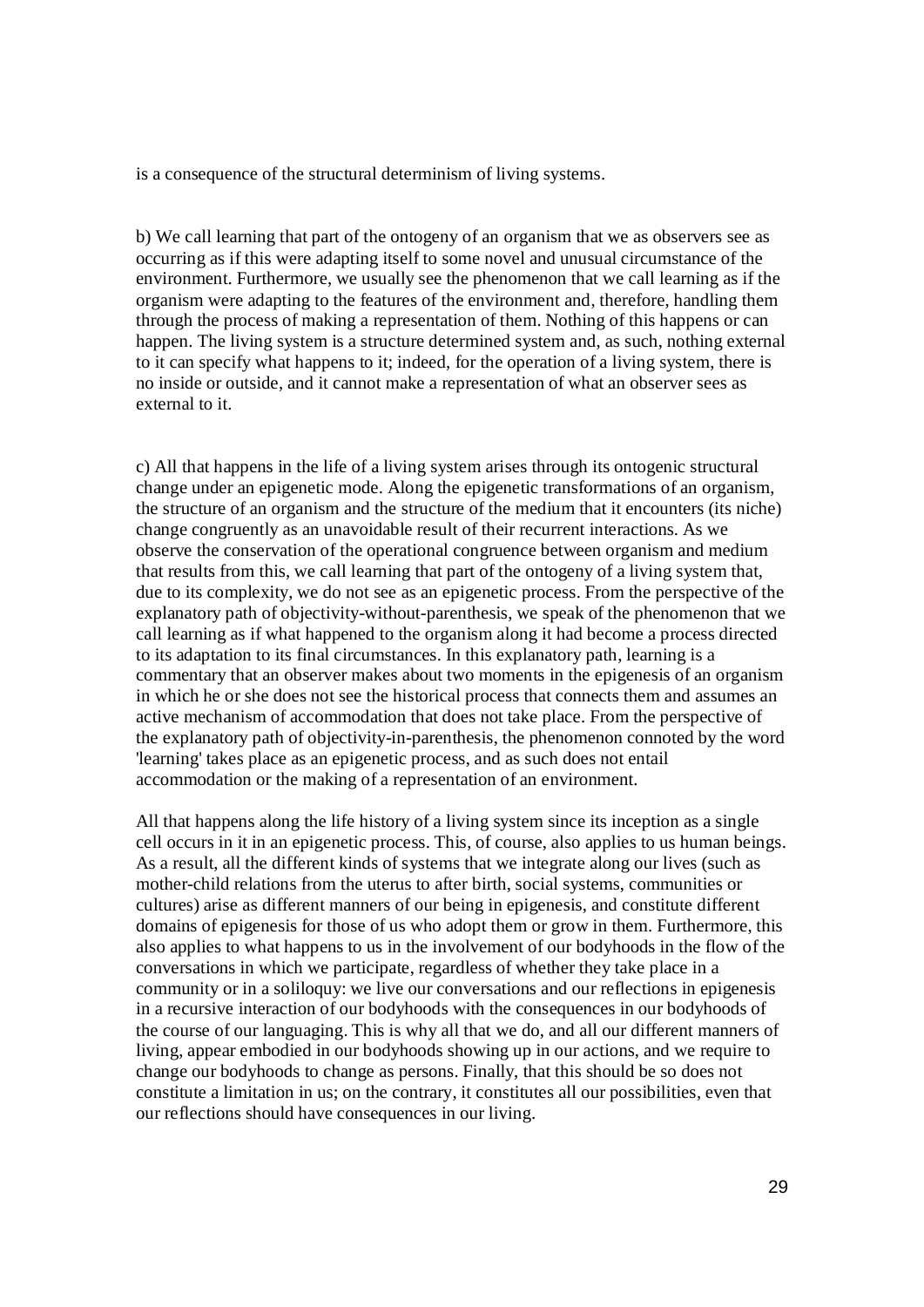# **ONTOLOGY OF COGNITION**

In what follows, I shall reflect upon cognition following the explanatory path of objectivity-in-parenthesis. Therefore, unless I say it explicitly, I am always speaking in that explanatory path. Due to this, it should be always understood that I am speaking as an observer that arises in language, and who is aware that he or she does not exist outside languaging.

# **OBSERVER-OBSERVING**

The observer and observing are operations in language that take place, respectively, as fourth and second-order recursive consensual co-ordinations of actions between organisms (homo sapiens in our case) in language. The observer and observing, therefore, arise in the flow of structural changes that takes place in the members of a community of observers as they co-ordinate their consensual actions through their recurrent structural interactions in the domain of operational coherences in which they realise their conjoined praxis of living. In other words, observer and observing constitutively take place through, and in the course of, the structural changes of the observers as these operate as a structure determined system conserving their structural correspondence with the medium in which they interact. There are some consequences of this which are worth mentioning.

a) The observer is necessarily always in structural correspondence in its domain of existence. Due to this, the observer constitutively cannot make distinctions outside the domain of operational coherences of his or her praxis of living. As a result, the observer necessarily finds itself in the praxis of living making distinctions that are operationally never out of place because they pertain to the operational coherences of his or her realisation as a living system constitutively in structural congruence with the medium.

b) When an observer who operates in the explanatory path of objectivity-in-parenthesis claims that a mistaken distinction has been made, what he or she claims is that a distinction has been made in an operational domain different from the one that he or she expected, and not that the operation of distinction is at fault. And this is so because in this explanatory path the observer is aware that the object is constituted in the operation of distinction. It is only in the explanatory path of objectivity-without-parenthesis, in which the object distinguished is assumed to exist with independency of what the observer does, that the observer can claim that, in a mistaken distinction, the fault is in the operation of distinctions and not in the appreciation of the observer about what took place.

c) Since all the conversations in which an observer anticipates are realised through the structural dynamics of his or her bodyhood, the bodyhood of the observer is a node of intersection of all the conversations in which he or she participates. As a consequence, we move as observers from one domain of languaging to another in the braiding of our languaging and emotioning, as a result of the flow of our structural changes as we operate as such in the realisation of our praxis of living in structural congruence with the medium. Due to this, non-intersecting conversations in the domain of the actions that they co-ordinate may affect each other through the structural changes that they entail in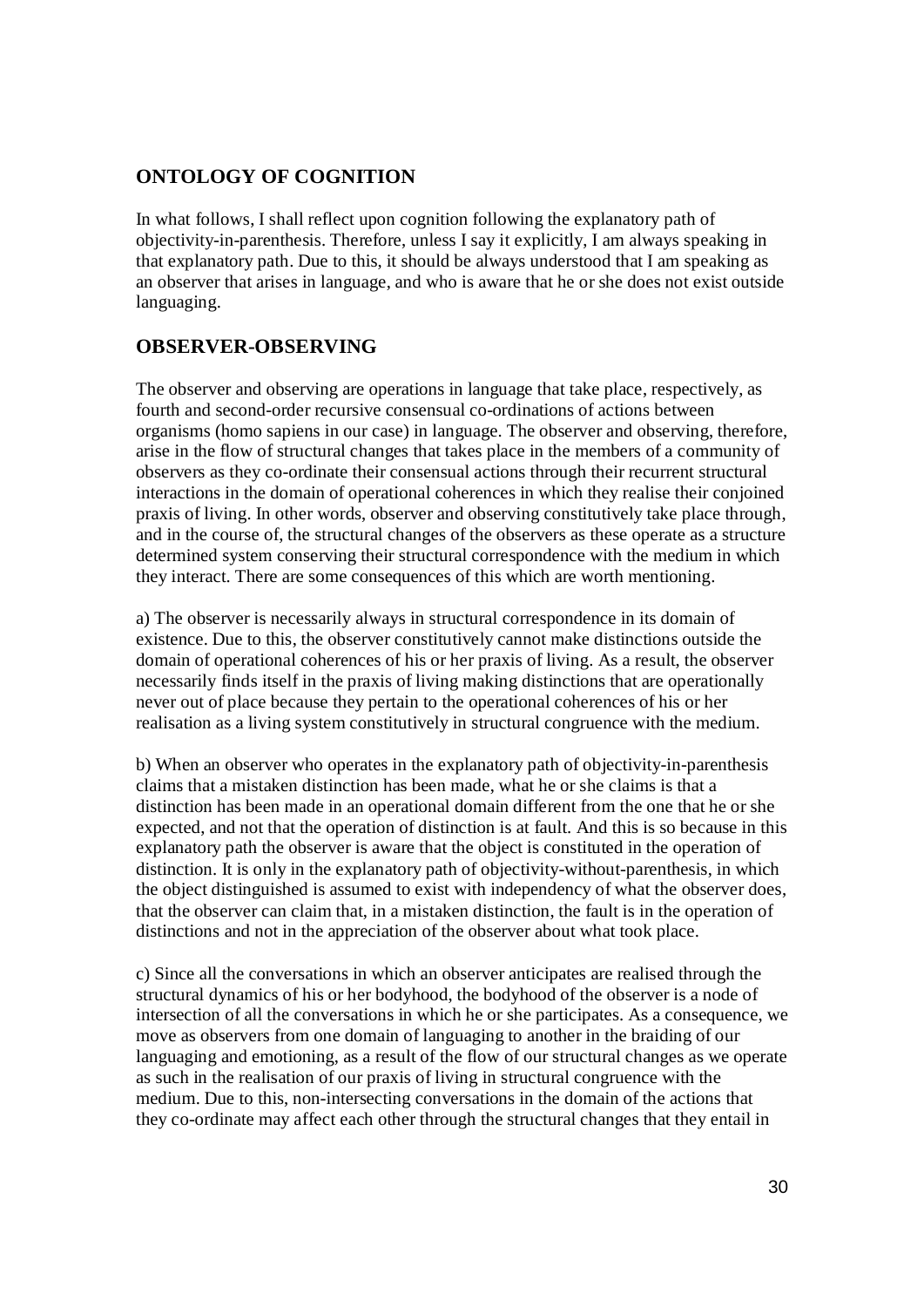the bodyhoods of the observers that participate in them. And also due to this, any structural change in the observer, whatever its history, is liable to affect the course of his or her languaging and emotioning (see (3) below).

d) The generative relation between languaging and the structural dynamics of the observers that generate it in the flow of their recurrent interactions cannot be directly seen by a naive observer who has not become aware of it through explaining language as a biological phenomenon in the explanatory path of objectivity-in-parenthesis. A naive observer can only see an arbitrary, or even a mysterious, phenomenon when observing in another observer an unexpected change from one languaging domain to another, if he or she cannot propose a direct generative relation connecting the first and second languaging domains in a manner through which one will arise from the other.

# **COGNITION**

We live a culture centred on what we call knowledge. Indeed, we frequently claim that our actions should be guided by objective knowledge. However, what are we claiming as observers when we claim to know, and to know objectively? I consider that the understanding of social phenomena requires an answer to this question. Furthermore, I think that all social and political projects imply an answer to this question. This is why, before proceeding to consider social phenomena, I shall present my answer to it, and I shall do so following the explanatory path of objectivity-in-parenthesis.

1) If we reflect upon what we do when we want to know if another person or animal has knowledge in a given domain, we discover that we look for adequate behavior or action of that person or animal in that domain, through asking an implicit or explicit question in it. If we consider that the behavior or action (or the description of possible behavior or action) given as an answer to our question is adequate or effective in the domain that we specified with our question, we claim that the person or animal knows. If, on the contrary, we consider that such behavior or action is not adequate or effective in the domain specified by the question, we claim that the person or animal has no knowledge in that domain. Of course, we apply the same criterion when we claim to know, and when we say "I know" we mean "I am able to act or behave adequately" in some particular domain. In general terms then, the observer grants knowledge to another observer or organism in a particular domain when he or she accepts as adequate or effective the behavior or action of that person or organism in that domain. Or, in other words, knowledge is behavior accepted as adequate by an observer in a particular domain that he or she specifies. As a result of this, necessarily there are as many different cognitive domains as different criteria the observer may use for accepting a behavior as adequate. Also as a result of this, each criterion that an observer may use to accept as adequate the behavior of another organism (human or not) with which he or she interacts specifies a domain of cognition in the domain of their interactions. Finally, it also follows from all this that each domain of reality, that as an explanatory domain of the praxis of living of the observer constitutes a domain of adequate actions for it, is a cognitive domain.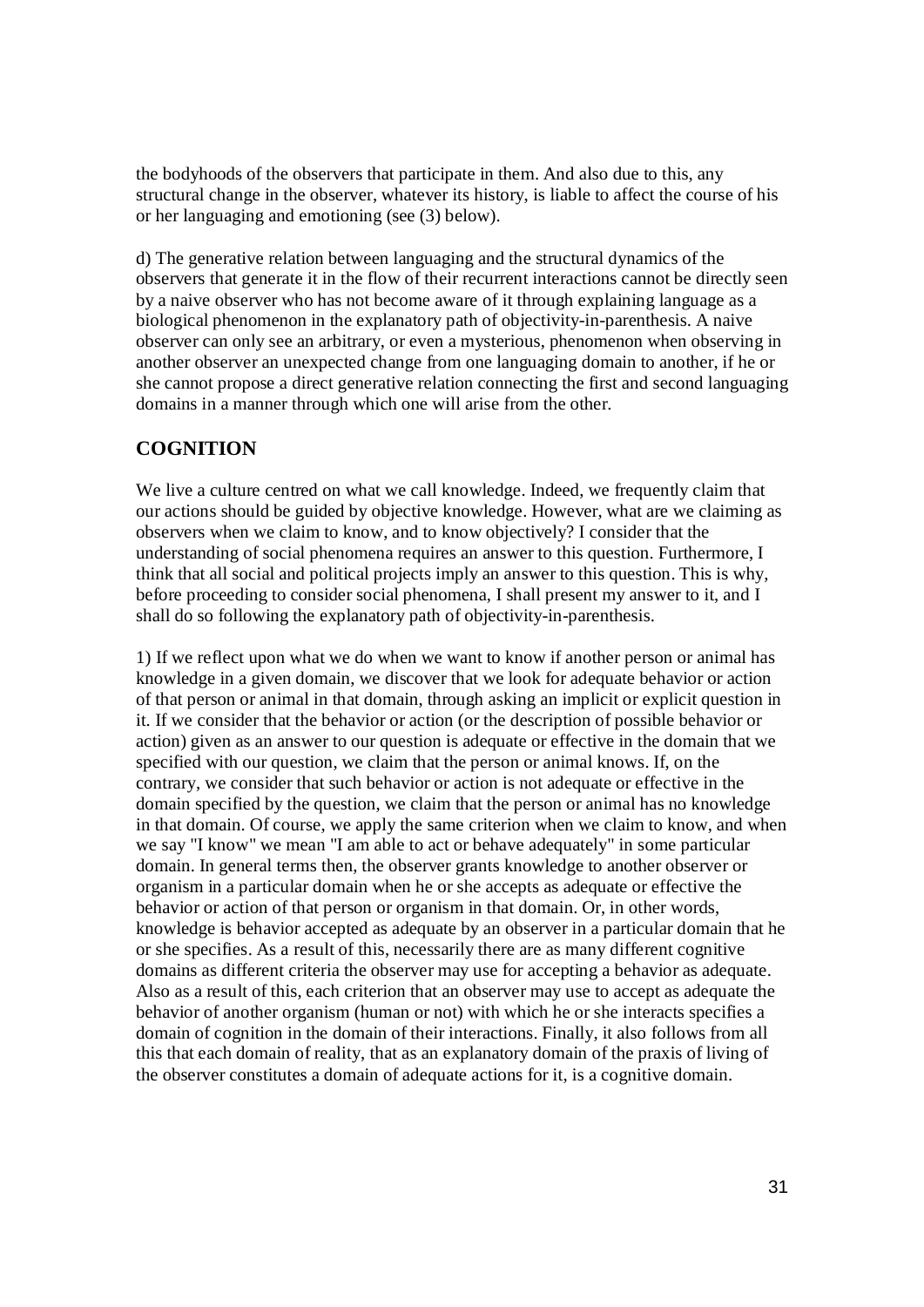2) We human beings live in cognitive communities, each defined by the criterion of acceptability of what constitutes the adequate actions or behaviors of its members. As such, cognitive domains are consensual domains in the praxis of living of the observers. Due to this, membership in any human community is operational: whoever satisfies the criterion of acceptability for members of a particular community is a member of it. Sincerity is not to the point because sincerity is not a feature of the behaviors or actions performed. Sincerity is an assessment by an observer who reflects upon the course of actions of another human being in a particular domain of expectations. As a consequence of their manner of constitution, cognitive domains are closed operational domains: an observer cannot get out of a cognitive domain by operating in it. Similarly, an observer cannot observe a cognitive domain by operating in it. An observer can get out of a cognitive domain, and observe it, only through the recursive consensuality of language by consensually specifying another cognitive domain in which the first one is an object of consensual distinctions.

3) All the different cognitive domains that we human beings live intersect in our bodyhoods as the operational domain through which all arise. Due to this, relations can take place through our bodyhoods between operations that otherwise belong to independent, non-intersecting cognitive domains, like relations that an observer sees on a screen between shadows of objects that otherwise are unrelated because they lie on different planes. When this happens, illusions arise as distinctions of relations between operations that belong to different cognitive domains: any statement (or action) in a cognitive domain heard (or seen) from another cognitive domain is not valid in it and, therefore, is an illusion. At the same time, since we constitute reality with our distinctions, a distinction that an observer sees as an illusion or expression of madness because he or she does not take it as a possibility for new acceptable actions is an act of creation if it becomes, for the same or other observers, the fundament for a new domain of consensuality and, hence, for a new cognitive domain in a community of observers.

4) Every cognitive domain is a domain of co-ordinations of actions in the praxis of living of a community of observers. Due to this, every cognitive statement such as "I know..." is an operation in a domain of co-ordinations of actions which is different according to the explicit or implicit explanatory domain in which the observer finds itself through the braiding of his or her reasoning and emotioning. Thus, if an observer speaker finds itself in the explanatory domain of objectivity-without-parenthesis, his or her cognitive statements ( such as "I know that this is the case") are implicit claims of a privileged access to an objective independent reality and are, hence, demands for obedience. When we are in this explanatory path, regardless of whether we are aware of it or not, we explicitly or implicitly claim that we have a compelling argument, and that he or she who does not follow it is unreasonable, stupid or mad. If the listener observer finds him or herself in the same domain of objective reality as the speaker, or candidly accepts the other's authority, he or she does not hear the demand for obedience and accepts the statement as valid without emotional contradiction. Contrary to this, the observer listener who finds him or herself in a different objective reality from the speaker, or does not accept his or her authority, implicitly or explicitly hears the demand for obedience and reacts emotionally accordingly. If otherwise the observer speaker finds him or herself in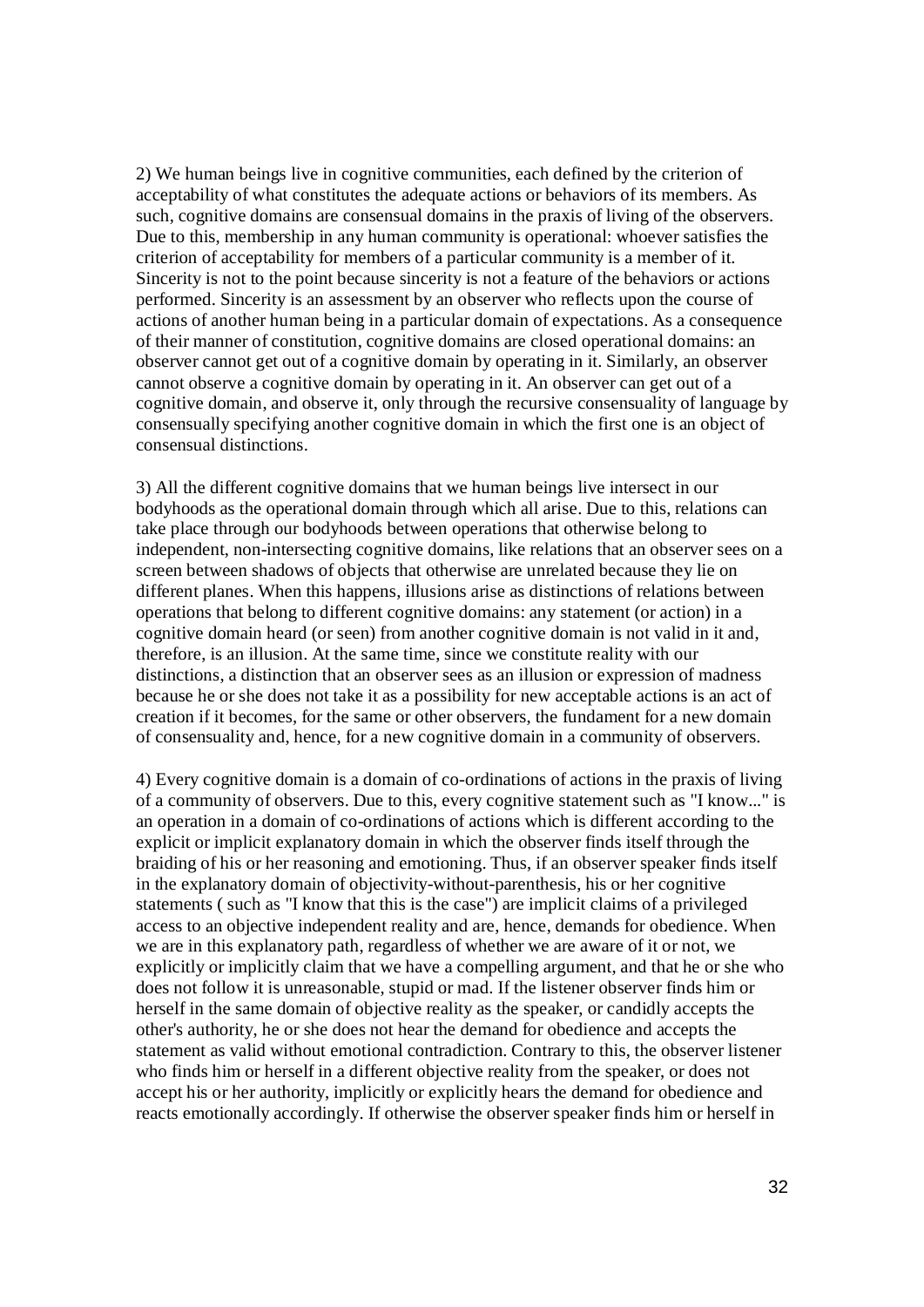the explanatory domain of objectivity-in-parenthesis, he or she is aware that there are many different domains of reality, all equally valid, and that his or her cognitive statements cannot constitute demands for obedience. In this explanatory path, cognitive statements operate as invitations to enter in the same domain of reality as the speaker and, regardless of whether they are accepted or not, they are listened as such. In the explanatory path of objectivity-in-parenthesis, cognitive disagreements do not entail the negation of the other, they are legitimate operations in different cognitive domains, and their recognition constitutes the possibility for a conversation that may lead to a new domain of reality where the disagreeing parties may coexist. The emotional dynamics of cognitive coexistence in this explanatory path goes through seduction, not through obedience.

5) Each cognitive domain, as a particular domain of operational coherences in the praxis of living specified as such by the criterion used by the observer to accept certain actions as effective actions, is a rational domain. Therefore, we as observers can live as many rational domains as we can live cognitive domains. However, we move from one rational domain to another emotionally, not rationally. This is so because a change in rational domain consists in the adoption of a different set of basic premises than those that define the rational domain in which one is operating at the moment of change, and this constitutively takes place as a change in our dispositions for action as a matter of our emotioning. We do not usually see this in daily life because we mostly operate in it in the explanatory path of objectivity-without-parenthesis, and as a consequence we are usually blind to our emotioning. As I said above, as we operate in that explanatory path, reason is lived as a constitutive property of the observer that allows him or her to rationally choose the basic premises that define a particular rational system. Due to this, we usually argue in a cognitive disagreement, claiming that our position is rationally grounded on some objective, rationally undeniable truth. It is only as we become aware of the biology of the observer, and operate in the explanatory path of objectivity-in-parenthesis, that we become aware that every rational system in which we operate is grounded on basic premises adopted through our emotioning. Moreover, it is only in this explanatory path that we can be aware that we live our rational systems as manners of existence. We can see that this is so in daily life when we reflect upon the strong emotional reactions that frequently arise in us when we disagree in the domains of religion, science, politics or philosophy. Religions, scientific theories, and political and philosophical doctrines are peculiar cognitive domains in that we can be easily aware that we live them as allembracing manners of being, and we openly live our disagreements with respect to them as intolerable threats to our existence. Yet, as cognitive domains they are not special, but they allow us to see the emotional grounding of cognitive domains as a feature of our operation in daily life. In other words, the emotional upheavals that may lead to the actual mutual destruction of the participants in a cognitive disagreement do not depend on the rational content of their respective tenets, but are a necessary consequence of their operation in the explanatory path of objectivity-without-parenthesis. Disagreements in this explanatory path constitutively entail mutual negation and are existential threats. The only way to escape such an emotional trap is to move to the explanatory path of objectivity-in-parenthesis, but that cannot take place through reason, it can only take place through the emotioning of seduction.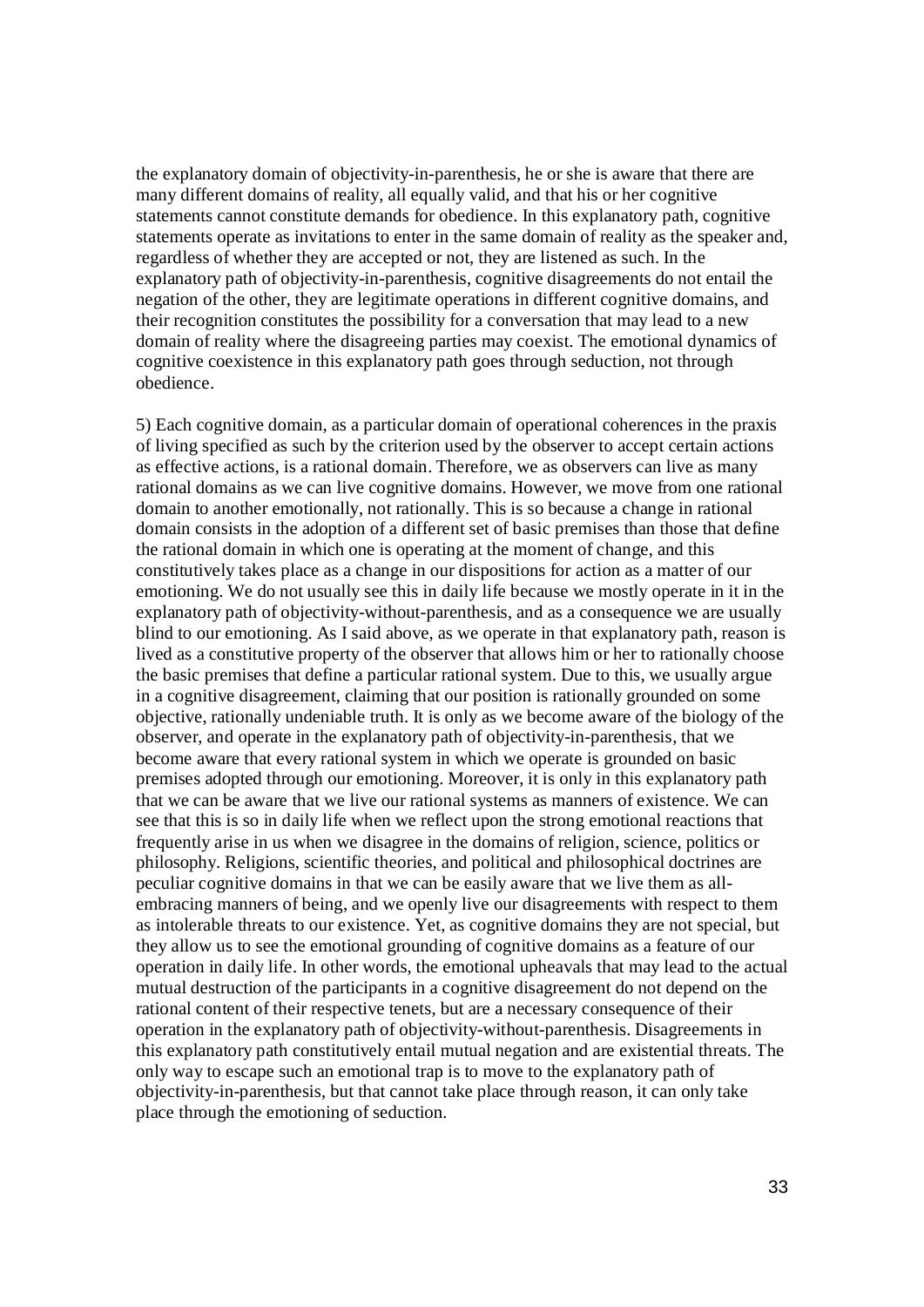## **MIND AND BODY INTERACTIONS**

As living systems, we exist in two non-intersecting phenomenal domains; the domain of our realisation in our bodyhoods (the domain of physiology) and the domain of behavior (the domain of our interactions as totalities). Although these two domains do not intersect, they are coupled in their realisation through the manner of operation of the living system as a structure determined entity. The behavior of the organism as a flow of interactions occurs through its actual body encounters with the abiotic medium or with other organisms, but takes place in a domain of actions. At the same time, the body encounters of the organism trigger in it structural changes that arise through its behavior, but take place in its physiology. Recursively, the physiological changes of the organism change its manner of operation in its interactions and, hence, its behavior. Furthermore, these two phenomenal domains appear to an observer as of entirely different character: the domain of behavior appears as organismic, not mechanistic, and the domain of physiology appears as molecular, and mechanistic. It is here, in the lack of understanding of the relation between these two phenomenal domains, and in the belief from the perspective of the explanatory path of objectivity-without-parenthesis, that a scientific explanation realises a phenomenic reduction, where the mind-body problem arises as a paradox through the supposition that we have to explain the interaction between incommensurable entities. Yet if, as we reflect from the perspective of the explanatory path of objectivity-in-parenthesis, we recognise that there are phenomena like language that depend on the operation of our bodyhoods but do not take place in it, we can escape this paradox and recognise that there are many other phenomena of a similar kind, like the mind, ego, the psychic and the spiritual phenomena in general. Thus, we find not only that these phenomena do not take place in the head, but that they are distinctions made by an observer of the different manners of operation of the living systems in their different domains of interactions. Furthermore, we also find that in us these phenomena take place as different kinds of networks of conversations, and that that which we connote with the question "How do the mind and the body interact?" is the recursive coupling of the behavioral and physiological domains as indicated above. Or, in other words, we find that the mind, the ego, the psychic and the spiritual are some of the distinctions that an observer can make of the different kinds of networks of conversations in which we can live in recursive (behavioral and physiological) coupling, regardless of whether we operate in a social or in a non-social domain (see Maturana, 1980; 1987).

# **REFLECTIONS: THE SOCIAL AND THE ETHICAL**

#### **THE SOCIAL**

Again, and unless I state it otherwise, I shall speak here from the explanatory path of objectivity-in-parenthesis. Accordingly, I shall speak of the social and ethical through reflecting upon the operations of distinction that the observer performs when he or she speaks of the social and the ethical in daily life.

1) If we listen to the circumstances under which we speak of socialisation in daily life, we discover that we do so only under circumstances of recurrent interactions in mutual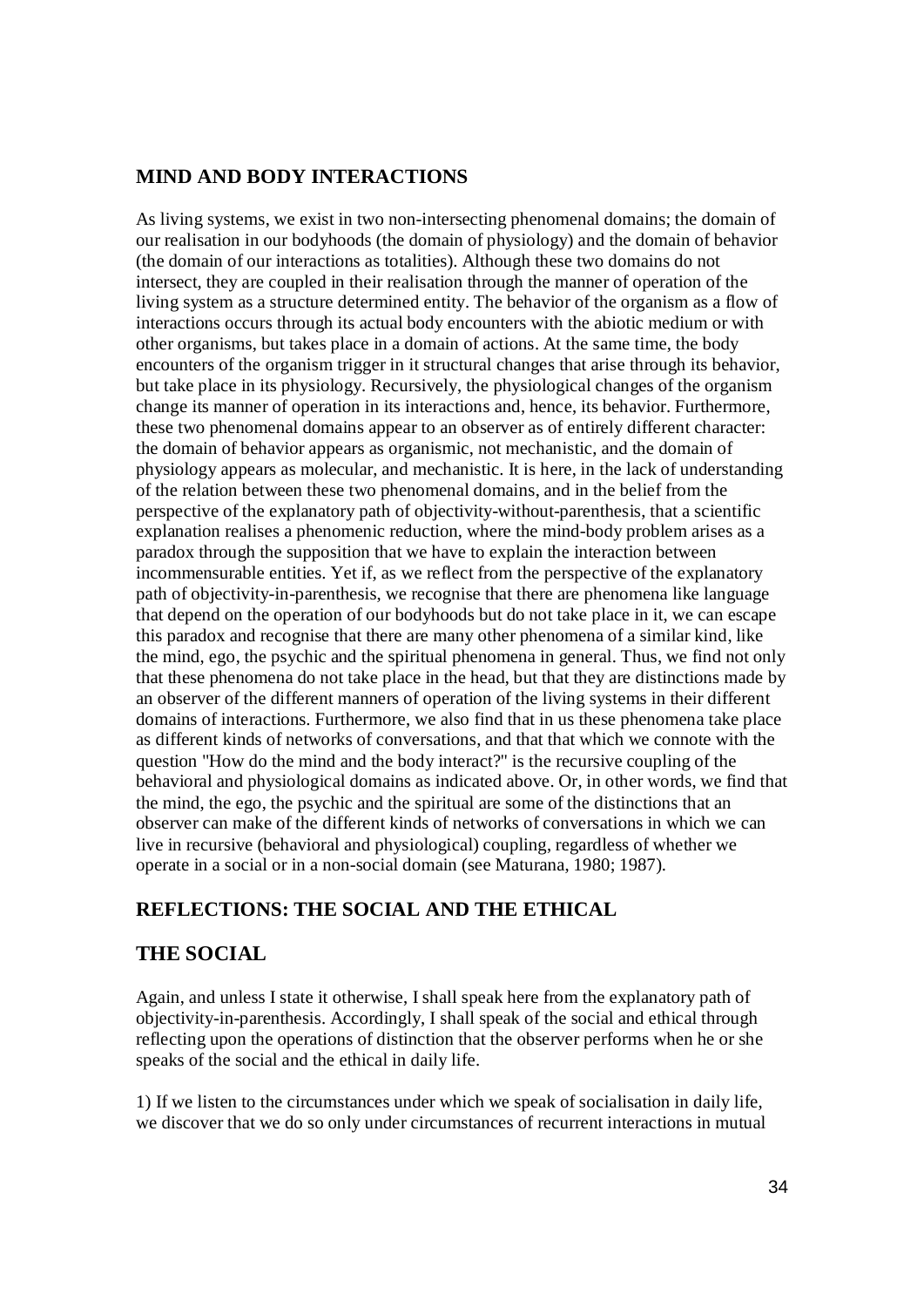acceptance. Statements such as "Now we are working, we are not socialising" or "One must not socialise with the enemy" indicate this clearly. In fact, the first statement means "We now co-ordinate our actions in the commitment of fulfilling a task, not under the emotion of mutual acceptance" and the second one means "We must not enter in relations of mutual acceptance with the enemy because these destroy the emotion of enmity necessary to kill him or her." Accordingly, I maintain that an observer claims that social phenomena are taking place when he or she sees two or more organisms in recurrent interactions that follow an operational course of mutual acceptance. I also maintain that the emotion that makes possible recurrent interactions in mutual acceptance is that which we connote in daily life with the word love. Or, in other words, I say that love is the emotion that constitutes social phenomena; that when love ends, social phenomena end; and that interactions and relations that take place between living systems under other emotions different from love, are not social interactions or social relations. Therefore, when I speak of love I do not speak of a sentiment, nor do I speak of goodness, nor recommend kindness. When I speak of love I speak of a biological phenomenon; I speak of the emotion that specifies the domain of actions in which living systems co-ordinate their actions in a manner that entails mutual acceptance, and I claim that such operation constitutes social phenomena (see Maturana, 1974, 1985).

2) The awareness that love is the emotion that constitutes those phenomena in that in daily life we call social phenomena, also entails the awareness that those relations that in daily life we call social relations entail the living condition of the entities that realise them and, therefore, that whenever we speak in daily life of social systems we refer to systems formed by living systems in recurrent interactions under the emotion of love. Or, in other words, I claim that a system constituted by living systems that through their recurrent interactions integrate a network of co-ordinations of actions in a domain of mutual acceptance is a social system in that domain. Or, still in other words, I claim that it is their operation in co-ordinations of actions under the emotion of love that makes a group of living systems a social system. Finally, I also claim that relations and interactions that do not entail mutual acceptance between living systems are not social relations or interactions. This has the following implications:

a) It is constitutive of social systems that the components that realise them should be living systems. This means that any operation in a social system that denies or destroys the living condition of its components denies or destroys it. This, or course, also applies to human social systems.

b) The class identity of the components of a social system defines the class identity of the social system. Thus, a social system composed of human beings is a human social system. At the same time, it is the domain in which love (mutual acceptance) takes place between the components of a social system that defines the class identity of these, as well as the class identity of the social system. Accordingly, a human social system is defined as such by the mutual acceptance of its components in their condition of human beings. Similarly, a student social system is defined as such by the mutual acceptance of its components in their condition of students. As a human being realises in his or her bodyhood the structural intersection of many different human identities, a human being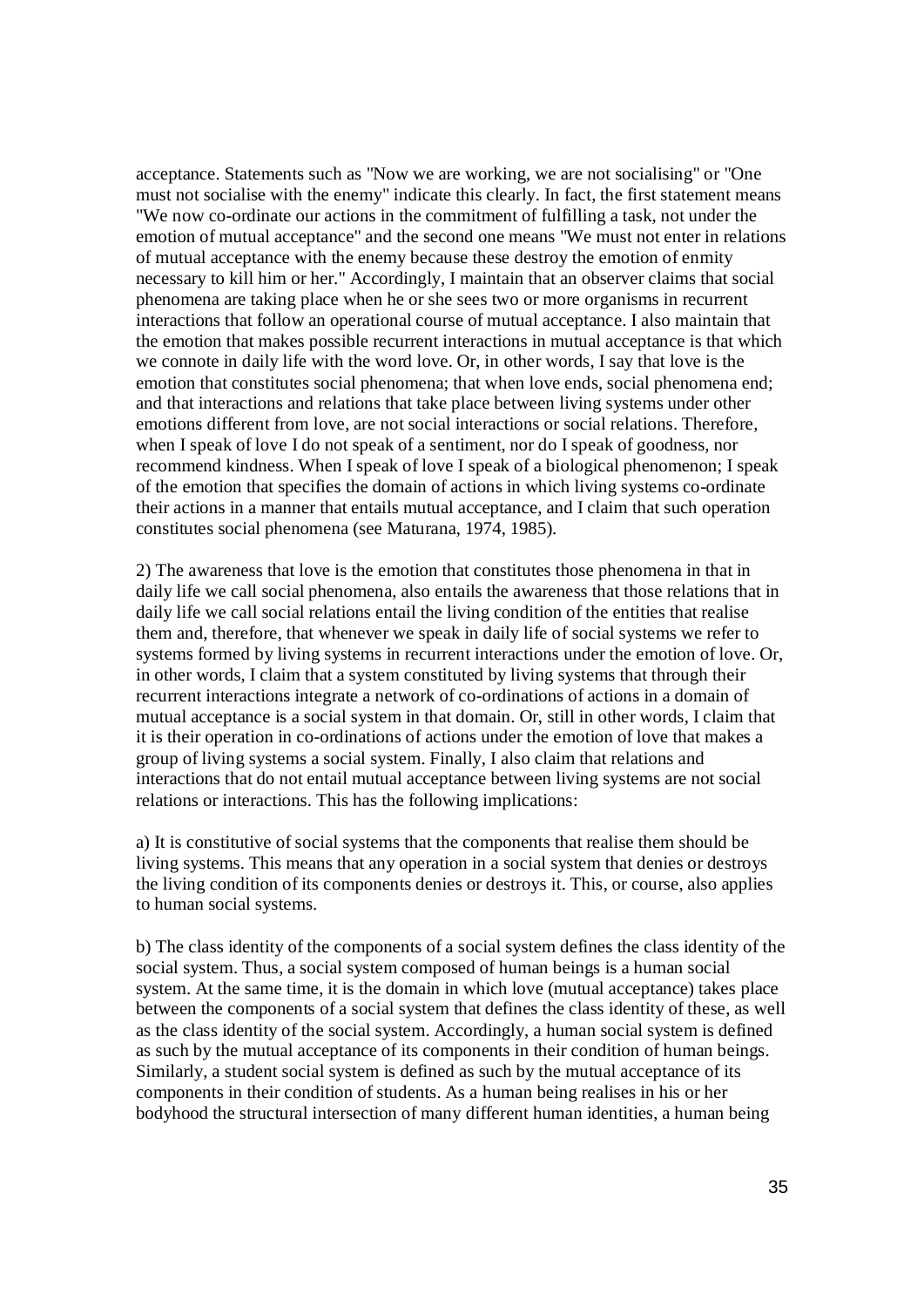can participate through the different identities that he or she realises in many different social systems. Finally, anything that denies or destroys the identity of the components of a social system, destroys it.

c) A social system is a system in which its component living systems realise themselves as living systems of a particular kind, through their co-ordinations of actions in the domain of their mutual acceptance. In other words, the components of a social system conserve their reciprocal adaptation in the domain of their mutual acceptance as they realise themselves as living systems in their co-ontogenic structural drift through their recurrent co-ordinations of actions. In human social systems this takes place through languaging. Furthermore, human social systems are networks of recurrent and changing conversations between human beings who are realised as human beings through their participation in the constitution of the social systems that they integrate. Moreover, I claim that language arose in the evolutionary history of primates, that resulted in human beings, as a feature of their social life in food-sharing, caressing, sexuality and male cooperation in child-caring.

d) An entity is a component of a system if it participates with other entities in the realisation of the relations of composition (organisation) of that system. In other words, an observer will claim that a given living system is a member of a social system if he or she sees it participating with other living systems in the co-ordinations of actions that constitute such a social system. Therefore, membership in a social system is not an intrinsic property of its component living systems, but a feature of their participation in its constitution. In general, the components of a system are components only in the relations of composition of it. Due to this, a human being will be seen by an observer as a member of a particular social system only as long as he or she is seen participating with other human beings through the operationality of mutual acceptance in the co-ordinations of actions that define it.

e) When an observer sees that the behavior of some members of a social system entails the negation of others under the appearance of acceptance, he or she claims hypocrisy and lack of sincerity in them. In other words, we make the assessment of hypocrisy or insincerity when we claim that one of the members of a social system that we observe mimics the acceptance of the others by performing the behavior proper to it under a different emotion than love. However, we make such assessment in the members of a social system either a posteriori, that is, after seeing that these have already stopped operating in the acceptance of the others, or through seeing in them other emotions than love as the fundament of their realisation of the behavior of mutual acceptance that constitutes the social system that they appear to integrate.

Therefore, the observer claims that hypocrisy allows some individuals to participate in the actions that constitute a particular social system while under a hidden emotion that negates it. A social system, in which the emotional contradiction hidden by the hypocrisy or insincerity in which some of its members live becomes apparent, either disintegrates immediately, or it undergoes a structural change that results in the disappearance of the insincerity of those members, or hypocrisy hides again the emotional contradictions, or it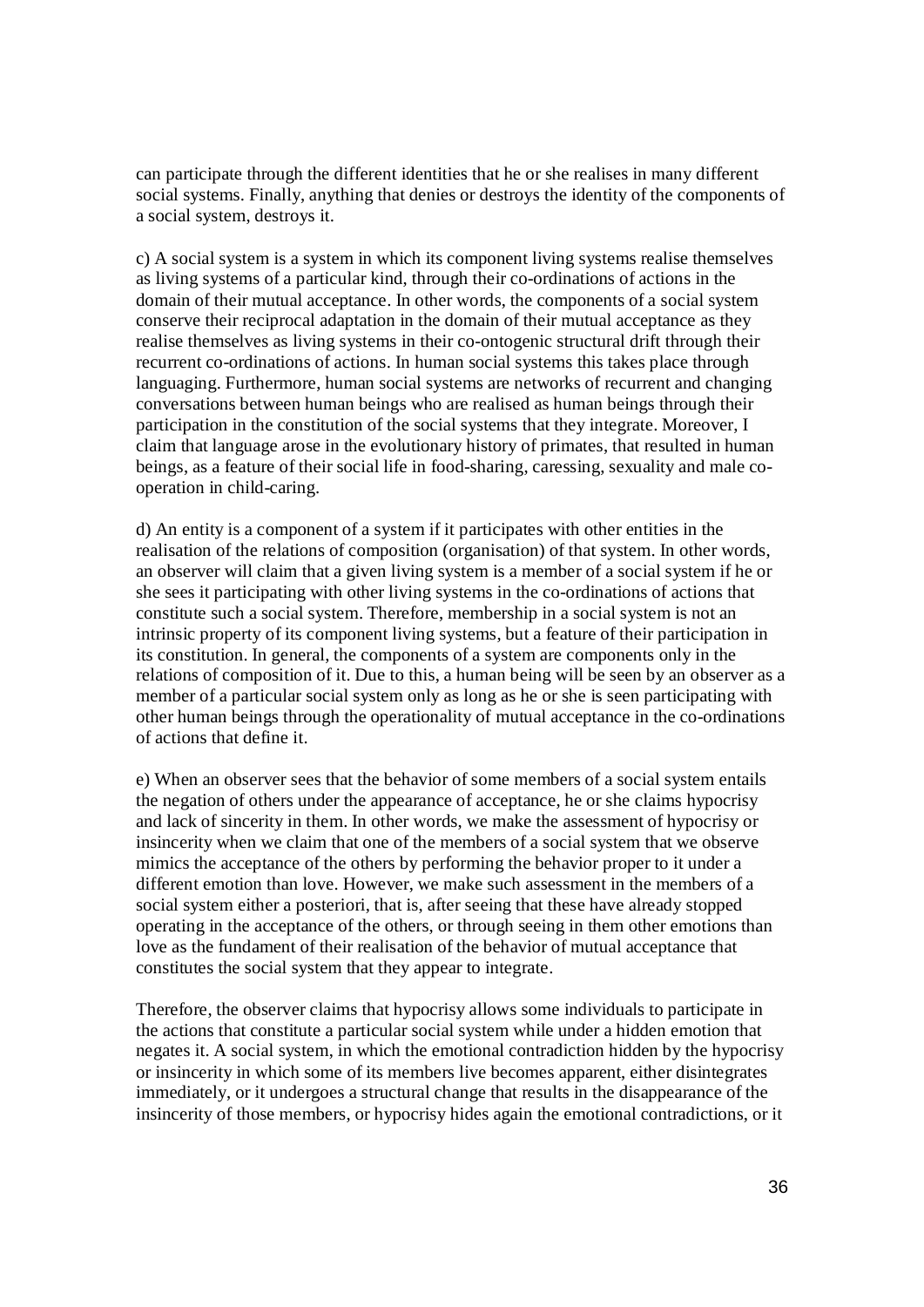goes on with the exclusion of its insincere members. In other words, a social system can persist in the presence of hypocrisy in some of its members as long as these continue performing the actions of mutual acceptance, but it is unstable because insincerity always shows up in conflicting actions due to the emotional contradiction entailed in hypocrisy. In other words, it is the behavior of mutual acceptance between the components of a social system, not their sincerity, that is essential for its continued realisation. However, sincerity is essential for its stability and its existence through the emotional health (absence of emotional contradictions) of its members. Furthermore, our normal participation in the social systems that we integrate takes place under the implicit assumption of sincerity, and I claim that if we were to look into it we would find that it normally prevails. Indeed, I claim that, because love is the emotion that constitutes social phenomena, without the prevalence of sincerity the primate evolution that gave origin to humanity would not have taken place.

3) The components of a social system realise themselves as living systems in the composition of the social system that they compose. At the same time, a social system exists only in the dimensions in which its component living systems realise it through relations of mutual acceptance in their recurrent interactions. As a result of this, a social system recursively operates as a medium in which its component living systems conserve organisation and adaptation in the dimensions in which they compose it. Or, in other words, the behavior of the components of a social system that constitute it as a particular kind of social system become specified through their participation in its composition. Or, still in other words, a particular living system is a member of a particular social system only as long as it realises the behavior proper to the composition of that social system, otherwise the living system is not a member of it, or the social system disintegrates. This has several consequences:

a) Social systems are conservative systems. The new members of a social system learn the behavior proper to them in it as they contribute to its constitution through their participation in it. If this does not occur, the new member-to-be does not become a member, or the new member is dropped out. At the same time, a member of a social system that begins to behave in a manner that is not proper to it stops being a member of it, and is ignored or treated as alien, or its behavior is adopted and becomes an innovator.

b) Each social system is constituted as a network of co-ordinations of actions, or behaviors, that its components realise through their interactions in mutual acceptance. Due to this, there can be as many different kinds of social systems as configurations of networks of co-ordinations of actions can be realised by living systems while interacting in mutual acceptance. As such, a social system is a dynamic system in a continuous flow of changing co-ordinations of actions that remains the same as long as these stay contained within the configuration of co-ordinations of actions that defines it as a particular social system. In these circumstances, change in a social system, consists in a change in the configuration of co-ordinations of actions that constitute it, and can only take place through a change in the behavior of its components.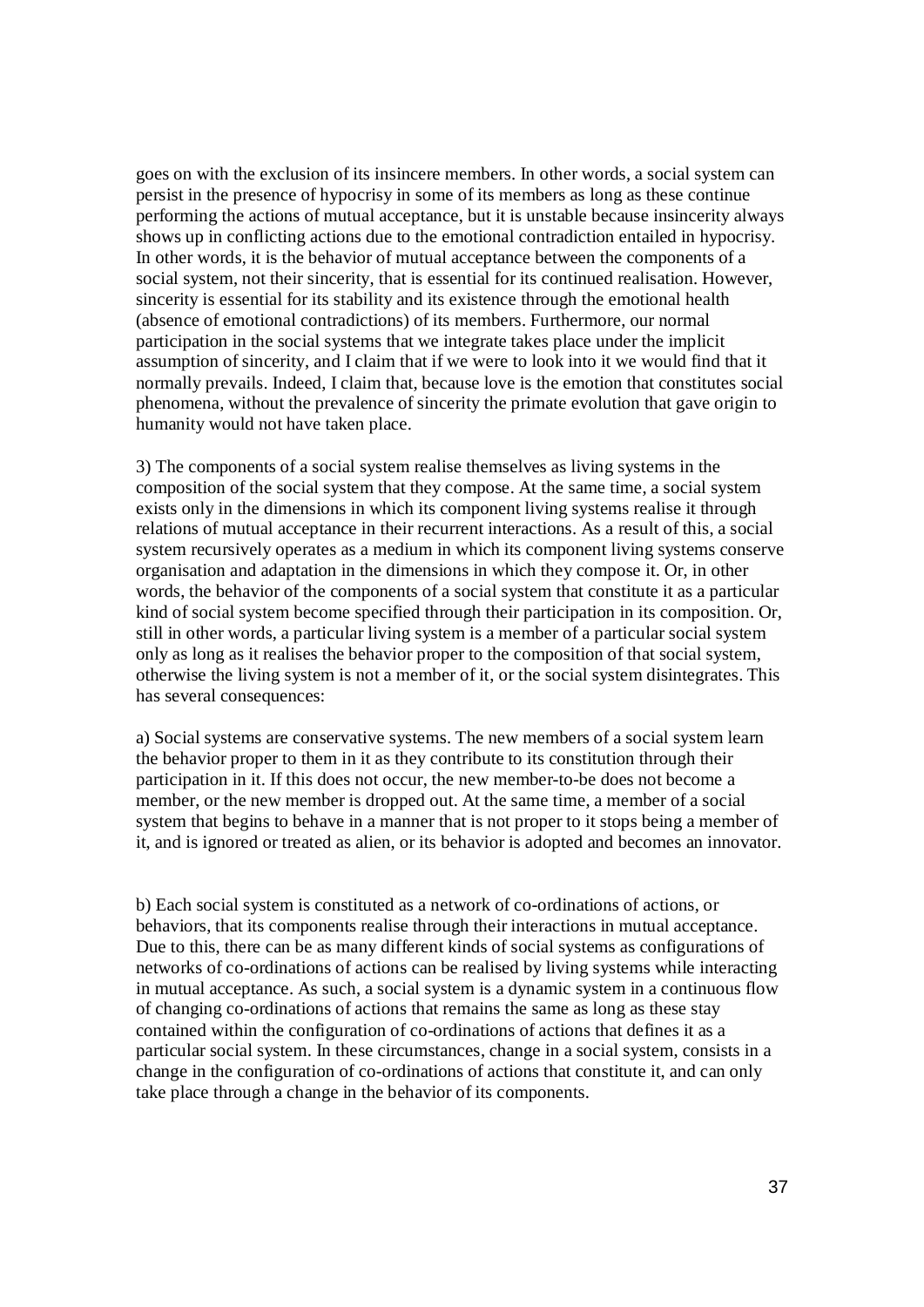c) As social systems are constitutively conservative, social change can not take place as a result of the normal operation of a social system; and, at the same time, if change takes place it does so at the moment at which the new behavior becomes included as part of a new standard behavioral repertoire in the social system. As a result, if the new behavior of some of the members of a social system can not be integrated as part of a single social network, the social system disintegrates or fractures into two or more new social systems.

4) We human beings exist, as such, in language. For this reason, human social systems are systems of co-ordinations of actions in language; that is, they are networks of conversations. Accordingly, different human social systems, or societies, differ in the characteristics of the different networks of conversations that constitute them. At the same time, daily experience shows us that we affect each other in our bodyhoods through our languaging and emotioning in the course of our conversations. Indeed, we know from daily experience that we can recognise the members of different societies and different cultures through the different manners in which they handle their bodies, and that to grow in a given society or culture entails acquiring a particular manner of being a bodyhood. Let us see how it is that this takes place:

a) Each particular network of conversations, in which the people who realise that network operate in mutual acceptance, constitutes a social system. Thus a family, a chess club, a town community, a political party, a secret society, or a group of friends are all systems of co-ordinations of actions in language, and as such are networks of conversations that are social systems only to the extent that the people who realise them operate in mutual acceptance. As a result, and regardless of our awareness of this, we move in daily life through a network of conversations, entering and leaving social systems according to whether in the flow of our languaging and emotioning our behavior entails accepting or rejecting coexistence in mutual acceptance.

b) As we realise our conversations through our interactions, and our interactions are realised through our bodyhoods, any change in our bodyhoods is liable to result in a change in our conversations. Conversely, because we interact in the realisation of our conversations, and our interactions result in changes of our bodyhoods, our bodyhoods change in the course of our conversations in a course contingent on the flow of the interactions that constitute them. In other words, as changes in our conversations result in changes in our bodyhoods, changes in our bodyhoods result in changes in our conversations.

c) We human beings participate in our daily life in many different social systems which, although independent as domains of conversations (different cognitive domains) affect each other as their realisations intersect in our bodyhoods (see section on 'Cognition'). Due to this, every conversation in which we participate has consequences in our bodyhoods and everything that we do in our bodyhoods has consequences in the conversations in which we participate. Or, in other words, the manner of recursive (dialectic) involvement of languaging and bodyhood results in the conservative character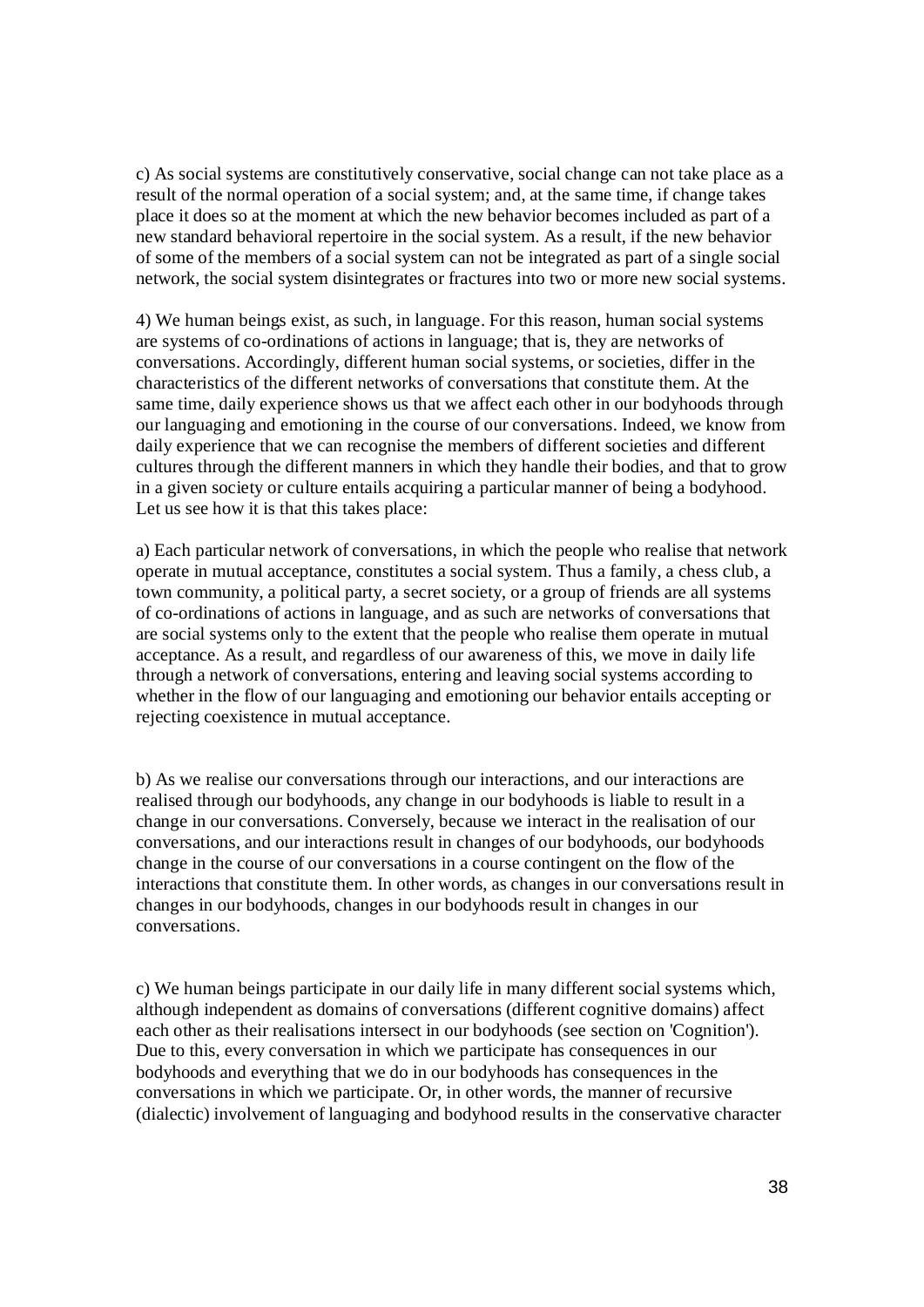of social systems: as a particular social system is realised and conserved through the participation of its members in the network of conversations that constitutes it, the network of conversations that constitutes a particular social system specifies the characteristics and properties that its members must have as they realise it.

5) A social system is a closed system that includes as its members all those organisms that operate under the emotion of mutual acceptance in the realisation of the network of co-ordinations of actions that realises it. Due to this, the boundaries of a social system are emotional ones, and appear in the behavior of its members as they exclude other organisms from participation in the particular network of co-ordinations of actions that constitutes it. In the human domain this exclusion is usually justified with some rational argument from the perspective of the explanatory path of objectivity-without-parenthesis, and the emotions of rejection, shame or sadness, which, alone or in combination, arise when a social boundary becomes explicit in language, are negated. That these emotions should arise in us, however, reveals that in the core of our biological flow, as we grow up as healthy social entities, we accept all living beings and, particularly, all human beings, as members with us of a broad social domain that we have to learn to subdivide as we grow up as members of a particular culture. The denial of the presence of these emotions in us, when we rationally make explicit the boundaries of a particular social system, also blinds us about the emotion, and not rational, character of these boundaries. Daily life reveals this as it shows that social boundaries can only be crossed through emotional seduction and never through reason.

6) A change in a human social system takes place as a change in the network of conversations that its members generate. However, as the bodyhoods of the members of any particular social system become what they are, and generate the behaviors that realise it through their participation in its constitution, the normal interactions of a human being in a social system to which he or she belongs are confirmatory of it and of his or her membership in it, and contribute to the production of members that confirm it. Social systems are constitutively conservative systems; due to this, human social systems can only change if their members have experiences that trigger in them changes in bodyhood that result in them no longer participating in its constitutive network of conversations. For this to happen in any particular human social system, its members must have experiences outside the network of conversations that constitutes it. This can take place for any human being as a member of a particular social system fundamentally in two ways: a) through the encounter with other human beings in a network of conversations that do not confirm it, or through the experience of situations that do not belong to it; and b) through interactions that trigger in us reflections upon our circumstances of coexistence with other human beings. The first case usually happens when we encounter actual foreigners, either when on a trip abroad or when visitors come to us, or when we move beyond the normal ranges of our community. As a result of such encounters and experiences, the course of our structural drift may take us outside the domain of structural changes that are conservative of the social system to which we belong, and we become heretic in it. The second case usually happens when we live situations in which we fall in love, or in which, through the braiding of our reasoning and emotioning, we distinguish our circumstances and consider them in reference to our desires of coexistence with other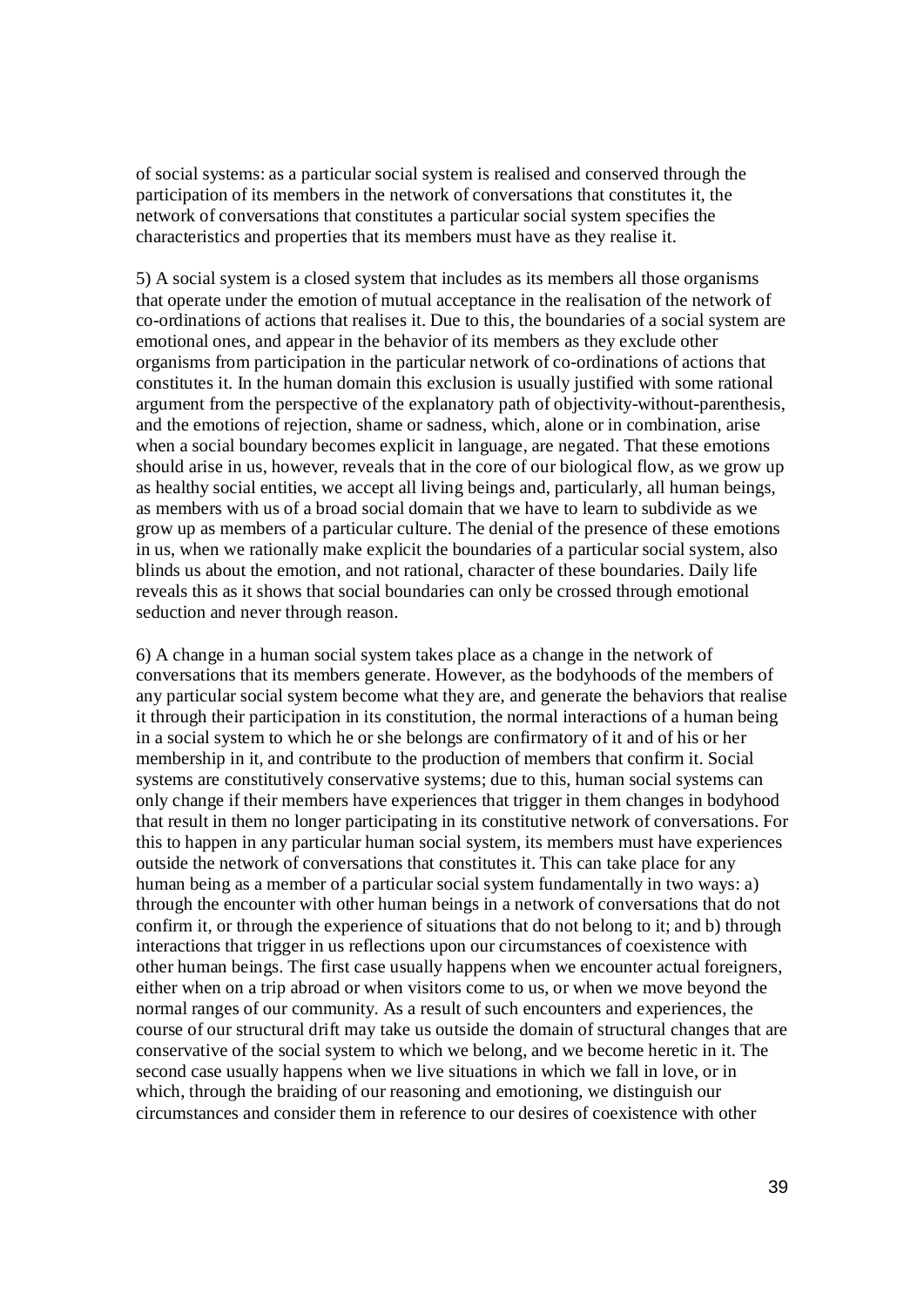human beings. If, when this happens, we do not like those circumstances as expressions of our manner of living with other human beings, and take action, we stop being conservative of the social system in which this takes place, and become heretic in it.

# **MULTIPLICITY OF DOMAINS OF COEXISTENCE**

We human beings exist in communities constituted as systems of co-ordinations of actions in language; that is, as networks of conversations, under certain emotions. If the emotion is love, that is, if the emotion involved is the emotion that constitutes the operationality of recurrent interactions under mutual acceptance, then the community is a social system; if it is not, if it is an emotion that does not entail mutual acceptance, then the community is a non-social community. If the emotion involved is not love, but one that gives rise to co-ordinations of actions that an observer sees as commitments for the fulfilment of a task, then the community is a work community; if the emotion involved is that which gives rise to co-ordinations of actions that an observer sees as the behavior of obedience, then the community is a hierarchical community. Moreover, we human beings participate in many different communities that are constituted under different emotions as different networks of conversations that, although independent as domains of coordinations of actions, affect each other through the intersection of their realisations in our bodyhoods. Hypocrisy also applies to non-social communities, and a distinction that an observer makes of a particular social or non-social community remains valid only as long as the observer does not make the distinction of hypocrisy with respect to the underlying emotions that define it.

Furthermore, each human network of conversations, whether in the realisation of a social system or of a non-social community, is also operationally realised in language as a coherent system of descriptions and explanations that constitutes a domain of reality. As a result, we human beings operate in our living in many different domains of reality which, as different networks of conversations and explanations, intersect in their realisation of our bodyhoods. But, as the identity of each human being as a member of a particular network of conversations is constituted as it is realised in his or her participation in that network, each human being exists in the flow of his or her living as a particular configuration of many different, operationally distinct, social and non-social identities, which intersect in their realisations in his or her bodyhood. That is, the 'ego' is a dynamic node in a multidimensional space of human identities, and the 'I', the human individual, is the bodyhood that realises the intersection of the networks of conversations that constitute the ego. This is apparent in daily life in the different identities that we adopt under different circumstances, and that we live without emotional contradictions while the co-ordinations of actions and emotions in which they arise do not intersect and do not involve us in simultaneous opposing actions and emotions. This has several consequences:

1) The course followed by our individual structural changes in the flow of our interactions is recursively coupled to the course followed by our conversations, regardless of whether they take place in a social or non-social domain. This is why although the different domains of coexistence in which we normally operate simultaneously or in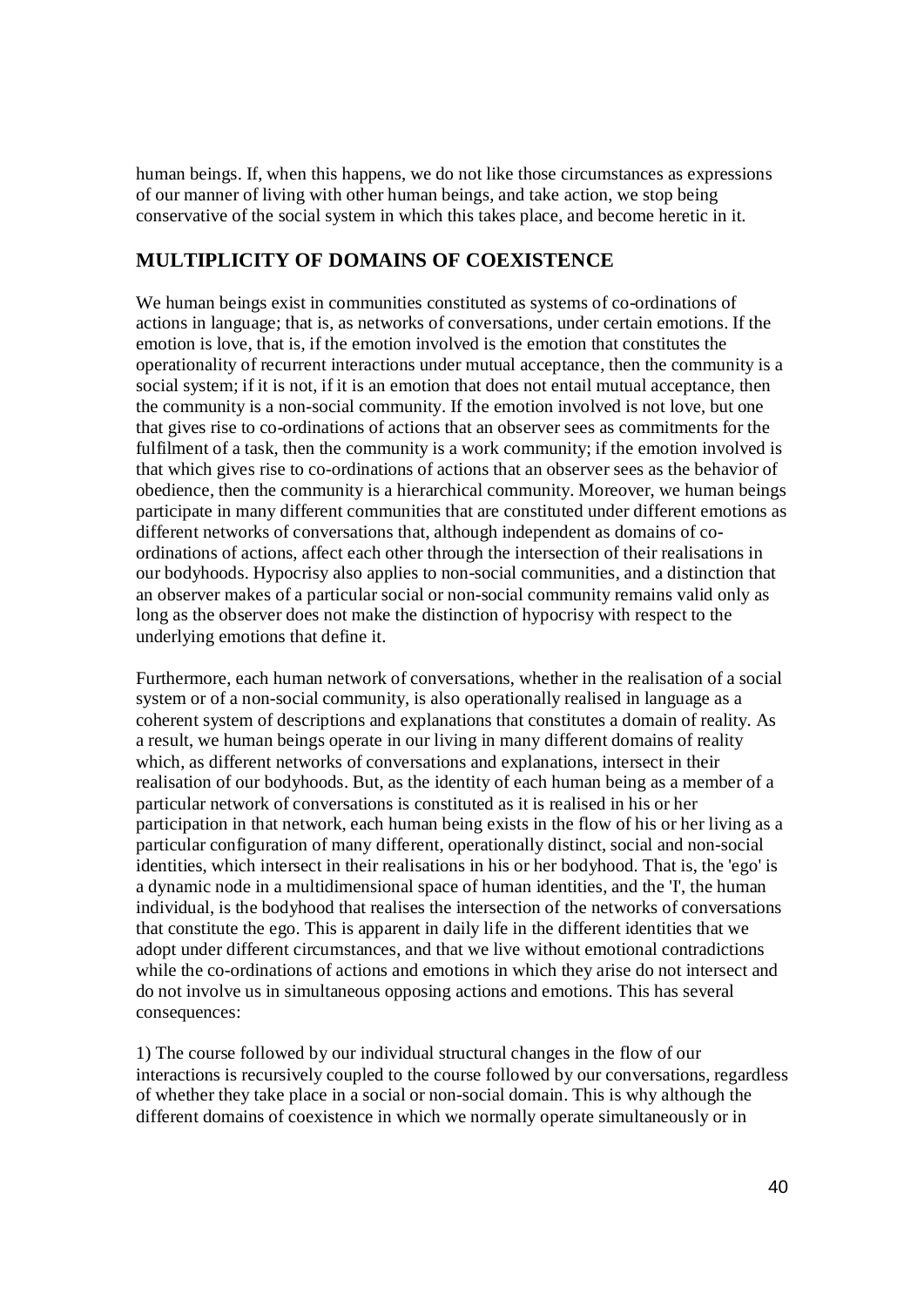succession do not intersect as such, what happens to us in one of them has consequences for our participation in the others. Finally, this orthogonal and indirect reciprocal influence between behavior and bodyhood is taking place in us all the time, regardless of the conversations and independent structural body dynamics in which we may be involved, as a necessary constitutive feature of our operation as living systems.

2) All that we do in the behavioral domain happens to us as a result of our structural dynamics. Furthermore, our structure is at every instant the changing dynamic structural configuration that appears in us at that instant as a result of the intersection of all the interactions, conversations and reflections in which we are involved at that instant in coincidence with the structural dynamics of the autonomous structural flow of our bodyhoods. As a result, at every instant our individual structures are expressions of the structural history of the network of intersections, conversations and reflections to which we belong as members of a network of social and non-social communities, and we only generate the conversations, reflections and interactions that happen to us according to our structural presentation in that network. Yet, at the same time, all this happens to us in the present of our continuous biological realisation as human beings.

3) Change in any particular social or non-social human community takes place as a conversational change; that is, as a change in the configuration of the network of coordinations of actions and emotions that constitutes it and defines its class identity. If such a conversational change takes place with conservation of the configuration of coordinations of actions and emotions that defines the identity of the particular community that is changing, this is conserved, otherwise it disintegrates. Such change only takes place through changes in the bodyhoods of the members of the changing community. Furthermore, if we see each human culture as a particular pattern of co-ordinations of actions and emotions that can be realised differently in different human communities, then we can also generalise this by saying that cultural change can only take place through changes in the bodyhood of the individual human beings that realise it through their conversations.

4) The reciprocal interdependence of all the domains of coexistence in which we participate through the intersection of their realisation in our bodyhoods is most apparent in our daily life in the fact that as we change our behavior in one domain of coexistence through an emotional shift, we find ourselves also changing our behaviors in others. Indeed, everything takes place in us as if to some extent the different networks of conversations that constitute the different domains of coexistence in which we participate constituted the expression of a single dynamic structural system, which is in fact the case because they intersect in their realisation through our bodyhoods. Due to this, the different domains of coexistence in which we participate influence each other continuously, even if our behavior in them is hypocritical, because it is not their sincerity that matters, but the actual structural intersection of the realisation through our bodyhoods. This also applies to our operation in the domain of conscious reflection as a manner of languaging in an individual body dance. Indeed, as we operate in conscious reflection our nervous systems operate in the flow of recursive internal correlations that corresponds to its flow of internal correlations while languaging in a conversation. Due to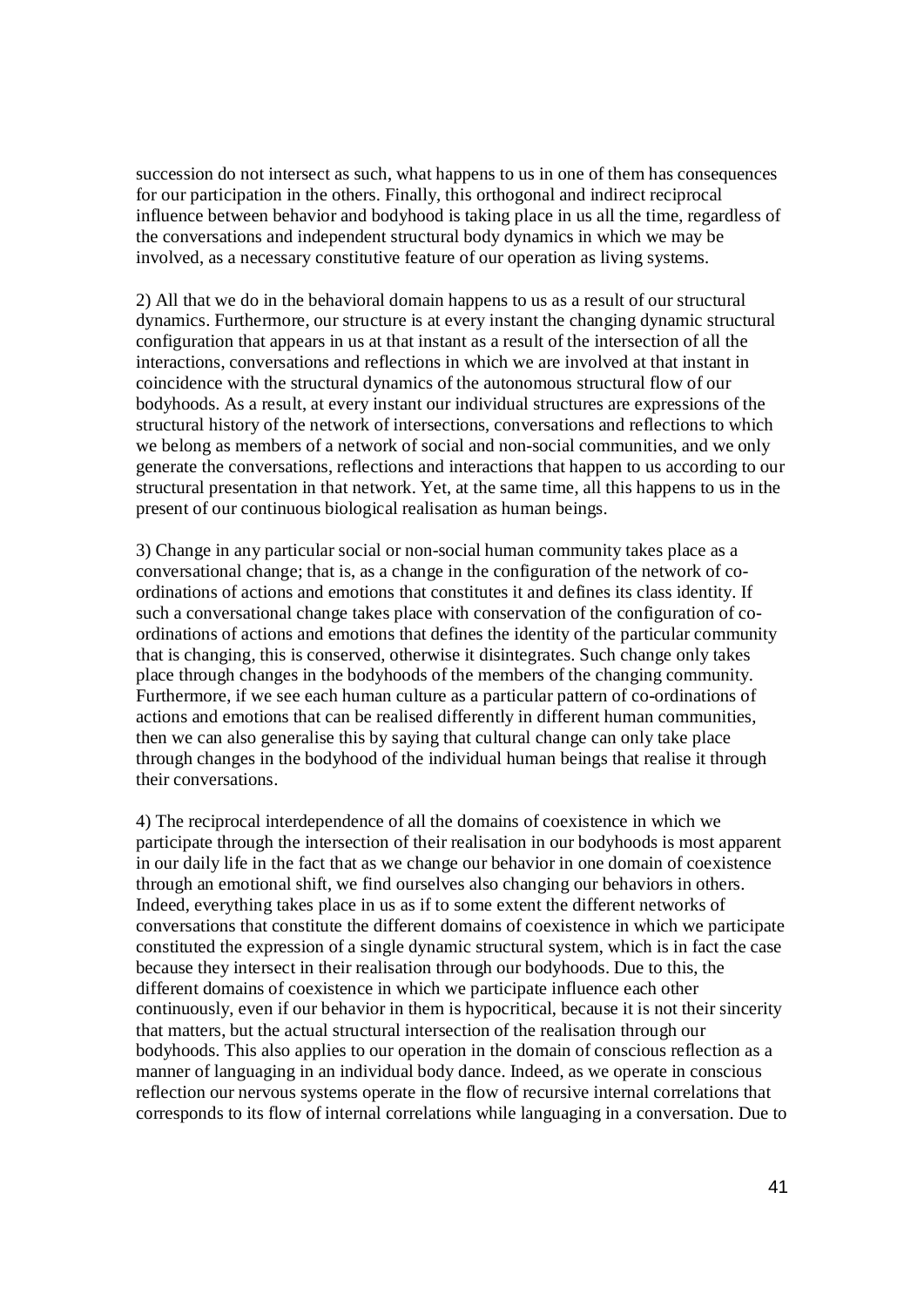this, the constitutive continuous structural change of our bodyhoods follows a course contingent on the conversational contents of our reflections, and our participation in the different domains of co-ordinations of actions constituting the different domains of coexistence in which we are involved becomes operationally a function of our values, desires, ideals and aspirations. All this means that although we cannot act differently from the way we act at any moment, because at every moment what we do is the expression of our structural present, we human beings are not free from responsibility in our actions because, due to our reflections, what we do is necessarily always the expression of our values, desires, ideals and aspirations. In other words, all languaging is a source of change in our bodyhoods because languaging takes place through the structural dynamics of our bodyhoods, and, due to this, reflection, conscious reflection, awareness of knowledge as a manner of languaging, is a source of change for the social and non-social communities that we integrate.

5) As all networks of conversations constitute domains of explanations regardless of whether they are social or non-social, and because, as such, they are also domains of reality, all that I have said above about explanations and reality applies to them. That is, we live our participations in the different communities that we integrate through our recurrent interactions as we generate different networks of conversations, either following the operations of the explanatory path of objectivity-in-parenthesis, and we do this regardless of whether we are aware of this or not. This means that we live all our interpersonal relationships either in mutual respect, in tolerance, or in demand for obedience, according to whether we follow the operationality of one or the other of these two explanatory paths in the braided flow of our emotioning and reasoning. Furthermore, this also means that we accept or do not accept our responsibility for our actions and emotions according to the domain of explanations in which we find ourselves in the flow of our conversations; that is, according to whether we are aware or not of our constitutive participation in the bringing forth of the reality that we live at each instant.

#### **THE ETHICAL**

If we examine the circumstances under which we claim that ethical considerations are relevant, we find that we do so when we are concerned about the consequences of the actions of some human beings upon other human beings. At the same time, we find that unless we think that there is a breakdown in what we consider is human respect in a particular social community, we do not raise the question of ethics in that community. Slavery does not constitute an ethical problem in a society in which master and slave sincerely accept slavery as a manner of living in mutual acceptance, or as a legitimate manner of entering in a work agreement. Ethics, therefore, have to do with our emotions, not with our rationality. No doubt we use reason to justify our ethical concerns, and we speak as if there were transcendental values that validate our arguments against what we consider unethical behavior, but we do so only if we find ourselves in an emotional contradiction with respect to our concerns, and we want to dissolve the contradiction through denial, by employing a compelling argument. What determines whether we see a given behavior as unethical, and that we act accordingly, is an emotion - love, mutual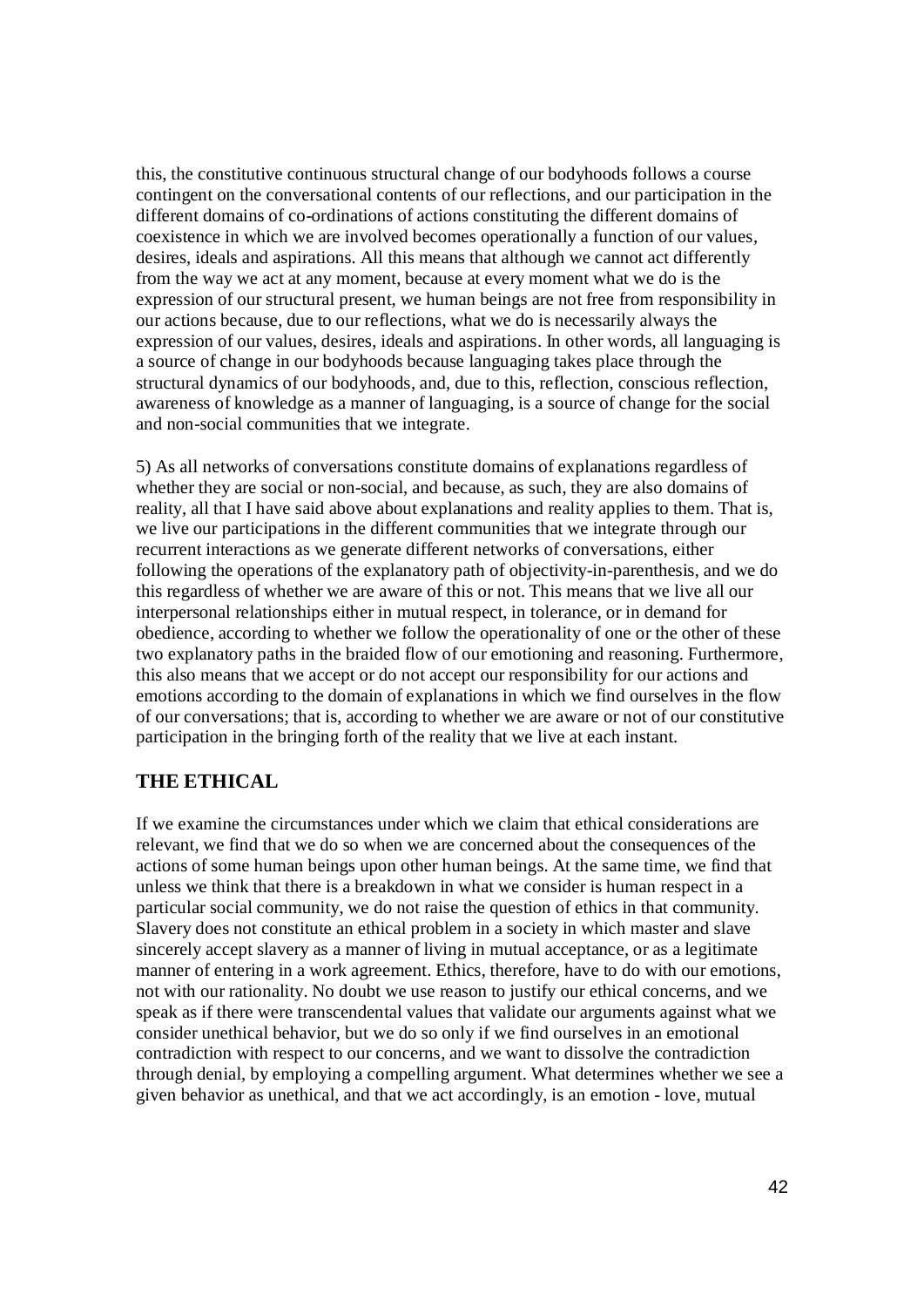acceptance, empathy - and not reason. This is not usually apparent to us, for the following reasons:

1) Emotions have a biological foundation; they are as biological phenomena proper to our bodyhoods. Culture does not constitute our emotions, but the course of our emotioning is mostly cultural. Moreover, the braiding of our emotioning with our languaging is necessarily only cultural. In these circumstances, although our concern for the well-being of other human beings, that is, our ethical behavior, has a biological foundation, the applicability of this concern is cultural. We usually do not see the emotional foundation of our ethical behavior because we devalue emotions and pretend that our actions should have only a rational foundation. For this same reason we do not see the braiding of emotioning and rationality, and we are blind to how our epigenetic culturing sets boundaries to our ethical behavior.

2) Biologically, we human beings belong to the species homo sapiens and are characterised as such by a particular primate body constitution associated with our existence in language. I think that the great centrality of language in human beings, and its deep involvement, through the structure of the nervous system, with co-operation, with sensuality, with food-sharing, and with male concern for children, indicates that the bodyhood of homo sapiens must have arisen in the evolution of primates as a result of the conservation of a particular manner of living (i.e. through the conservation of a particular ontogenic phenotype) that entailed an intimate sensual coexistence in small groups, foodsharing, co-operation between male and female in child care and the enjoyment of domestic life by males and females. In the conservation of this mode of life, that started several (four?) millions of years ago, language is a consequence, not an initial condition. Yet, as language appeared (two...million years ago?), it became part of the ontogenic phenotype conserved, giving rise to a manner of living that is becoming progressively more involved in the recursiveness of consensuality, under the form of cultural complexities, that it entails. Indeed, the emotional problems that we modern human beings have with sexuality, with sharing, with domestic life, with loneliness, and with the glorification of relations of power, do not arise from our biology, but on the contrary, from our rational justification of manners of living that restrict our basic biology as sensual, domestic, languaging animals, that live in groups of mutual concern. Daily life shows this clearly as an emotional conflict in our need to justify rationally our actions when somebody begs from us and we refuse to share, acting as if we had not seen the beggar. We human beings are ethical animals, that is we are animals; that is, we are animals that have arisen in a biological history of love and mutual concern. Yet, we do not usually see ourselves like this. Nor do we usually see our human condition as ethical animals as the present of a primate evolution that is the result of a conservation of a manner of living that entails food-sharing, co-operativeness, sensuality and love (mutual acceptance), as the central actions and emotions that define the boundaries of coexistence of the evolving group.

3) Culturally, we are constituted as human beings of one kind or another by our participation in different social systems, each of which specifies the extension of our concerns for other homo sapiens by operationally defining as human beings only those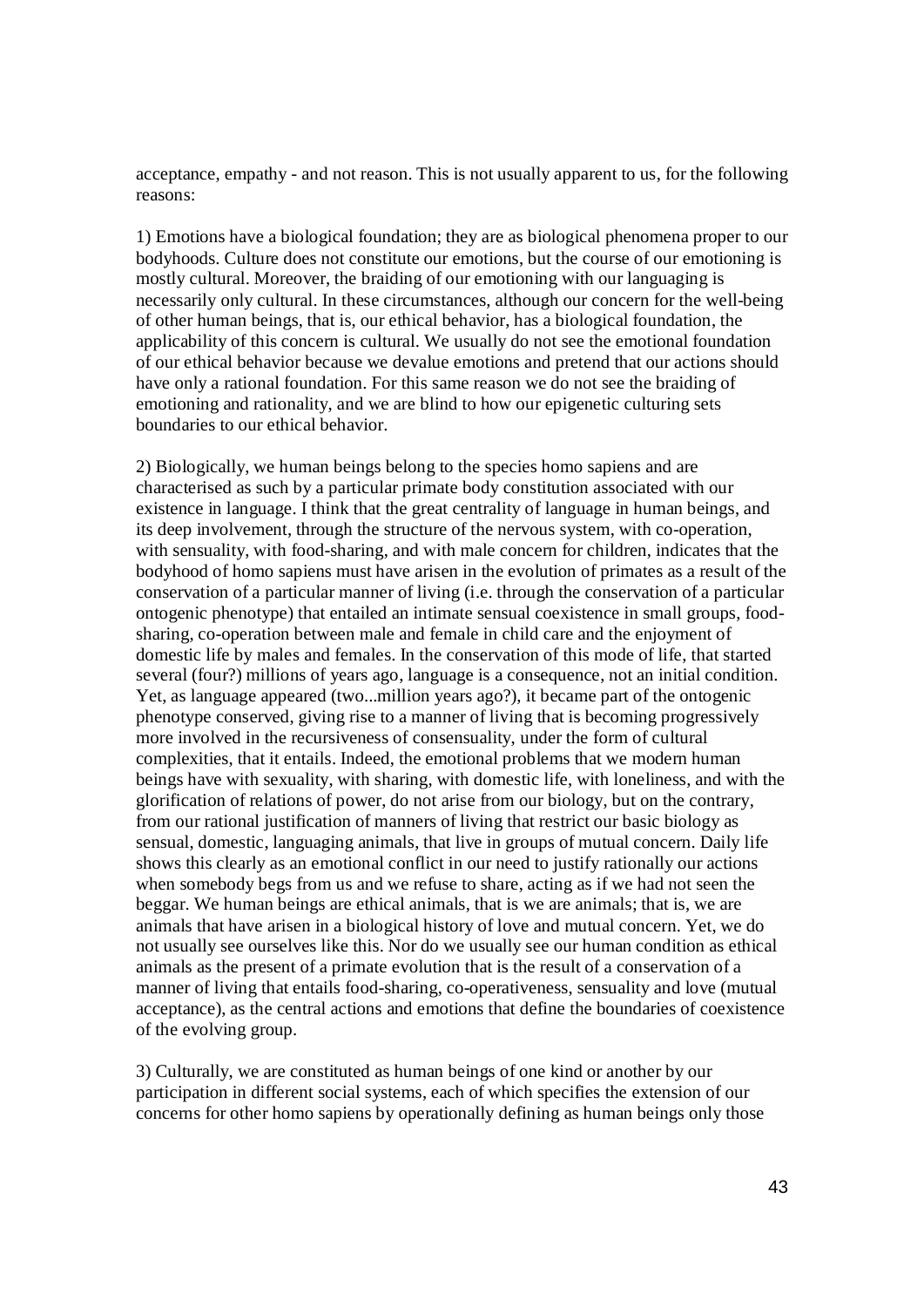that belong to it. Due to this, although in us ethics arises in our emotioning as a biologically founded concern for the other, we live this concern differently in each social system that we integrate as a result of their different constitutive consensual braiding of emotioning and reasoning that specifies who is an 'other'. Daily life shows this clearly when we argue differently about our responsibility with respect to other homo sapiens in the different social domains in which we participate. Indeed, our behavior shows that those homo sapiens who do not belong to the particular social domain in which our emotioning is taking place at a particular moment do not belong to the domain of our concerns for human beings at that moment, and no ethical question arises in us with respect to them. We do not usually see this because, in the denial of the legitimacy of our emotioning, we do not see the emotional acceptance of the basic premises on which rests the validity of our reasoning. As a result, when somebody accepts our argument in favour of a particular ethical behavior in a given social domain, we believe that our interlocutor is yielding to the transcendental, compelling power of our reasoning, and we do not see that he or she is doing so because, by accepting as legitimate the social domain in which the argument takes place, he or she enters the emotional domain of mutual acceptance in which the premises of that argument are valid.

4) We change our concerns for other human beings as we move from one social domain to another, and we move from one social domain to another as we move from one network of conversations (social or non-social) to another in the braided flow of our emotioning and reasoning. Furthermore, this happens to us spontaneously as a result of the braiding of emotioning and reasoning that takes place in us, moment after moment in our epigenetic ontogeny, as our conversational and non-conversational domains of interactions and emotioning intersect in their realisation through our bodyhoods. That this is so is apparent in the changes that we undergo in our concerns for other human beings in the normal flow of our daily lives. We may live these changes in our concerns either as spontaneous emotional changes, or as emotional changes that result in us from our reflections in a domain different from the one in which they take place, or we may live them as emotional changes that take place in the same domain of our reasoning as a result of changes in our self-awareness; but they always happen to us in our cultural epigenesis as a result of the dynamics of our bodyhoods in it. Indeed we find ourselves immersed in our ethical concerns and we live them as a matter of course: we do not control their occurrence. Furthermore, generally we do not see this because usually we believe in the transcendental power of reason, and through it, in the universal validity of ethics.

The modern Western culture to which current science belongs is immersed in the explanatory path of objectivity-without-parenthesis. In this explanatory path, or, as I can say now, in this basic attitude of coexistence, in which usually we attempt to compel others with arguments that we deem to be universal because they are founded on reason, and in which we deny to emotions their basic legitimacy and devalue them, we argue as if ethics has, or should have, a rational, transcendental grounding. Yet, even if while living in this explanatory path we do not accept the emotional foundation of our ethical behavior, we in our praxis know that our concern for the other pertains to our emotioning because we resort to agreement to make it universal. Indeed, we show that this is so in the legal systems that we create to regulate our coexistence in the non-social communities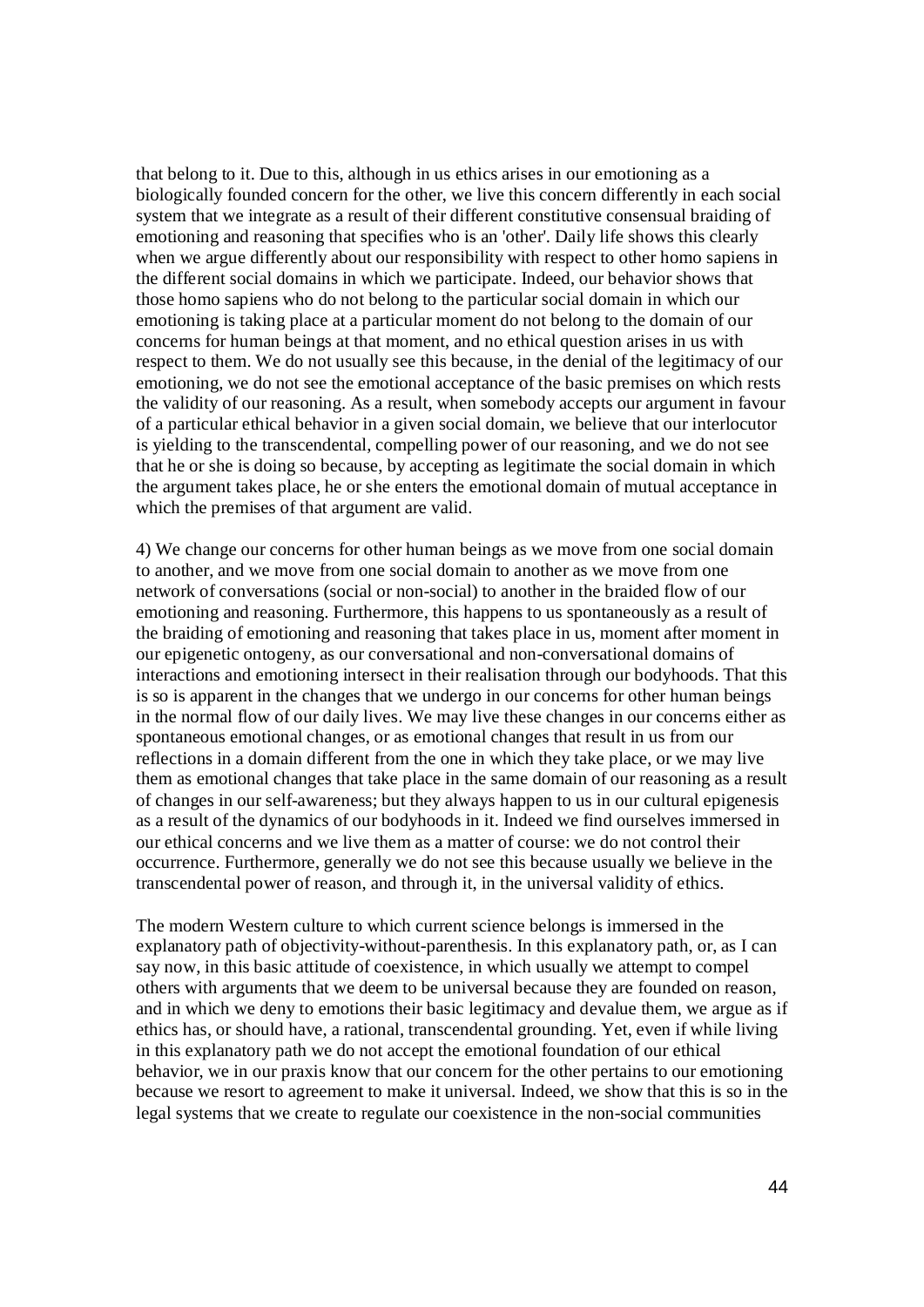that we integrate. And we do this without being aware of why we do it, because we speak of social regulation to correct operational dynamics proper to the praxis of interactions in a non-social community; that is, in a community founded on an emotion different from love, which constitutively does not include the other in the domain of mutual acceptance of the participants. And, of course, this is possible because in a legal system sincerity does not matter, and it is only the behavior of mutual acceptance apparent in our compliance with the law, that is required. But, how is that we are frequently not satisfied with rational arguments that negate the other, even if we believe that they are grounded on a universal, transcendental truth? How is it that ethical arguments that we accept to be fully rational are not in fact universally compelling as they ought to be? These questions have no adequate answer from the explanatory path of objectivity-without-parenthesis because this explanatory path denies the fundamental emotional grounding of human rationality. This issue will be examined next.

We human beings usually exist simultaneously or in succession in many different domains of coexistence, each constituted as a configuration of conversations and as a domain of rationality under a fundamental manner of emotioning, that specify who belongs to it. In these circumstances we may find ourselves emotionally negating the validity of the consequences of our actions upon other human beings while we accept them on rational grounds. If it is the case that as this happens we want the simultaneous validity of both our empathy and our reasoning, we are in an ethical conflict. And we are in an ethical conflict even if we are operating in objectivity-without-parenthesis; it just happens to us that although we accept our rational argument this is not sufficiently compelling to negate our empathy (love). If in this case we lean towards empathy, we operationally move out of the path of objectivity-without-parenthesis into the path of objectivity-in-parenthesis and take responsibility for our actions. If, on the contrary, we do otherwise, and we lean towards our rational argument, we devalue our emotion of empathy and do not take responsibility for our actions. In both cases, however, we may act without being aware of the epistemological and ontological implications of what we do; and if, in addition, we still remain in doubt about the validity or legitimacy of what we do, we remain in emotional contradiction, and we suffer.

If we are in the path of coexistence of objectivity-in-parenthesis, the situation is different because we are aware of the many different domains of reality in which we may live, as well as of the emotional grounding of our ethical concerns. In this path of coexistence we are also aware that at any moment our ethical concerns do not go beyond the operational boundary of mutual acceptance that specifies the social domain in which we make our ethical reflections. Furthermore, in this path of coexistence we are also aware that the social domains in which we participate, as well as their extension, depend on the epigenetic braiding of language and emotioning that we have lived in the culture to which we belong (see Maturana & Varela, 1980).

#### **FINAL REMARKS**

In writing this article I have followed the explanatory path of objectivity-in-parenthesis. Indeed, I could not have written it following the explanatory path of objectivity-without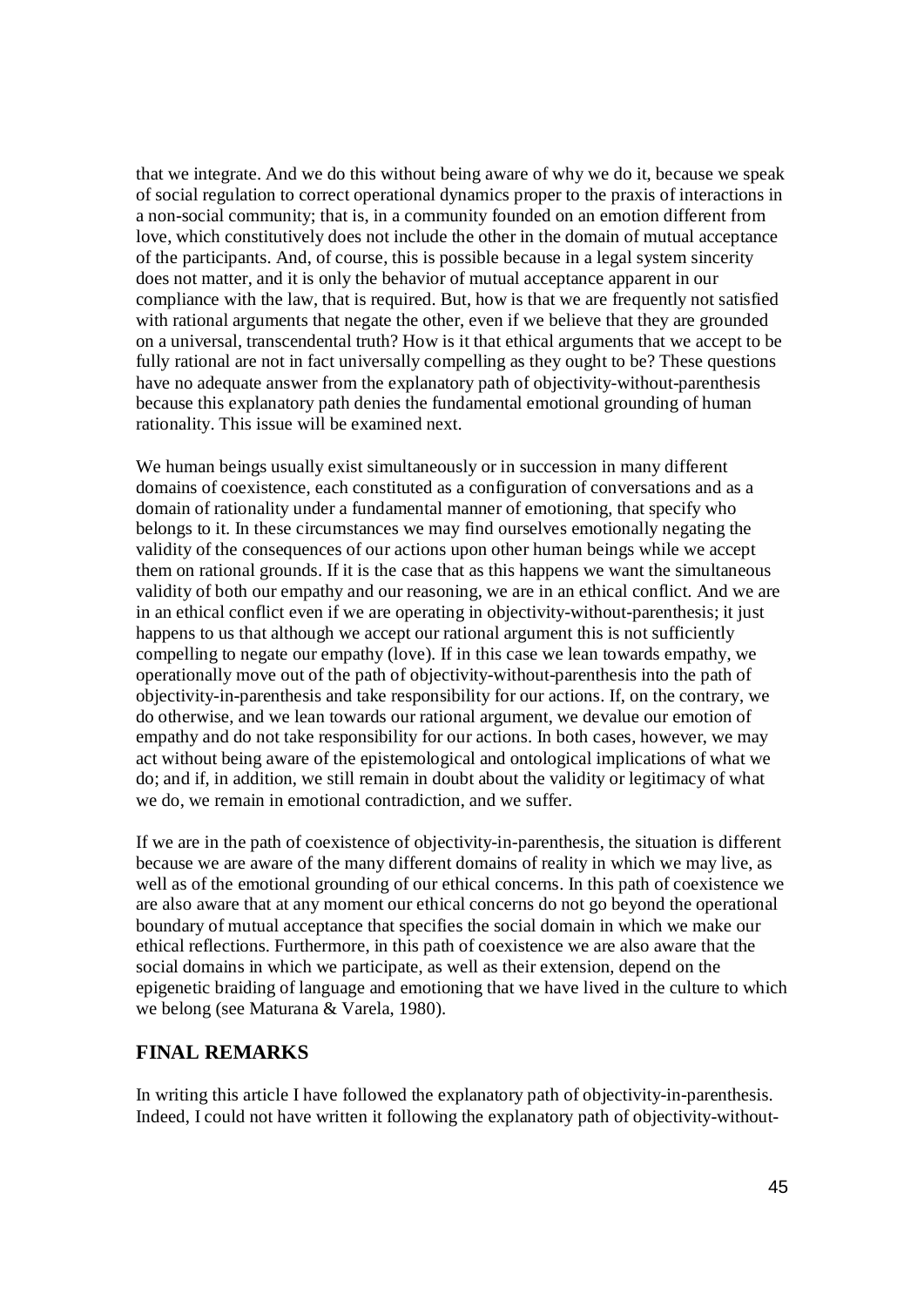parenthesis, because such an explanatory path, by negating the question about the origin of the properties of the observer as a biological entity, is constitutively blind to what I have said. Now I shall end by presenting some concluding remarks also in the same explanatory path, and I shall do so in the form of statements that I shall not further qualify.

The praxis of living, the experience of the observer as such, just happens. Indeed, praxes are valid in themselves; they are as they do. Because of this, explanations are essentially superfluous; we as observers do not need them to happen; but when it happens to us that we explain, it turns out that explanations are not trivial: due to the recursive reciprocal involvement between language and bodyhood the praxis of living of the observer changes as he or she generates explanations of his or her praxis of living. This is why everything that we say or think has consequences in the way we live. We can be aware of this now.

It has been said that we human beings are rational animals, and that it is rationality what makes us human. Along this line we have devalued emotions and exalted rationality, and we have done this so much that whenever we see in a non-human animal some complex adaptive behavior, we immediately want to ascribe to the animal some sort of rational thinking. Furthermore, along the same line, in our daily life of coexistence with other human beings we usually demand from them rational behavior, and we justify our demand with the explicit claim that a rational argument is universally valid because it does not depend on what we do or feel as observers. Indeed, we human beings have created many complex ideologies that justify the destruction or preservation of the other on rational grounds. We are now aware that all this can end. We human beings are not rational animals; we are emotional, languaging animals that use the operational coherences of language, through the constitution of rational systems, to explain and justify our actions, while in the process, and without realising it, we blind ourselves about the emotional grounding of all the rational domains that we bring forth. Notwithstanding this, rationality, as expression of the operational coherences of languaging, and through this of the operational coherences of the flow of recursive consensual co-ordinations of actions that constitutes language, is the condition of possibility of any explaining. So, the logical coherence of an explanation depends on reason, but its contents, as well as the rational domain in which it takes place, depend on the emotioning of the observer expressed in his or her listening as he or she prefers one or another criterion of validation for his or her explaining. Now we can be aware of this.

It has been said that we human beings are ethical animals because we are rational animals. Now we are aware that this is not so. Ethics arises in our concern for the other, not in our compliance with a rational argument, and our concern for the other is emotional, not rational. It is love, the emotion that constitutes social coexistence, that specifies our domains of concern in the communities that we create with other human beings. Therefore, we do not have to justify our concern for the other in a social community because such a concern is constitutive of our social coexistence. At the same time, we do not have to justify our lack of concern for those others with whom we have a non-social coexistence, because that lack of concern is constitutive of the non-social coexistence. It is only when we want the operationality of mutual concern between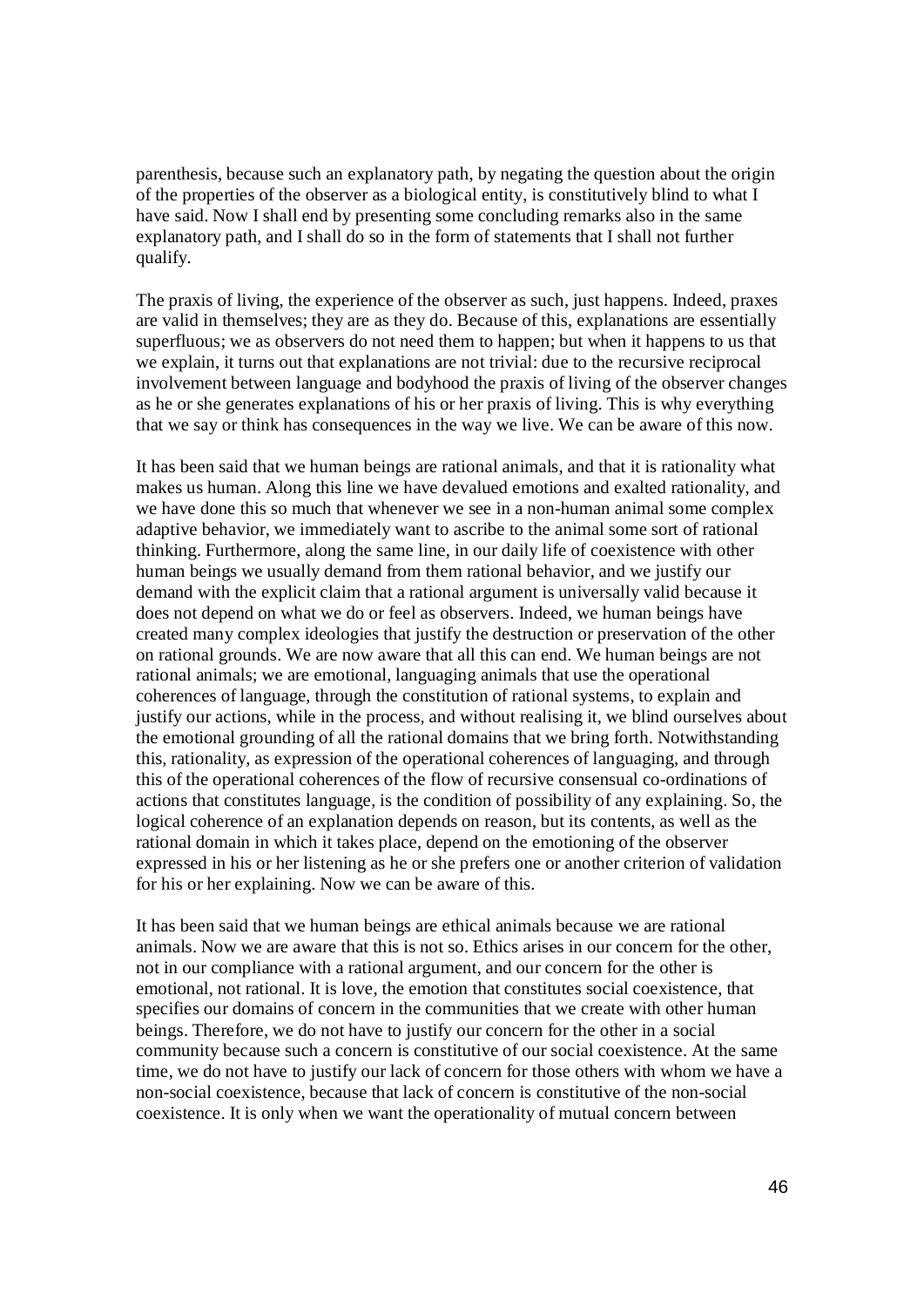human beings who are not members of the same social community that we may require a rational argument to bring it forth through the generation of an explicit agreement. We do not have to be afraid that the recognition of this may open a space for the justification of additional human abuse if we are aware of it. We can only act at any moment in a domain of actions specified by our emotioning at that moment. Moreover, what an observer sees as abuse, the actor genuinely may not see as such, and each, the observer and the observed, will act in the domain of actions that his or her emotion specify at that moment. If we recognise abuse we cannot escape the ethical concern that such a recognition entails, otherwise we would not have recognised it. As a result, we cannot avoid acting either according to our recognition of abuse, or to our accepting that we want the abuse that we see under some other emotion that obscures our concern for the other. We are aware of this now.

We human beings exist in language. As such we exist in a world that consists in the flow of our recursive consensual co-ordinations of actions with other human beings in the praxis of living. The lives that we human beings live, therefore, are necessarily always our responsibility because it arises in our languaging: the world that we live is always constituted in our human actions. In these circumstances, responsibility only means that we can be aware that our human life takes place in languaging, and that because awareness takes place in language, we can be aware that our awareness about what we do as human beings has consequences in what we do as human beings. Life happens to us, we find ourselves in it, yet it is not the same for our lives to be aware or not to be aware of what we do, to language or not to language what we language, or to think or not to think what we think as human beings. Now we are aware of this.

From all that I have said it is apparent that the physical domain of existence is one of many domains of reality or cognitive domains that we bring forth as we explain our praxis of living in the explanatory path of objectivity-in-parenthesis. The physical domain of existence, therefore, is an explanatory as well as an ontological domain in the domain of constitutive ontologies. It is, however, a peculiar one because it takes place as the domain in which we as observers explain ourselves as living systems that can give origin to the observer as an operation in a different and non-intersecting phenomenal domain from the one in which they exist as such. Or, in other words, the physical domain of existence as an explanatory domain that we bring forth in the explanation of some aspects of our praxis of living with other aspects of our praxis of living, is a peculiar cognitive domain because it is constituted as the domain of operational coherences in which we observers bring forth (distinguish) our components as living systems through the operation of our components as we interact as living systems. Our usual difficulties of grasping this are mainly twofold:

a) Due to our Western cultural tradition we like to be able to say something about a domain of things or entities that we assume to have an existence independent of what we do. Furthermore, we want to apply to that independent domain all the distinctions that we use in language as a human domain of recursive co-ordinations of consensual actions.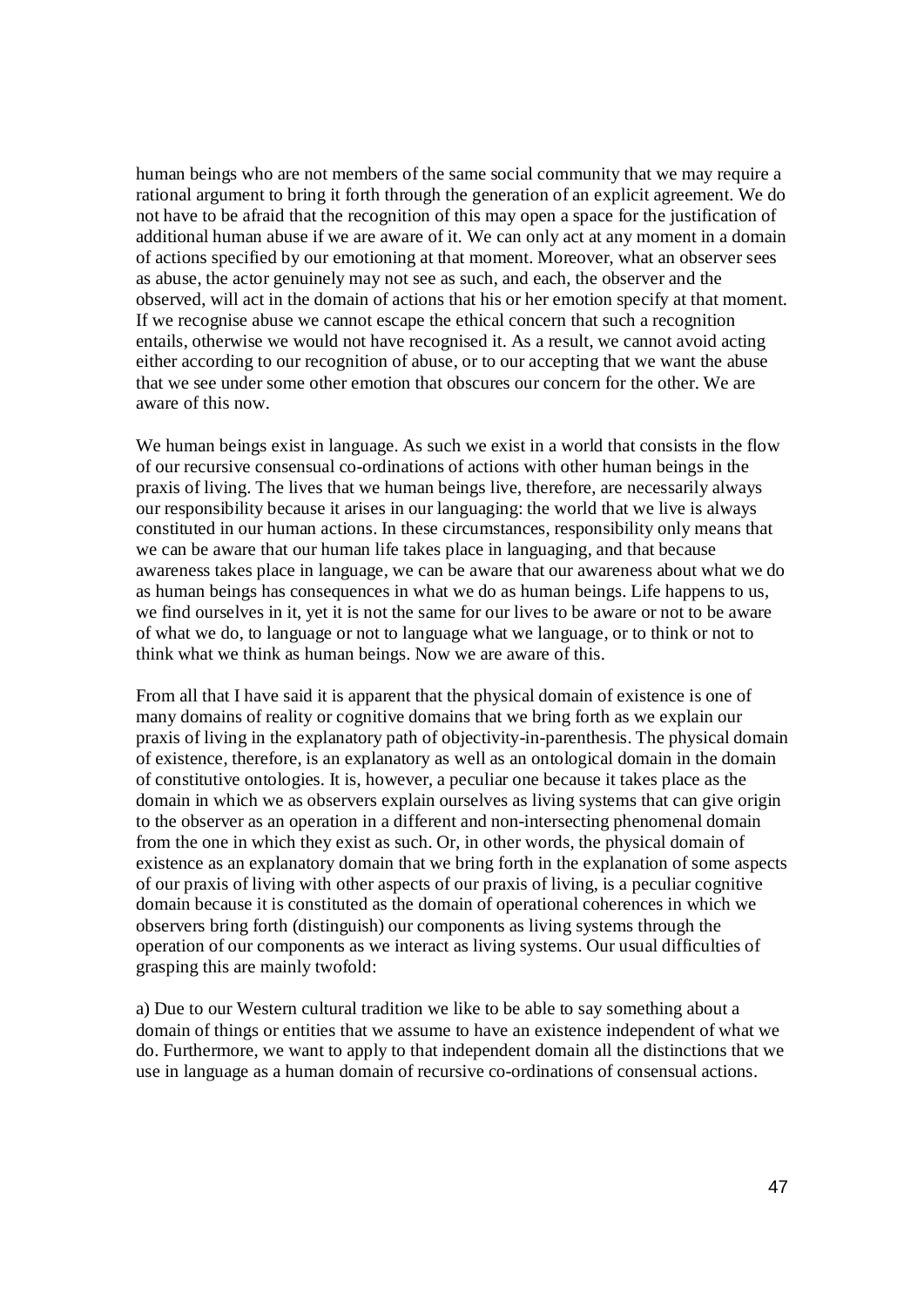b) We do not like to accept or we are not aware, that it is the case that the distinctions, such as object or relation, that we make in languaging arise in the constitution of language as a closed domain of recursive consensual co-ordinations of actions, and constitutively do not apply outside it. As a result of this, we usually have difficulties in accepting, and in imagining, that outside language nothing (no thing) exists because existence is bound to our distinctions in language. No doubt a modern physicist may say that quantum physics says that the categories of daily life do not apply in the realm of elementary particles. Yet I am saying much more than that: I am saying that all phenomena, including of course those of quantum physics as well as those of the observer and observing, are cognitive phenomena that arise in observing as the observer operates in language explaining his or her praxis of living; that observing can only be understood as a result of the biology of language, and that observing does not reveal an independent reality, but constitutes the observed as a configuration of consensual coordinations of actions in language. Indeed, this is what I indicate as I call the explanatory path of objectivity-in-parenthesis the domain of 'constitutive ontologies' in the ontological diagram presented earlier. Nothing precedes its distinction; existence in any domain, even the existence of the observer themselves, is constituted in the distinctions of the observer in the explanation of his or her praxis of living.

Nothing exists outside language because existence is constituted in the explanation of the praxis of living of the observer, regardless of the explanatory path followed; even the praxis of living of the observer exists only as he or she beings it forth in languaging for explaining or describing. However, if in our search for explanation we ask for the characteristics of the transcendental substratum on which, for epistemological reasons we expect everything to take place, we find from all that I have said above that the ontology of observing shows us that we cannot say anything about it, not even to refer to it as an it, because as soon as we do so we are in language, in the domain of recursive coordinations of actions of observers that arise as they operate in language. Outside language no thing exists. We now can be aware that this is a constitutive human cognitive condition, not a circumstantial limitation.

Explanations pertain to the domain of human coexistence, and as such they take place only in conversations that demand a reformulation of the praxis of living of the observer. The same applies to reality: reality is a proposition that arises in a disagreement as an attempt to recover a lost domain of co-ordinations of actions, or to generate a new one. Indeed, in the daily life of the greco-judeo-christian tradition to which our modern scientific and technological culture belongs, reality and the real are argument that we use in our human coexistence whenever we want to compel another human being, without using force, to do something we want, and which the other will not do spontaneously. The same happens in this tradition with the notions of reason and rationality that we use as compelling arguments under the implicit cultural claim that through them we refer to universal, transcendental truths. It happens, however, that we are not usually aware of this because as we grow in this tradition we become members of a culture that entails that most or all the explanations given in it should take place following the explanatory path of objectivity-without-parenthesis. In this explanatory path, reality and the real are also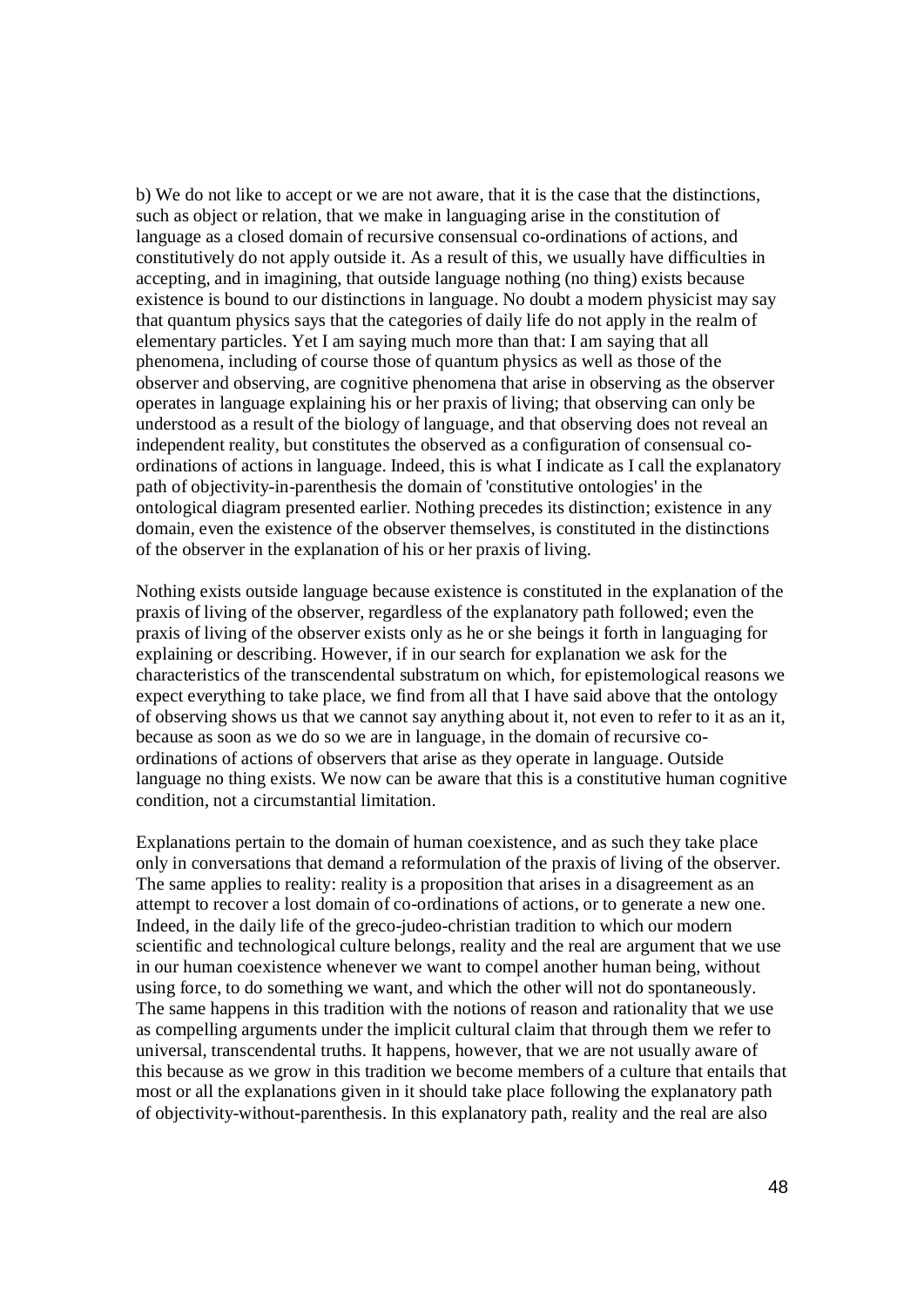explanatory propositions of the praxis of living of the observer that arise in a breakdown of his or her co-ordinations of actions with an other, but which do not arise as his or her attempt to compel the other to do his or her will. Quite the contrary, in this explanatory path reality and the real arise as invitations of one observer to another to become involved in the constitution of a particular domain of co-ordinations of actions as a domain of coexistence in mutual acceptance. Furthermore, while in this explanatory path the observer is aware of all this, in the other he or she is not. We can be aware of this  $n \cap W$ 

Awareness of our actions makes our actions objects of our reflections, and opens their consequences to our liking or disliking them. Awareness of our liking or disliking of the consequences of what we do makes us aware that we always do what we do because we want the consequences of what we are aware that we do, even when we claim that we do not want those consequences. In other words, awareness of our liking or disliking of the consequences of what we do constitutes our responsibility for the consequences of what we do because it makes us aware that we do what we do because we want the consequences of what we do. Finally, awareness of our liking or disliking of our liking or disliking of the consequences of what we do constitutes our human freedom by making us responsible for our emotions through being aware of them, as well as our liking or disliking of them. In the recursive involvement between languaging, emotioning and becoming, that our epigenesis entails, we human beings live our lives in a continuous recursive involvement between awareness and becoming. In these circumstances, it is not the same for us to be aware or not to be aware of what we do in our interpersonal relationships, and it is not the same for our body dynamics in all its dimensions because the courses that our lives follow in our continuous body change and transformation, are at every instant contingent on our awareness, or lack of awareness of our actions. We can be aware of this now.

Human life is involved upon itself in the flow of the recursive dynamic coupling of language, emotioning and bodyhood: whatever we language as we flow in our emotioning becomes our bodyhood and the world as we live as human beings, and our recursive consensual co-ordinations of actions in the flow of our emotioning as we live the world we live, constitutes our languaging. Due to this, human life appears open to any historical course that we may imagine in this recursive involvement. Literature, written in novels or stories, or played in theatre or cinema, appears as an indication of what is possible. This wide-openness, however, is possible only in literature; our biology as human beings constitutes the extension of our living by specifying what is possible through the conservation of the manner of living that constitutes us as human: male cooperation in child care, sharing of food, concern for the other, recurrent interactions in sensuality, mutual acceptance as the basic manner of coexistence, and languaging. In other words, we shall remain human only as long as our operation in love and ethics is the operational basis of our coexistence as languaging animals. Indeed, living in the negation of consensuality, of love and of ethics, as the grounding of the different manners of our coexistence, constitutes the negation of humanity. Of this we can be aware now.